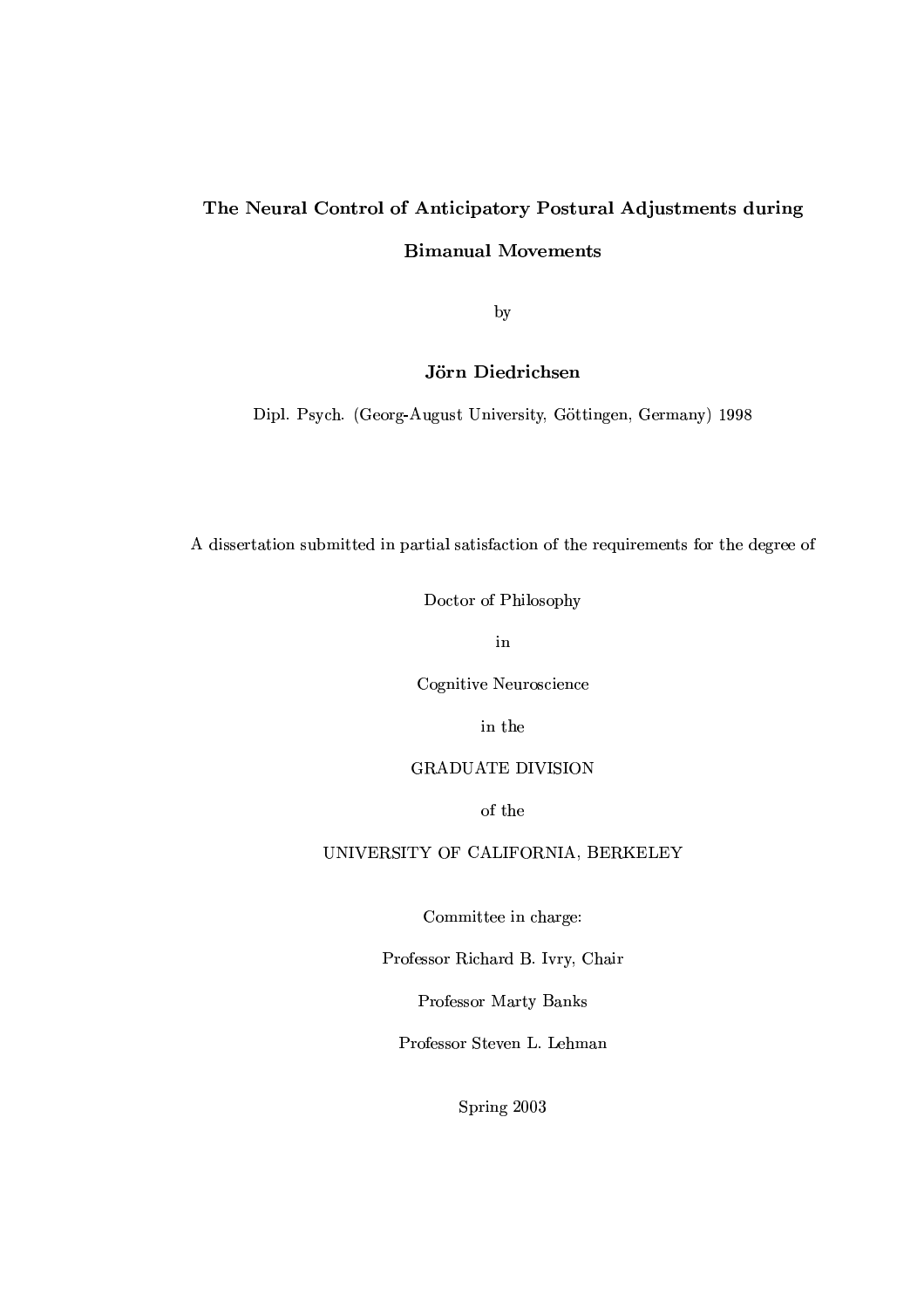### The Neural Control of Anticipatory Postural Adjustments during Bimanual Movements

 $\overline{C}$ 2003

 $_{\rm by}$ 

Jörn Diedrichsen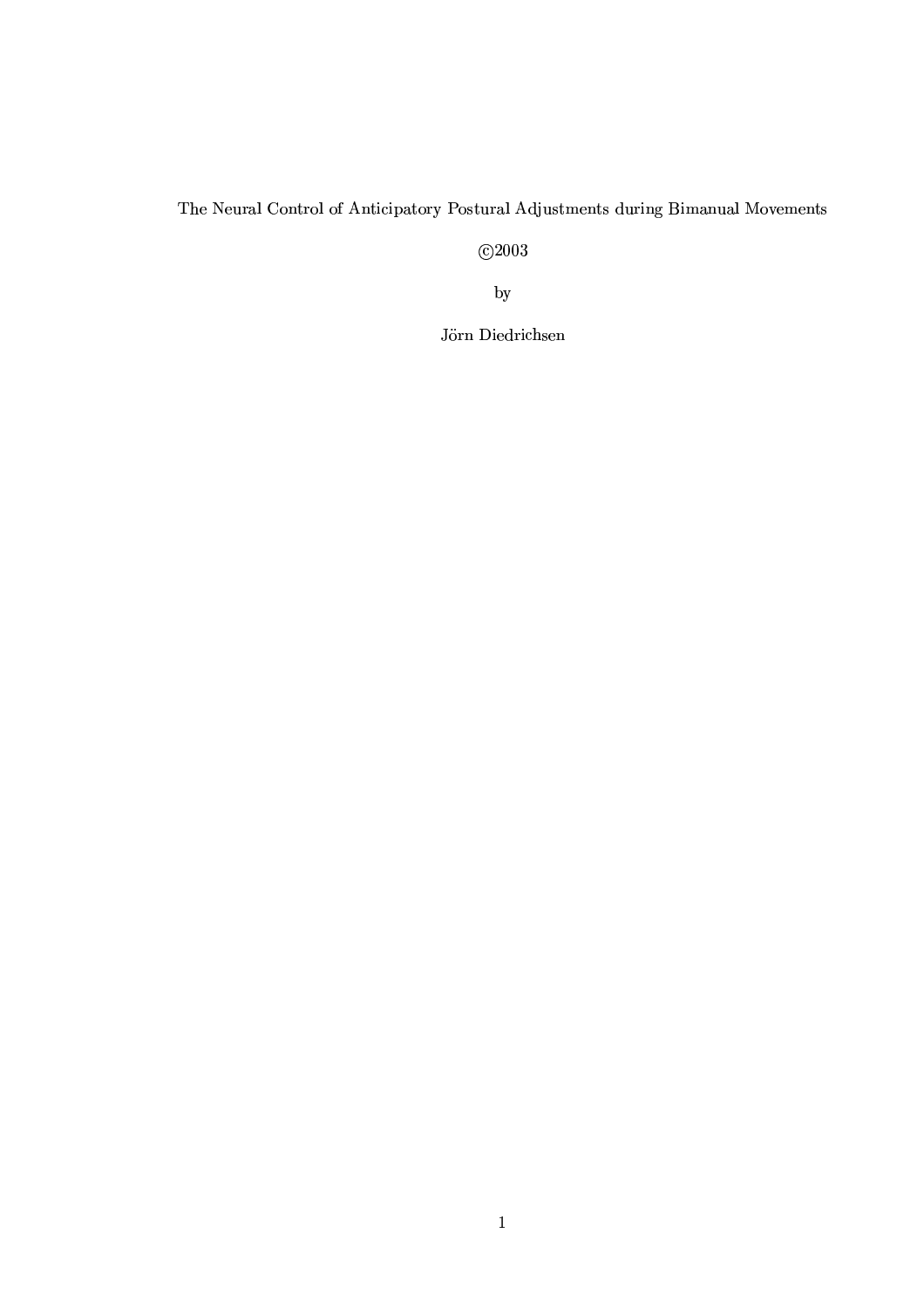## Abstract

### The Neural Control of Anticipatory Postural Adjustments during Bimanual Movements

by

Jörn Diedrichsen Doctor of Philosophy in Psychology University of California. Berkeley Professor Richard B. Ivry, Chair

When we use two hands to manipulate an object, each hand must anticipate the consequences of the actions of the other hand. These anticipatory postural adjustments (APAs) were studied in both normal and neurologically impaired populations. In the first study, patients with cerebellar lesions due to either bilateral degeneration or focal unilateral insult and one callosotomy patient were tested in a task in which one hand lifts an object held in the other hand. The normal APA for this task involves a reduction in the upward force generated by the postural arm just prior to the object being lifted. This APA minimizes an upward perturbation of the postural hand. The results indicate that, while the APA was not reduced in size, the adaptive timing was deficient in the patients with cerebellar lesions. Furthermore, the size of the APA was not modulated by prior experience. In contrast, the APA in the callosotomy patient was unimpaired. In the second study, healthy college-age students were tested on various conditions in which the unloading was triggered by either an arbitrary action (button press) or by a predictive external visual or somatosensory event. The APA was only learned in the button-press condition, suggesting that a prerequisite for learning the unloading APA is an efference copy from a voluntary action. The involvement of the cerebellum and the corpus callosum in the acquisition of the APA was investigated in the third study. Patients with cerebellar damage were unable to associate an APA with a button press, providing the first empirical evidence that the cerebellum is necessary for the acquisition of intermanual coordination. In contrast, learning was observed in the splitbrain patient. A neural model is proposed for the generation and acquisition of postural responses during bimanual actions.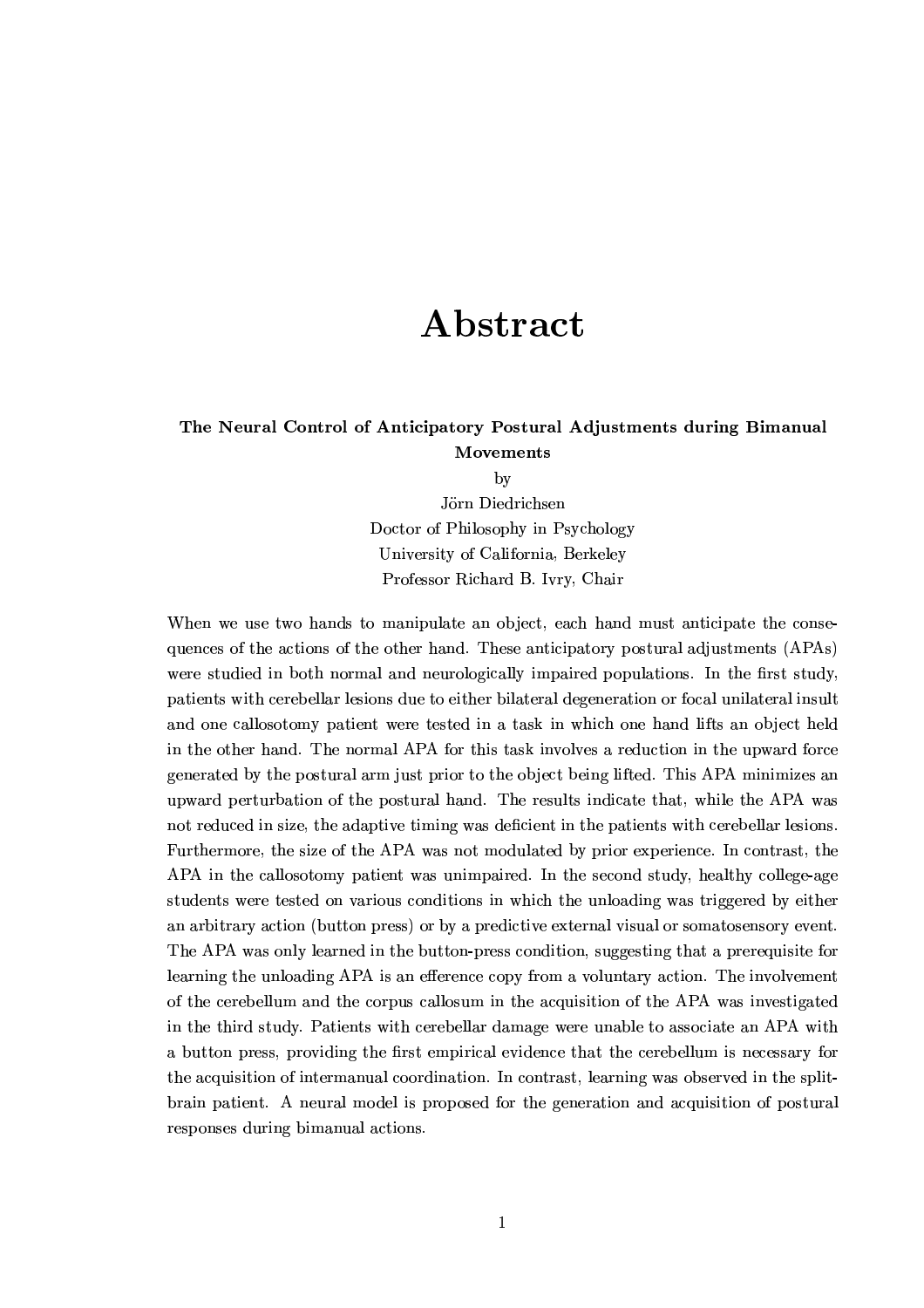## -- -

| $\mathbf{1}$   |     | Introduction |                                                                     | $\mathbf{1}$     |  |  |  |  |  |
|----------------|-----|--------------|---------------------------------------------------------------------|------------------|--|--|--|--|--|
|                | 1.1 |              |                                                                     |                  |  |  |  |  |  |
|                | 1.2 |              | Three general characteristics of anticipatory postural adjustments  | $\boldsymbol{2}$ |  |  |  |  |  |
|                | 1.3 |              |                                                                     | 3                |  |  |  |  |  |
|                | 1.4 |              | One single process or two interacting processes?                    | 3                |  |  |  |  |  |
|                | 1.5 |              |                                                                     | $\overline{5}$   |  |  |  |  |  |
|                | 1.6 |              |                                                                     | 7                |  |  |  |  |  |
| $\overline{2}$ |     |              | Neural structures involved in the production of APAs during natural |                  |  |  |  |  |  |
|                |     | unloading    |                                                                     | 8                |  |  |  |  |  |
|                | 2.1 |              |                                                                     | 8                |  |  |  |  |  |
|                | 2.2 |              |                                                                     | 8                |  |  |  |  |  |
|                | 2.3 |              |                                                                     | 11               |  |  |  |  |  |
|                |     | 2.3.1        | Participants                                                        | 11               |  |  |  |  |  |
|                |     | 2.3.2        |                                                                     | 12               |  |  |  |  |  |
|                |     | 2.3.3        |                                                                     | 13               |  |  |  |  |  |
|                |     | 2.3.4        |                                                                     | 14               |  |  |  |  |  |
|                |     | 2.3.5        |                                                                     | 14               |  |  |  |  |  |
|                | 2.4 |              |                                                                     | 17               |  |  |  |  |  |
|                |     | 2.4.1        |                                                                     | 17               |  |  |  |  |  |
|                |     | 2.4.2        |                                                                     | 18               |  |  |  |  |  |
|                |     | 2.4.3        | Internal forces calculated by inverse dynamics                      | 19               |  |  |  |  |  |
|                |     | 2.4.4        |                                                                     | 19               |  |  |  |  |  |
|                |     | 2.4.5        |                                                                     | 22               |  |  |  |  |  |
|                |     | 2.4.6        |                                                                     | 24               |  |  |  |  |  |
|                |     | 2.4.7        | Performance of the callosotomy patient                              | 25               |  |  |  |  |  |
|                | 2.5 |              |                                                                     | 26               |  |  |  |  |  |
|                |     | 2.5.1        |                                                                     | 26               |  |  |  |  |  |
|                |     | 2.5.2        | Modulation based on recent experiences                              | 28               |  |  |  |  |  |
|                |     | 2.5.3        | Preserved APA after cerebellar lesions                              | 29               |  |  |  |  |  |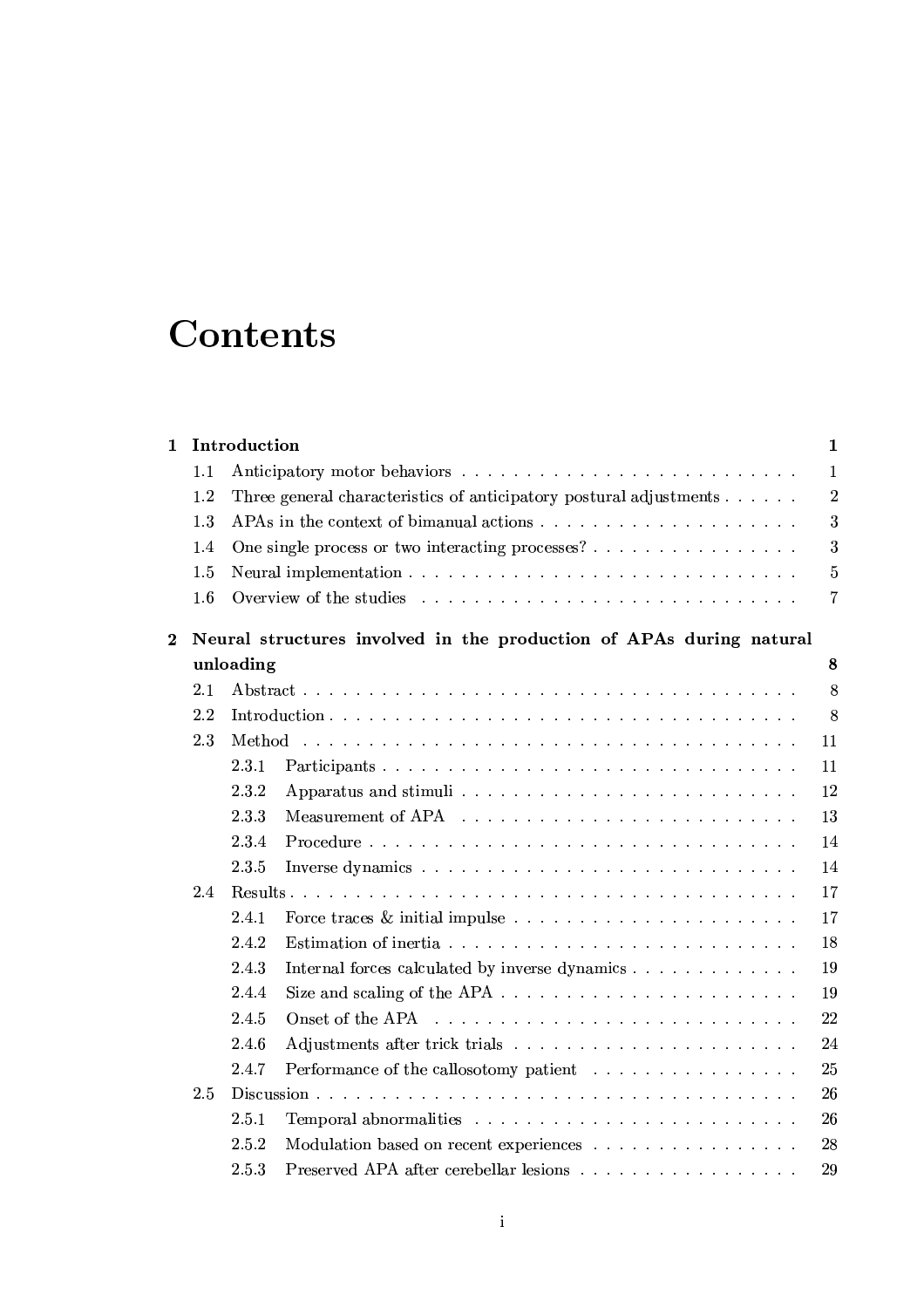| 3        |                                                                  | Is an efference copy necessary for learning?                               | 31 |  |  |  |  |  |  |  |
|----------|------------------------------------------------------------------|----------------------------------------------------------------------------|----|--|--|--|--|--|--|--|
|          | $3.1\,$                                                          |                                                                            |    |  |  |  |  |  |  |  |
|          | $3.2\,$                                                          | 31                                                                         |    |  |  |  |  |  |  |  |
|          | 3.3                                                              |                                                                            | 33 |  |  |  |  |  |  |  |
|          |                                                                  | 3.3.1                                                                      | 33 |  |  |  |  |  |  |  |
|          |                                                                  | 3.3.2                                                                      | 34 |  |  |  |  |  |  |  |
|          |                                                                  | 3.3.3                                                                      | 35 |  |  |  |  |  |  |  |
|          |                                                                  | 3.3.4                                                                      | 35 |  |  |  |  |  |  |  |
|          | 3.4                                                              |                                                                            | 36 |  |  |  |  |  |  |  |
|          | 3.5                                                              |                                                                            | 37 |  |  |  |  |  |  |  |
| 4        | 40<br>Neural structures involved in the acquisition of a new APA |                                                                            |    |  |  |  |  |  |  |  |
|          | 4.1                                                              |                                                                            | 40 |  |  |  |  |  |  |  |
|          | 4.2                                                              |                                                                            | 40 |  |  |  |  |  |  |  |
|          | 4.3                                                              |                                                                            | 42 |  |  |  |  |  |  |  |
|          |                                                                  | 4.3.1<br>Participants                                                      | 42 |  |  |  |  |  |  |  |
|          |                                                                  | 4.3.2                                                                      | 43 |  |  |  |  |  |  |  |
|          |                                                                  | 4.3.3                                                                      | 43 |  |  |  |  |  |  |  |
|          |                                                                  | 45                                                                         |    |  |  |  |  |  |  |  |
|          |                                                                  | 4.4.1                                                                      | 46 |  |  |  |  |  |  |  |
|          |                                                                  | 4.4.2                                                                      | 47 |  |  |  |  |  |  |  |
|          | 4.5                                                              |                                                                            | 48 |  |  |  |  |  |  |  |
|          |                                                                  | 4.5.1<br>A neural network for postural adjustments during bimanual actions | 49 |  |  |  |  |  |  |  |
|          |                                                                  | A References                                                               | 53 |  |  |  |  |  |  |  |
| $\bf{B}$ |                                                                  | Inverse dynamics with the Phantom 3.0 system                               | 62 |  |  |  |  |  |  |  |
|          | B.1                                                              |                                                                            | 62 |  |  |  |  |  |  |  |
|          | B.2                                                              |                                                                            | 63 |  |  |  |  |  |  |  |
|          | B.3                                                              |                                                                            | 63 |  |  |  |  |  |  |  |
|          | B.4                                                              |                                                                            | 65 |  |  |  |  |  |  |  |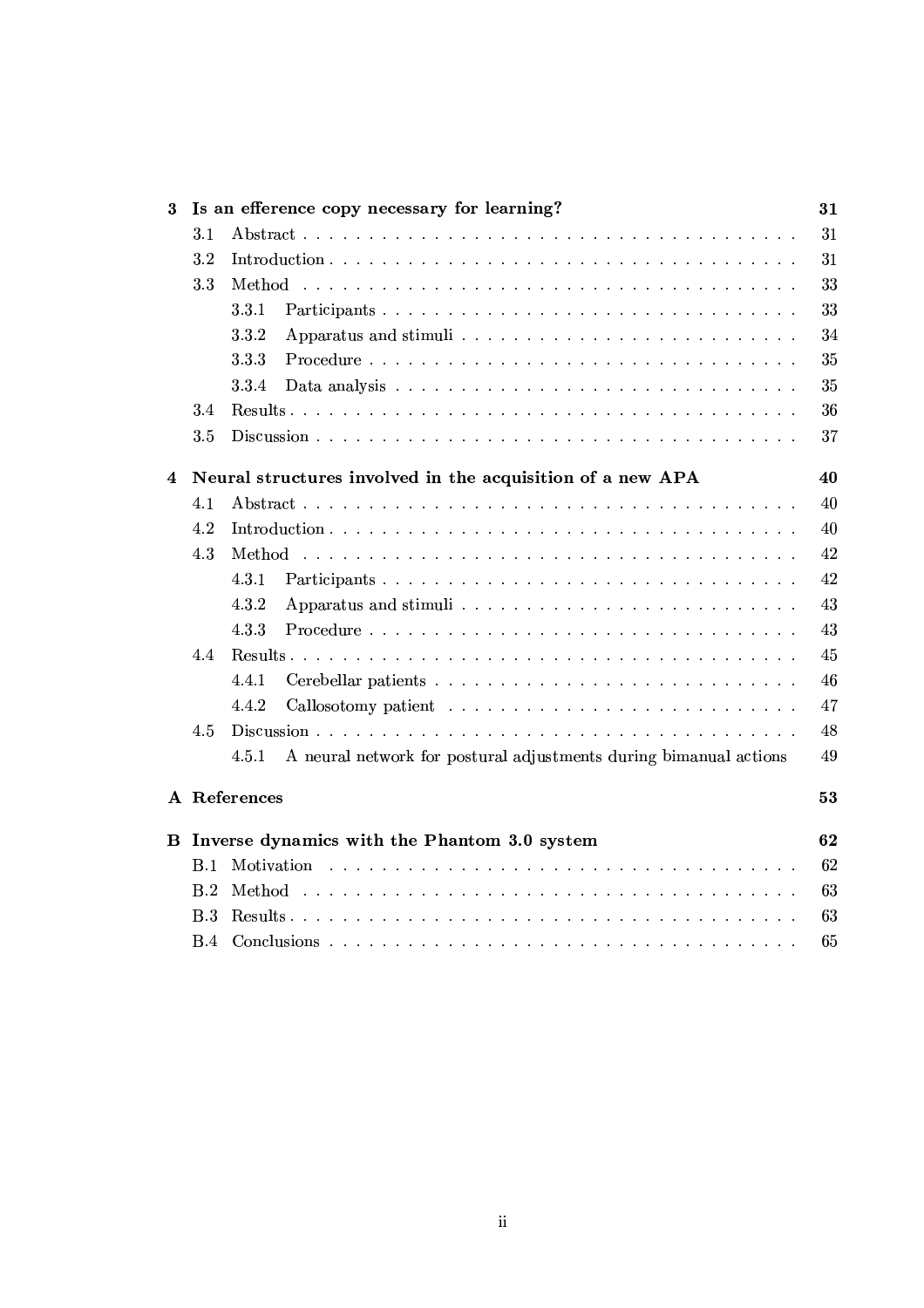# **List of Tables**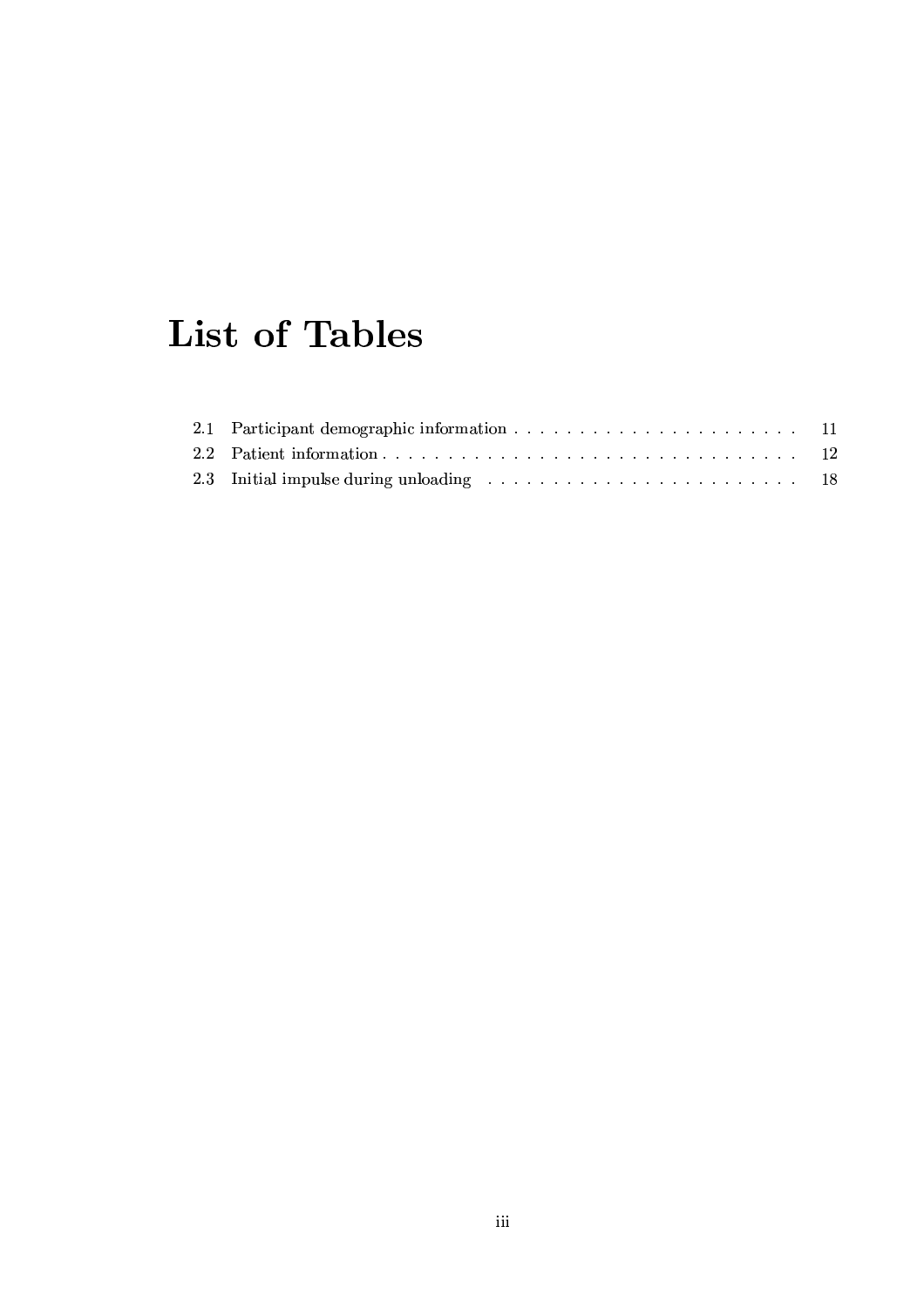# List of Figures

| 2.1  | 10                                                                                       |
|------|------------------------------------------------------------------------------------------|
| 2.2  | 15                                                                                       |
| 2.3  | 16                                                                                       |
| 2.4  | 17<br>Relationship between external force and acceleration $\ldots \ldots \ldots \ldots$ |
| 2.5  | 20                                                                                       |
| 2.6  | 21<br>The postural force is related to the speed of the unloading movement $\ldots$ .    |
| 2.7  | 22                                                                                       |
| 2.8  | 23                                                                                       |
| 2.9  | 25                                                                                       |
| 2.10 | 26                                                                                       |
| 3.1  | 34<br>Experimental apparatus and acceleration functions                                  |
| 3.2  | 36<br>Average peak acceleration in the learning phase                                    |
| 3.3  | 37                                                                                       |
| 4.1  | 44                                                                                       |
| 4.2  | 46<br>Average acceleration traces for control group                                      |
| 4.3  | Average acceleration traces for cerebellar group and callosotomy patient<br>47           |
| 4.4  | 48<br>Average acceleration measure in pre-test, post-test, and learning phases           |
| 4.5  | Proposed functional architecture for the acquisition and control of APAs<br>50           |
| B.1  | 64<br>Force and acceleration in calibration experiment                                   |
| B.2  | Unshifted force-acceleration plot of calibration experiment<br>65                        |
| B.3  | Shifted force-acceleration plot of calibration experiment<br>66                          |
| B.4  | 67                                                                                       |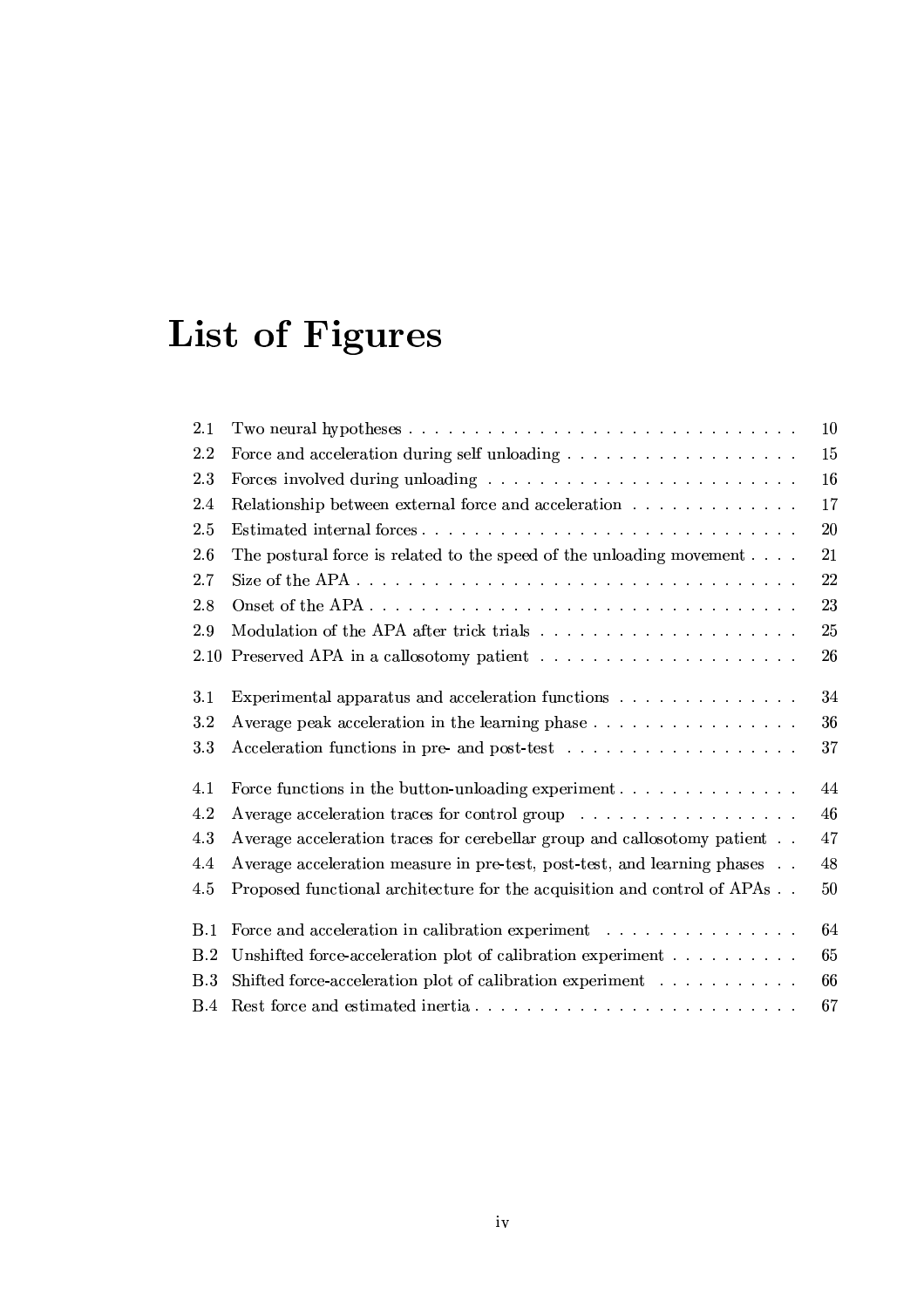## Acknowledgments

This thesis would not have been possible without the help of numerous people. I wish to thank in particular Timothy Vertstynen, Andrew Hon, Neil Albert and Rebecca Spencer for help with data collection, Steven Lehman for his good advice and optimism, Marty Banks for his generosity to let us use his equipment and especially my advisor Richard B. Ivry, who has done everything possible to support me.

This research was supported by NIH Grant R01 NS 30256.

Chapter 2 has been previously published as Diedrichsen, J., Verstynen, T., Hon, A., Lehman, S. L., & Ivry, R. B. (2003). Anticipatory adjustments in the unloading task: Is an efference copy necessary for learning? Experimental Brain Research,  $148(2)$ , 272-276. The reproduction of this chapter is with kind permission of the holder of the copyright, Springer-Verlag.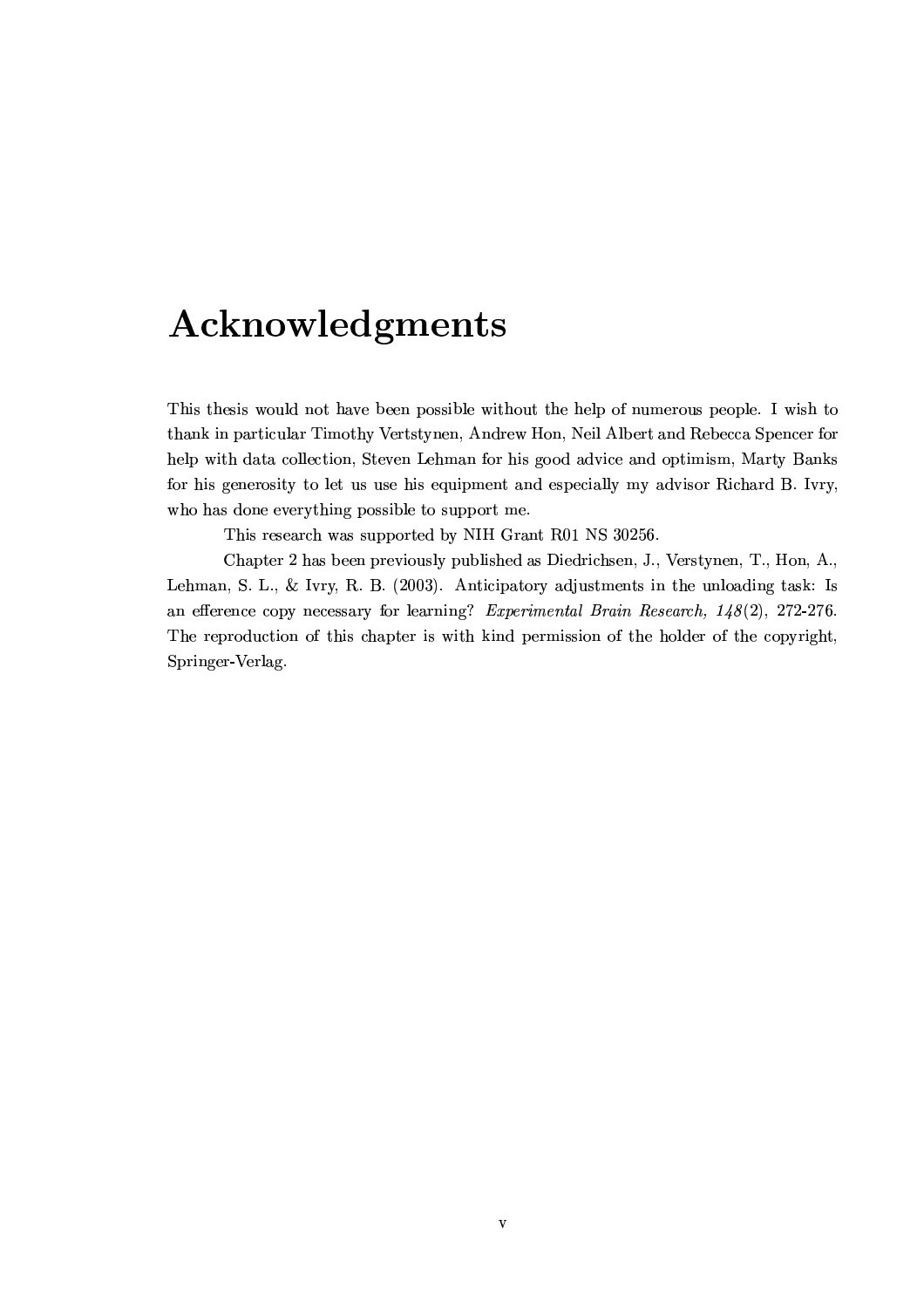### Chapter 1

## Introduction

#### $1.1$ Anticipatory motor behaviors

How does the brain produce movements? The naive answer to this question goes like this: The primary motor cortex represents each body part in the form of a somatotopic map (Penfield & Jaspers, 1954). If we want to raise our arm, neurons in the arm area become active; if we want to wiggle our toes, the neurons in the toe area become active. This theoretical picture implies that there is a set of labeled lines from central structure to peripheral muscles. The brain moves the body like a puppeteer moves a puppet on a string.

The shortcoming of this simple conception should become immediately clear to anybody who actually has tried to move a marionette. If one tries to produce an arm movement just by pulling on the appropriate string, the arm does indeed go up. However, the rest of the puppet is also perturbed. This creates the impression that the movement is caused by an external agent. The skillful puppeteer prevents this perturbation by compensatory measures and induces the impression that the movement is caused by the volition of the puppet itself.

The perturbations we observe when we move a single limb of the puppet are similar to those that would occur in people should they move each limb individually. Static and dynamic consequences of actions must be considered. After the movement, the body will be in a new position and its center of gravity will be shifted. During the movement, the force that accelerates the limb has a corresponding counter-force in the opposite direction acting on the supportive joint, giving rise to what are called interaction torques. If these consequences of the movement are not accounted for, postural instability of the body and possibly the failure of the movement will result.

To prevent the perturbations caused by voluntary movements, the central nervous system exhibits a repertoire of anticipatory postural adjustments (APAs). APAs accompany the activity of the main acting muscle for a given action in the same manner that instruments in an orchestra accompany a soloist. Thus, the coordination or synergy be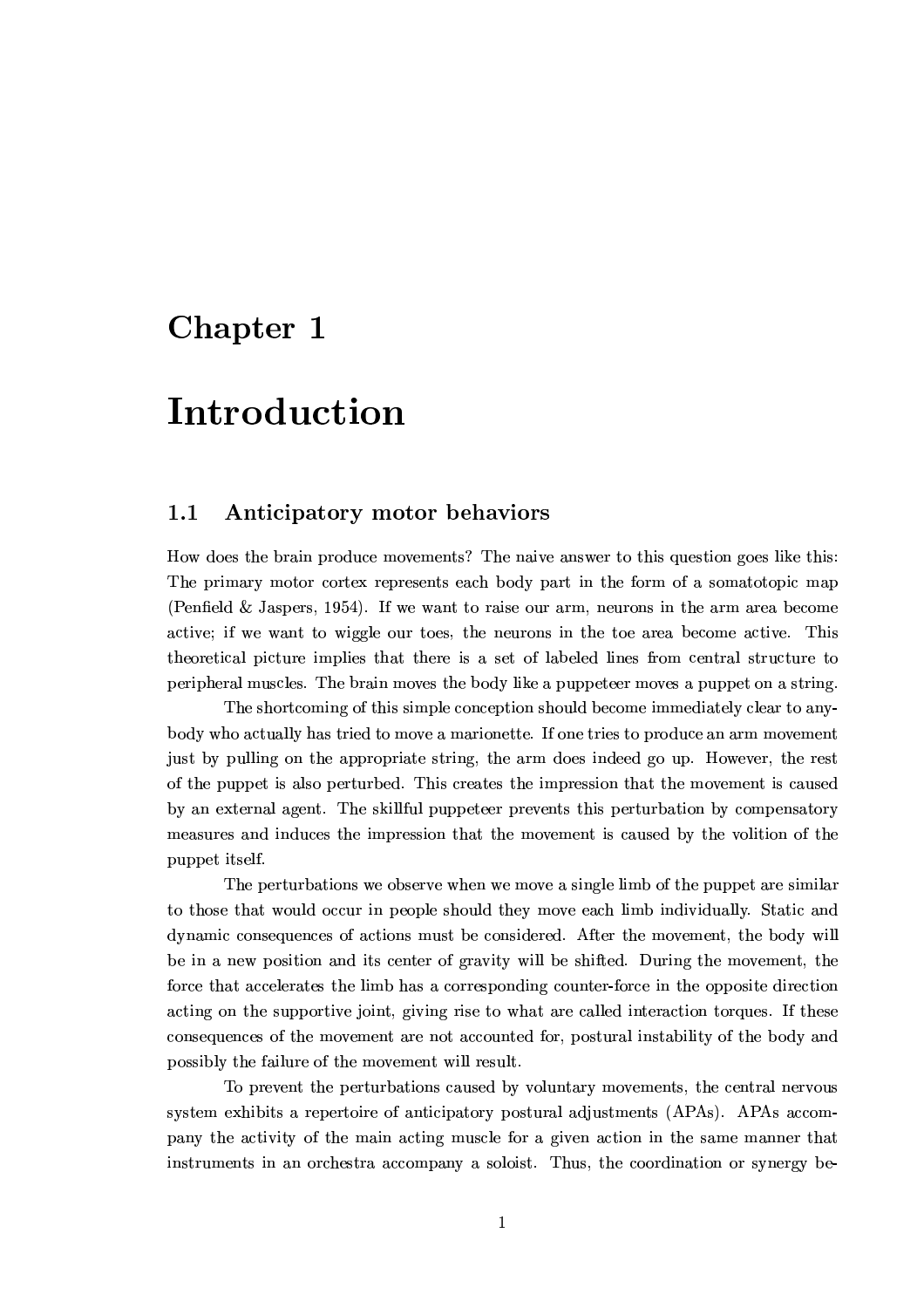tween movement and posture is an important feature of action and must have a central place in the neuroscience of movement (Bernstein, 1967).

### $1.2$ Three general characteristics of anticipatory postural adjustments

One of the general characteristics of APAs is their *anticipatory* nature. While a range of spinal and supra-spinal reflexes work to promote postural stability of the body against unexpected perturbations, the time lag inherent in these feedback driven processes can allow perturbations to become large and require subsequent, effortful corrections. Thus, the change of activity in postural muscles has to precede activity in the prime movers. For example, when rapidly lifting the arm, the tibialis anterior (ankle flexors) contracts prior to the onset of the deltoid muscle. In this manner, the induced interaction torque caused by the raising of the arm is neutralized with a forward shift of the body (Bouisset & Zattara, 1987; Diener, Dichgans, Guschlbauer, Bacher, & Langenbach, 1989; Nougier, Teasdale, Bard, & Fleury, 1999).

Furthermore APAs are *adjustable* to the characteristics of the action. More rapid actions produce larger dynamic perturbations. Accordingly, the size of the APA must be scaled with the velocity and size of the focal action (Horak, Esselman, Anderson, & Lynch, 1984; Lum, Reinkensmeyer, Lehman, Li, & Stark, 1992). However, the perturbation also depends on the environment and the objects with which the body interacts. For example, when lifting an object, the initial load and grip forces and the activity in the postural muscles are scaled to the expected weight of the object, often based on past experiences (Flanagan, King, Wolpert, & Johansson, 2001; Forssberg, Jucaite, & Hadders-Algra, 1999; Gordon, Westling, Cole, & Johansson, 1993; Wing, Flanagan, & Richardson, 1997). In a similar manner, when catching a falling object, the anticipatory increase in the activity of the arm flexors depends on the expected kinetic energy at impact, a function of the drop height and the mass of the object (Lacquaniti & Maioli, 1989b; Morton, Lang, & Bastian, 2001; Shiratori & Latash, 2001). APAs are also modified according to the overall postural state of the person. For example, when one hand is used to provide postural support, even by just a light touch against a stable surface, the size of a postural APA is reduced (Aruin, Forrest, & Latash, 1998). Thus, the brain uses many sources of information to predict the state of the body and the world and adjusts the behavior accordingly. These processes occur effortlessly and typically outside consciousness. Only in situations where our expectations are violated do we become aware of them, for example when lifting a nearly empty milk-carton in the expectancy to find it full.

Finally, many aspects of APAs seem to be *acquired* through learning. While feedbackdriven mechanisms are present with the development of movement (Massion, 1998), feedforward control emerges much later in life (Forssberg et al., 1992; Hay & Redon, 1999,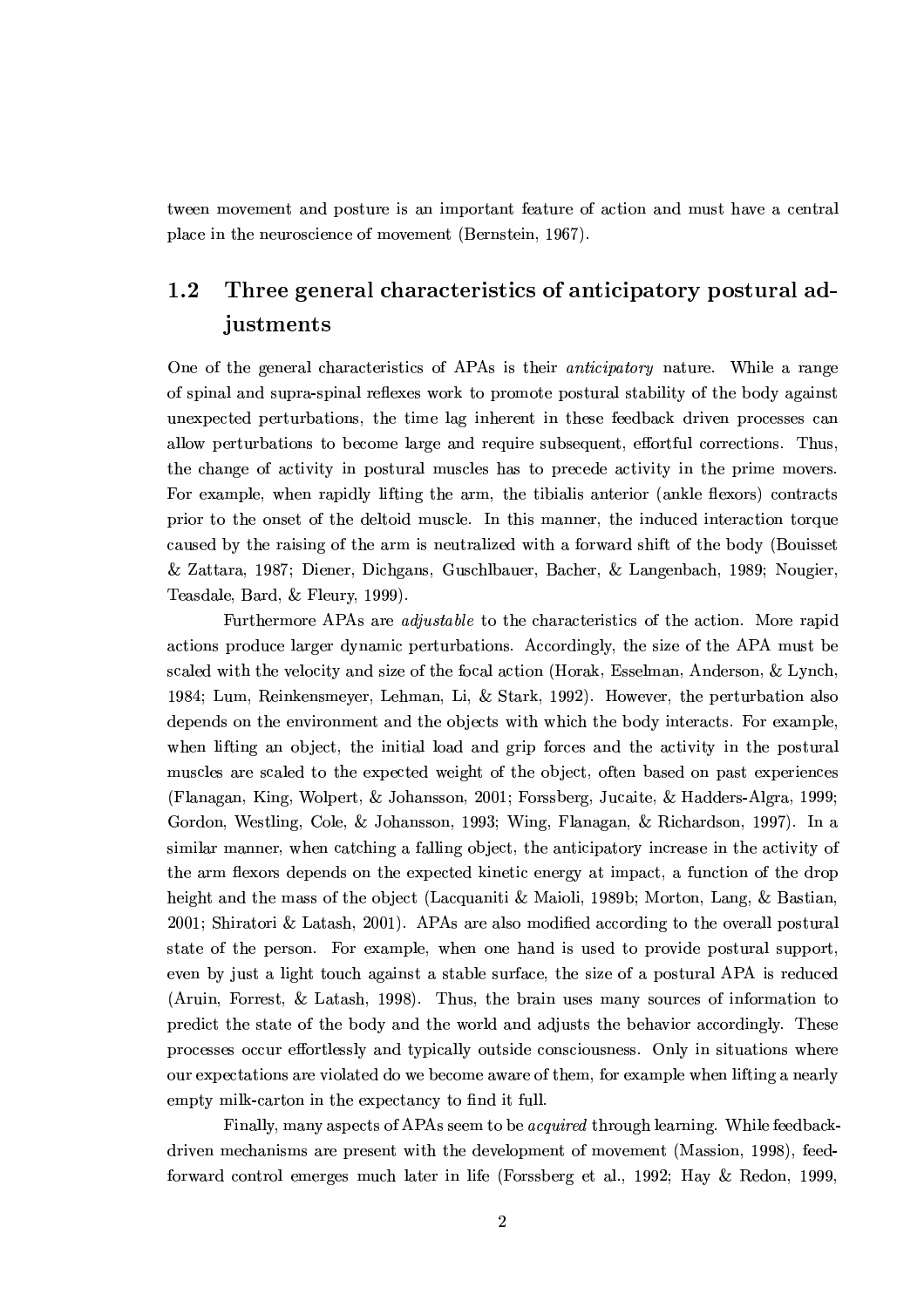2001; Schmitz, Martin, & Assaiante, 2002). Children as young as two years show some anticipation of the weight of an object during the initial phase of the lift; however, they do not acquire the fully adult-like patterns until the age of eight (Eliasson et al., 1995).

#### $1.3$ APAs in the context of bimanual actions

In many situations, we hold an object with one hand while manipulating it with the other. Skilled bimanual performance demands a tight coordination of the two hands. When opening a jar, the holding hand increases the grip force in anticipation of the force that the other hand will apply to remove the lid (e.g. Scholz & Latash, 1998; Witney, Goodbody, & Wolpert, 2000). In the bimanual context, the physical interactions between the two limbs depend on the object that is being manipulated, rather than being caused by a fixed linkage as in the case of interactions that arise between the elbow and shoulder joints during arm-movements. Thus, APAs in the bimanual context require an accurate prediction based on an internal model not only of the body, but also of the environment (Miall & Wolpert, 1996). As such, hardwired coordinative structures between the hands would be of little help.

Much of the research on bimanual coordination has focused on stereotyped coordination tendencies that become apparent when the two hands perform different tasks (rubbing one's head while patting one's stomach). However, many of these phenomena may instead reflect general limitations that arise when we do two things at once rather than tell us anything interesting about bimanual coordination (Diedrichsen, Hazeltine, Kennerley, & Ivry, 2001; Diedrichsen, Ivry, Hazeltine, Kennerley, & Cohen, 2003; Hazeltine, Diedrichsen, Kennerley, & Ivry, 2003; for a review see Ivry, Diedrichsen, Spencer, Hazeline, & Semjen, in press; Mechsner, Kerzel, Knoblich, & Prinz, 2001).

A task that captures bimanual coordination in a stricter sense was introduced by Massion and colleagues (Hugon, Massion, & Wiesendanger, 1982; Massion, Ioffe, Schmitz, Viallet, & Gantcheva, 1999; Paulignan, Dufosse, Hugon, & Massion, 1989). In this task, an object is held in one hand. The other hand is then used to lift the object. The postural hand shows an anticipatory lowering of flexor muscle activity just prior to the lift. This APA is functionally useful in that it reduces the resulting upward perturbation. If the load is lifted by the experimenter, no APA is visible and the perturbation of the hand is much larger (Dufossae, Hugon, & Massion, 1985).

#### One single process or two interacting processes? 1.4

Two views about the relationship between volitional actions and their accompanying APAs have been proposed (Aruin & Latash, 1995; Slijper, Latash, & Mordkoff, 2002; Slijper, Latash, Rao, & Aruin, 2002). According to a two-process model (Massion, 1984), the APA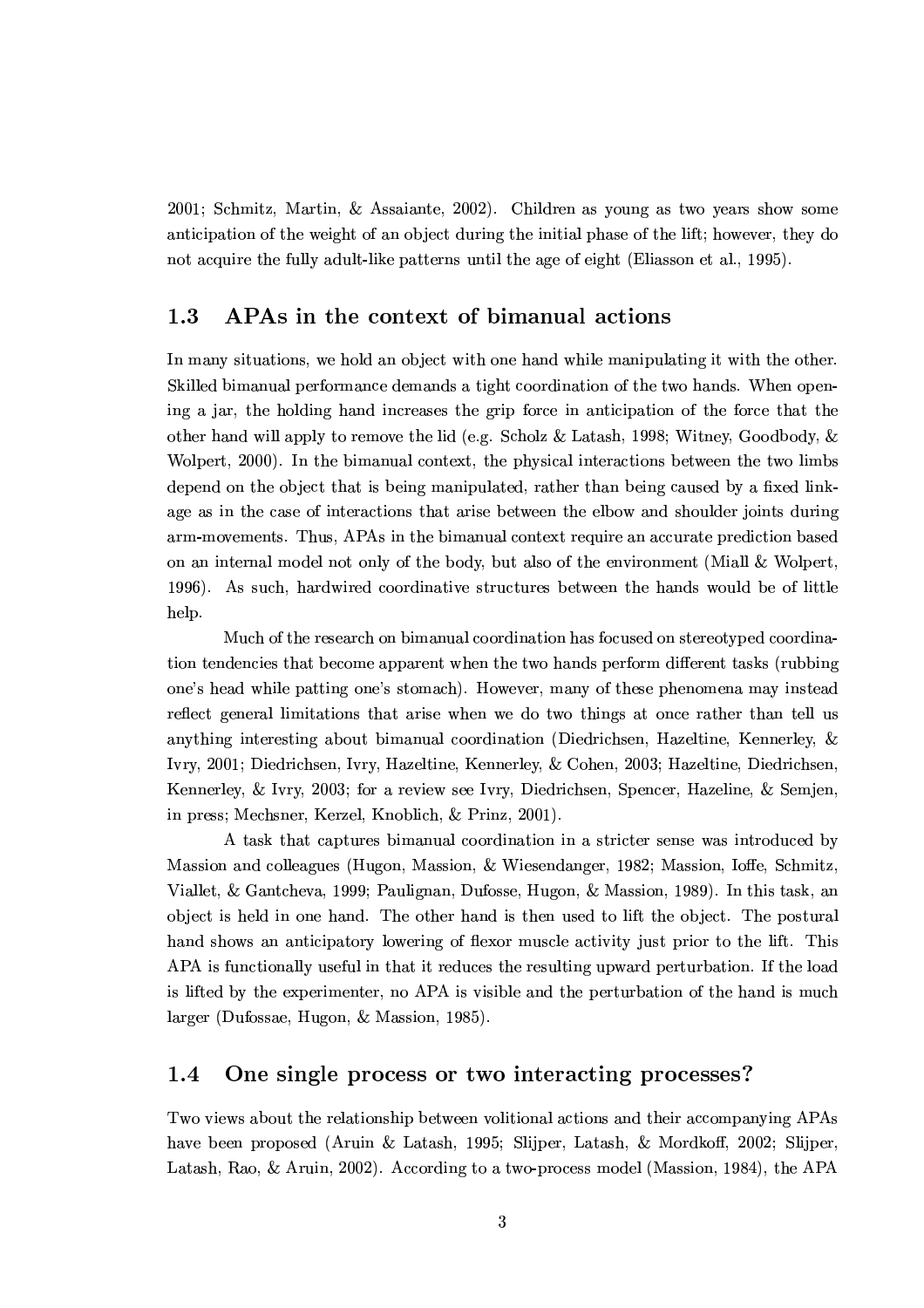is produced by a separate control structure. To implement APAs constrained by the timing and scaling of a focal action, this system would need to receive information from the control structure implementing the action. Outside of this input, the APA controller is considered independent of the controller associated with the volitional action. In contrast, a singleprocess view would hold that the APA is an integral part of the action and controlled in tight conjunction with it.

These two models make opposite predictions concerning four aspects of the relationship between action and APA. First, the two-process view allows for the possibility that APAs may be triggered in the absence of a voluntary action, e.g. by sensory information predictive of a perturbation, whereas the one-process view would be inconsistent with this notion. Evidence suggests that for most behaviors an externally triggered perturbation. even when predictable to the subjects, does not lead to anticipatory postural adjustments (Blakemore, Goodbody, & Wolpert, 1998; Dufossae et al., 1985; Struppler, Gerilovsky, & Jakob, 1993; Witney, Goodbody, & Wolpert, 1999). In contrast, when catching a falling object, visual information predictive time of impact is sufficient to elicit an appropriately scaled APA (Lacquaniti & Maioli, 1989a, 1989b; Shiratori & Latash, 2001). To reinvestigate this issue in the context of the bimanual unloading task, I test in Chapter 2 (Diedrichsen, Verstynen, Hon, Lehman, & Ivry, 2003) whether extended practice with different kinds of sensory information that provide better temporal information might lead to learning of an APA. The experiment confirms, however, that a voluntary action is necessary for eliciting an APA, providing evidence for a one-process model.

Second, a two-process model would imply that once-learned, APAs can be linked to any arbitrary eliciting action, whereas a one-process model would predict that the APA will preferably be linked to actions that naturally cause that perturbation. In favor of a twoprocess view, it has been shown that participants learn to exhibit an APA in the unloading task after medium amounts of training (60-100 trials), even when the triggering action is relatively arbitrary, such as popping a balloon (Aruin & Latash, 1995) or pressing a button (Paulignan et al., 1989).

Third, if the APA and action are controlled together, then the APA may vary with characteristics of the action, even if these are irrelevant to the resultant perturbation. Indeed, smaller actions usually lead to a reduction in the size of the accompanying APA, even though the resultant perturbations might be identical those elicited by larger action (Aruin & Latash, 1995; Paulignan et al., 1989; Slijper, Latash, & Mordkoff, 2002). This indicates that the linkage between the volitional action and APA cannot be completely arbitrary.

Finally, the relationship between APA and action should be fixed under the oneprocess model, whereas the two-process model would allow many other variables to intervene and modulate the APA for a given action. Congruent with latter view the linkage between action and APA changes with the task circumstances. For example, the relative timing of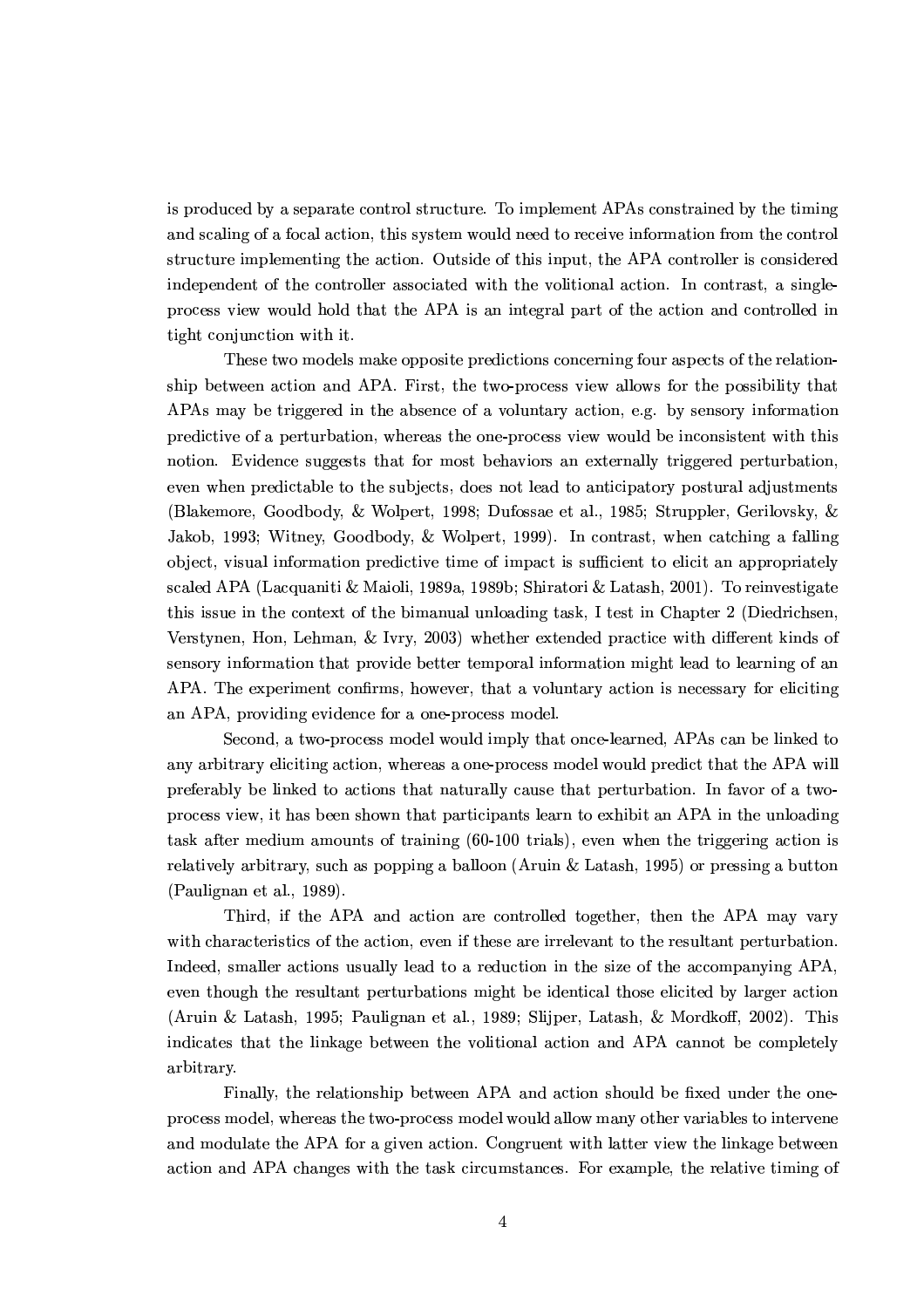the APA depends on the preparatory time associated with an action. Changes in postural muscles precede the focal action by a larger amount when the participant initiates the action in self-paced manner compared to when a speeded response is required (Nougier et al., 1999; Slijper, Latash, & Mordkoff, 2002). It is also evident that APAs can be rapidly modified by experience. Whitney et al. (2000) used a task in which the volitional action consisted of pulling one end of a object while holding it with the other hand. The behavior of the holding hand depended strongly on the preceding few trials. Only when the object had been experienced as consisting of one part was an anticipatory increase in grip force observed. Thus, the same action elicited very different APAs in these two situations.

Whereas experiences made while interacting with the environment are incorporated very quickly into APAs, symbolic visual information seems much less effective. Horak, Diener, and colleagues studied postural adjustments when people stood on a platform that could produce various perturbations. The magnitude of the postural response rapidly became matched to the amplitude of the perturbation when the latter was held constant over a few trials (Horak, Diener, & Nashner, 1989). However, completely predictive visual precues failed to elicit any modulation of the response (Diener, Horak, Stelmach, Guschlbauer, & Dichgans, 1991). This favors a one-process view in which in the APA and the action form an encapsulated unit that is shielded from the rest of the cognitive system. This contrasts with the accessibility of cognitive information to APAs in other situations. For example, when lifting objects, visual information and long-term memory representations certainly play a role in programming grip forces and postural adjustments (Gordon et al., 1993; Wing et al., 1997).

In sum, the present data indicate partial, but not complete independence of the controllers associated with the volitional action and APA. The role of sensory information in shaping the APA appears to be restricted to perturbations that are intimately linked to objects, i.e., those during lifting or catching.

#### 1.5 Neural implementation

What neural structures are responsible for the production of APAs? Lesions encompassing the motor cortex contralateral to the postural arm extinguish production and learning of the APA in the unloading task (Massion et al., 1999; Viallet, Massion, Massarino, & Khalil, 1992; see also Slijper, Latash, Rao et al., 2002; Bennis, Roby-Brami, Dufosse, & Bussel, 1996). This impairment is not due to the inability to innervate the musculature of the arm, because the patients in these studies had recovered other motor functions at the time of testing. Additionally, Gauthier et al. (1992) found heightened APAs in the unimpaired leg when patients moved their paretic leg. The postural control center appeared to be unimpaired. The APA was even larger than required, likely caused by the fact that the outgoing motor command to the paretic limb had to be strengthened to overcome the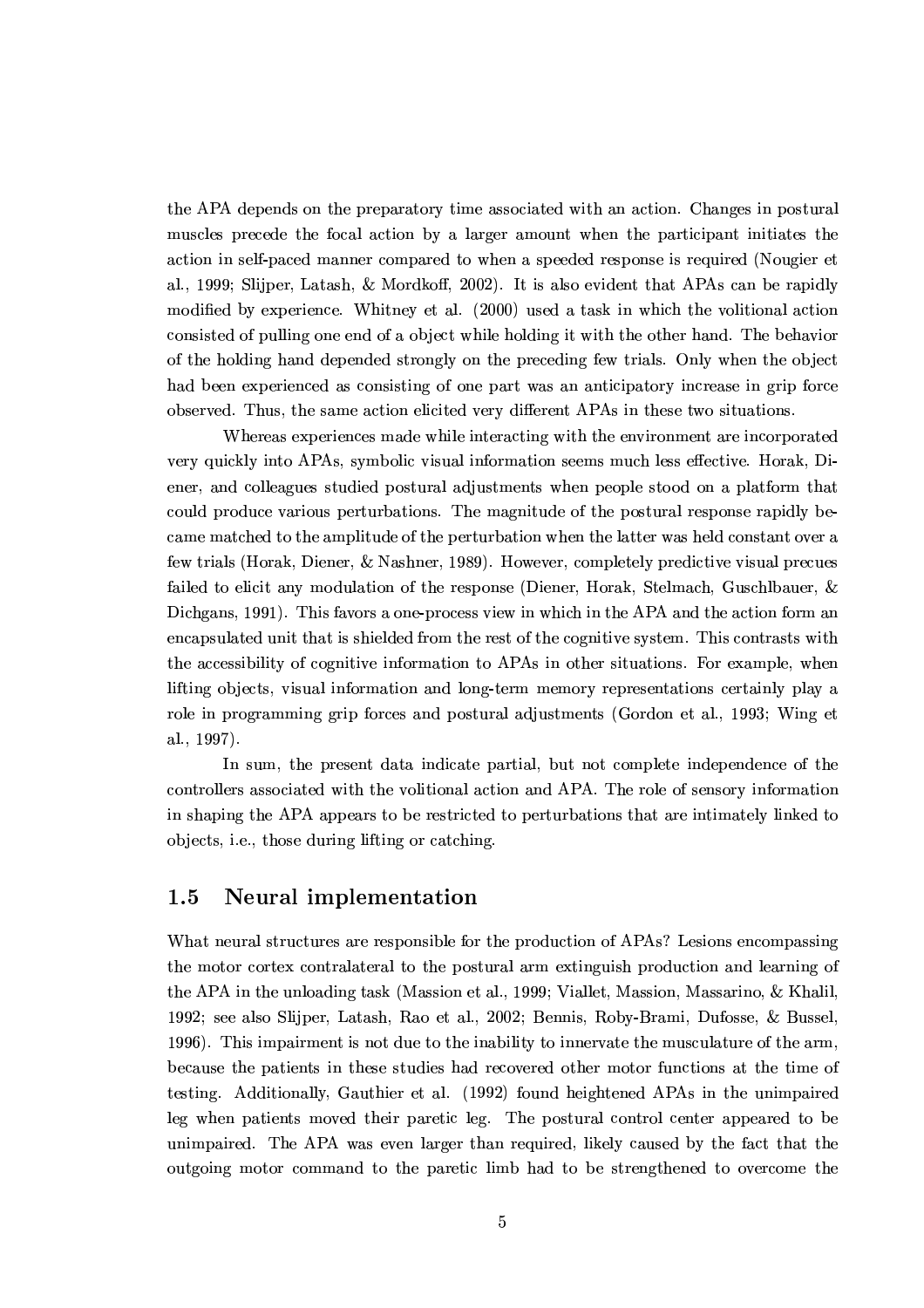muscular weakness, inducing a APA proportional to the perceived effort rather than to the actual resulting movement. These data indicate, consistent with the two-process model, that the motor cortex contralateral to the postural hand is part of the system producing APAs. The data indicating the involvement of other cortical motor structures, such as the supplementary motor area (SMA), are in comparison rather weak (Viallet et al., 1992).

Although both motor cortices are involved in the bimanual load lifting task, one in the production of the voluntary action and the other in the APA, this aspect of bimanual coordination is not disrupted by resection of the corpus callosum (Viallet et al., 1992). This is somewhat surprising, given that callosotomy abolishes many forms of bimanual coupling (Diedrichsen, Hazeltine, Nurss, & Ivry, under review; Franz, Eliassen, Ivry, & Gazzaniga, 1996: Kennerley, Diedrichsen, Hazeltine, Semien, & Ivry, 2002). However, it is important again to differentiate between tasks in which the two hands work to achieve a common goal and tasks in which the hands attempt to produce independent actions. Interference between independent bimanual movements appears to reflect callosally-mediated interactions, likely involving abstract spatial codes represented in cortical areas (Ivry et al., in press). In contrast, the coordination of the two hands producing one action may be mediated by subcortical mechanisms. This conjecture is congruent with the observation that split-brain patients still can tie their shoes effortlessly (Franz, Waldie, & Smith, 2000).

At present, little is known about the contribution of different neural structures associated with the hypothesized subcortical network for anticipatory postural control (Massion et al., 1999). One proposed site for the generation of APAs is the basal ganglia (Franz et al., 2000; Massion et al., 1999). Congruent with this hypothesis, patients with Parkinson's disease show some impairments in the generation and learning of APAs (Massion et al., 1999; Viallet et al., 1992). However, other authors report little or no deficit (Dick et al., 1986; Diener et al., 1989; Gordon, Ingvarsson, & Forssberg, 1997). The discrepancy may relate to slowness of the voluntary actions in these patients, making it hard to measure the APA reliably (see Chapter 2). In sum, there seems to be agreement that APA-related deficits in Parkinson's disease are quantitative rather than qualitative (Aruin, Neyman, Nicholas, & Latash, 1996).

While alternative subcortical sites, including the spinal cord, the red nucleus and the reticular formation have been implicated in postural control (e.g. Prentice & Drew, 2001), some experimental work and considerable theoretical conjecture has focused on the role of the cerebellum. Microstimulation of the dentate nucleus in the baboon elicits stereotypical patterns of muscular activity across multiple joints (Rispal-Padel, Cicirata, & Pons, 1981, 1982), similar to muscle synergies required for postural stabilization during movement. Patients with cerebellar lesions show poorly timed stance-related APAs prior to volitional actions (Diener et al., 1989). Moreover, when the amplitude of the perturbations is manipulated, cerebellar patients fail to show adjustments in the postural response based on recent experience (Horak & Diener, 1994). This learning-related deficit is not manifest as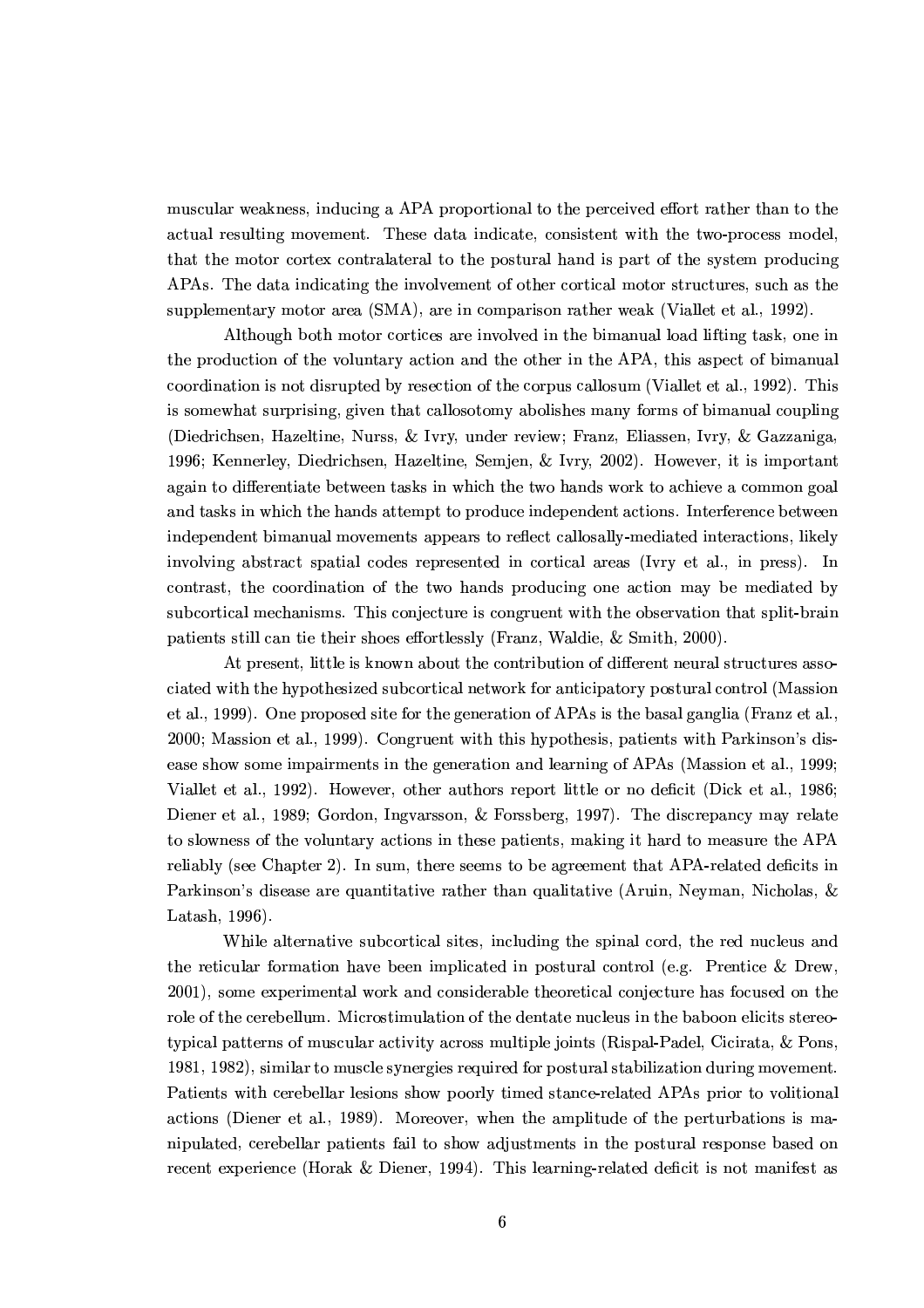a complete inability to generate predictions or to modify APAs based on these predictions, but rather as the failure to do so fast and efficiently (Lang & Bastian, 1999, 2001; Timmann & Horak, 1997).

#### $1.6$ Overview of the studies

Somewhat surprisingly, no studies have examined the effects of cerebellar lesions on postural adjustments associated with bimanual coordination. The experiment reported in Chapter 2 addresses this problem. Two groups of patients with cerebellar lesions were tested on the basic bimanual unloading task in which one hand is used to lift an object held by the other hand. One group of patients had bilateral cerebellar degeneration; the other group consisted of patients with unilateral lesions due to stroke or tumor. The results indicate that while, the APA was not reduced in size, both the adaptive timing (Diener et al., 1989) and the responsiveness to prior experiences (Horak & Diener, 1994) were abnormal. One split-brain patient was also tested in the study and provides a replication of the finding that resection of the corpus callosum does not disrupt the coordination between the hands in this task, a pivotal observation that was previously based on a single patient (Viallet et al., 1992).

In Chapter 3, I compare the acquisition of APAs when the unloading is triggered by a volitional, yet arbitrary action (i.e., a button press) to conditions in which the unloading is external, but preceded by a highly predictive sensory event. The results indicate that the APA is not acquired even after extended practice when the eliciting event does not involve a volitional action. Thus, the nervous system requires an efference copy in order to learn an APA during unloading.

In Chapter 4, I explore the role of the cerebellum and the corpus callosum in the learning task in which unloading is triggered by an arbitrary action. Patients with cerebellar damage fail to learn the APA, providing the first empirical evidence that the cerebellum is necessary to acquire a new coordination between the hands. In contrast, the split-brain patient showed preserved learning abilities. Based on these results a refined neural model for the generation and acquisition of postural responses during bimanual tasks is proposed.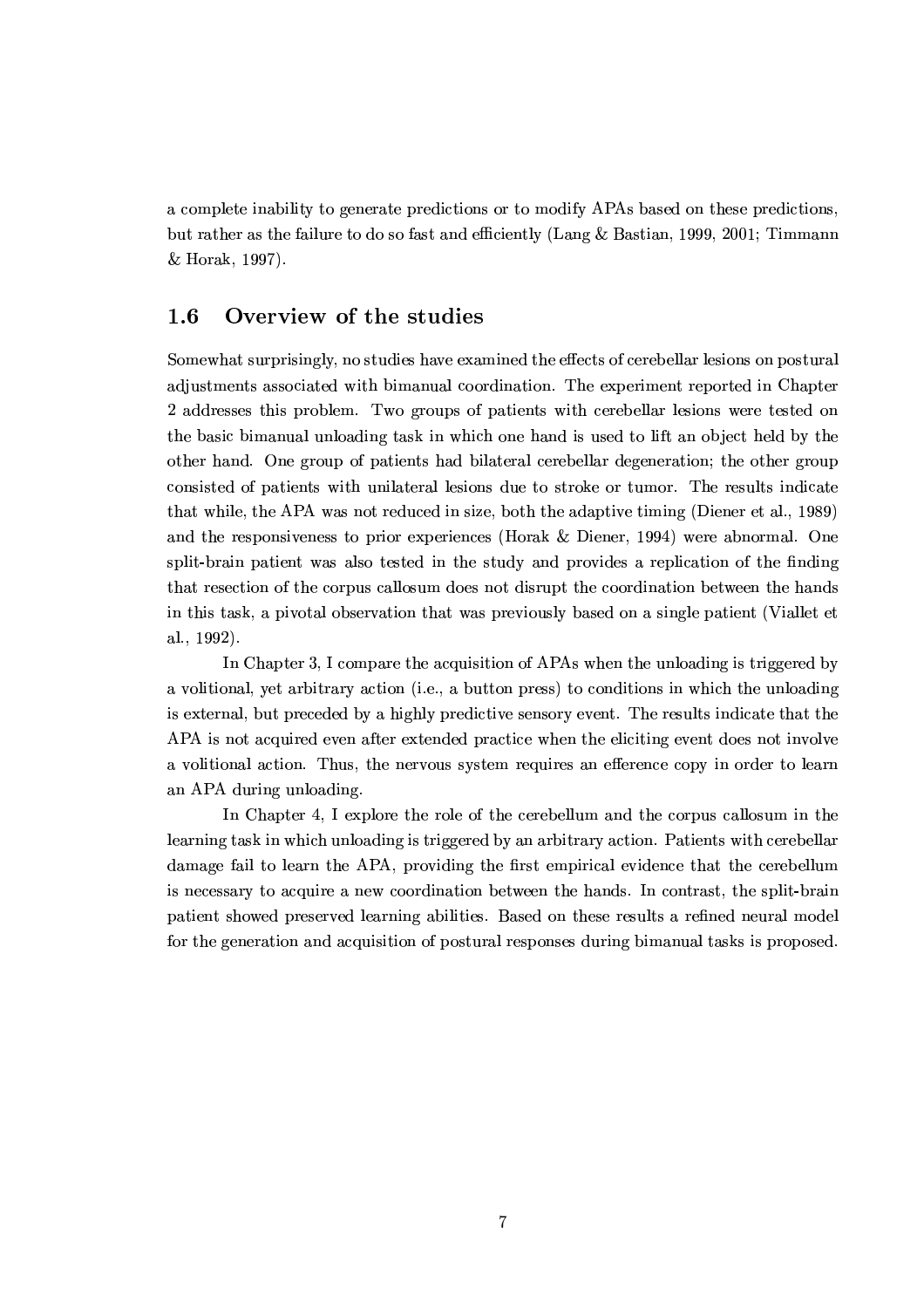## Chapter 2

# Neural structures involved in the production of APAs during natural unloading

#### $2.1$  ${\bf Abstract}$

A callosotomy patient and a group of patients with bilateral cerebellar degeneration or unilateral cerebellar lesions were tested in a bimanual load-lifting experiment. The hand that supports an object shows a reduction of force in the anticipation of the unloading, and the rapidity of this response scales with the size of the expected perturbation. The response was found to be unimpaired in the split brain patient. This confirms the hypothesis that the coordination between the two hands is achieved via subcortical structures. While cerebellar patients also showed intact size and scaling of this anticipatory postural adjustment (APA), they showed an earlier onset of the response. Furthermore, in contrast to healthy controls. the APA was not modulated by recent experiences of unexpected perturbations. This indicates a role of the cerebellum in the adaptive timing of this behavior and in the rapid modification in response to changes in the environment.

#### $2.2$ Introduction

In order to produce coordinated action, the central nervous system must integrate movements across different parts of the body. For example, we often hold an object with one hand and manipulate it with the other. This creates a physical linkage between the hands that makes it necessary for each hand to anticipate and account for forces generated by the other hand. A popular experimental paradigm to study anticipatory postural adjustments (APAs) in bimanual actions is the unloading task, pioneered by Massion and colleagues (Hugon, Massion, & Wiesendanger, 1982; Massion, Ioffe, Schmitz, Viallet, & Gantcheva,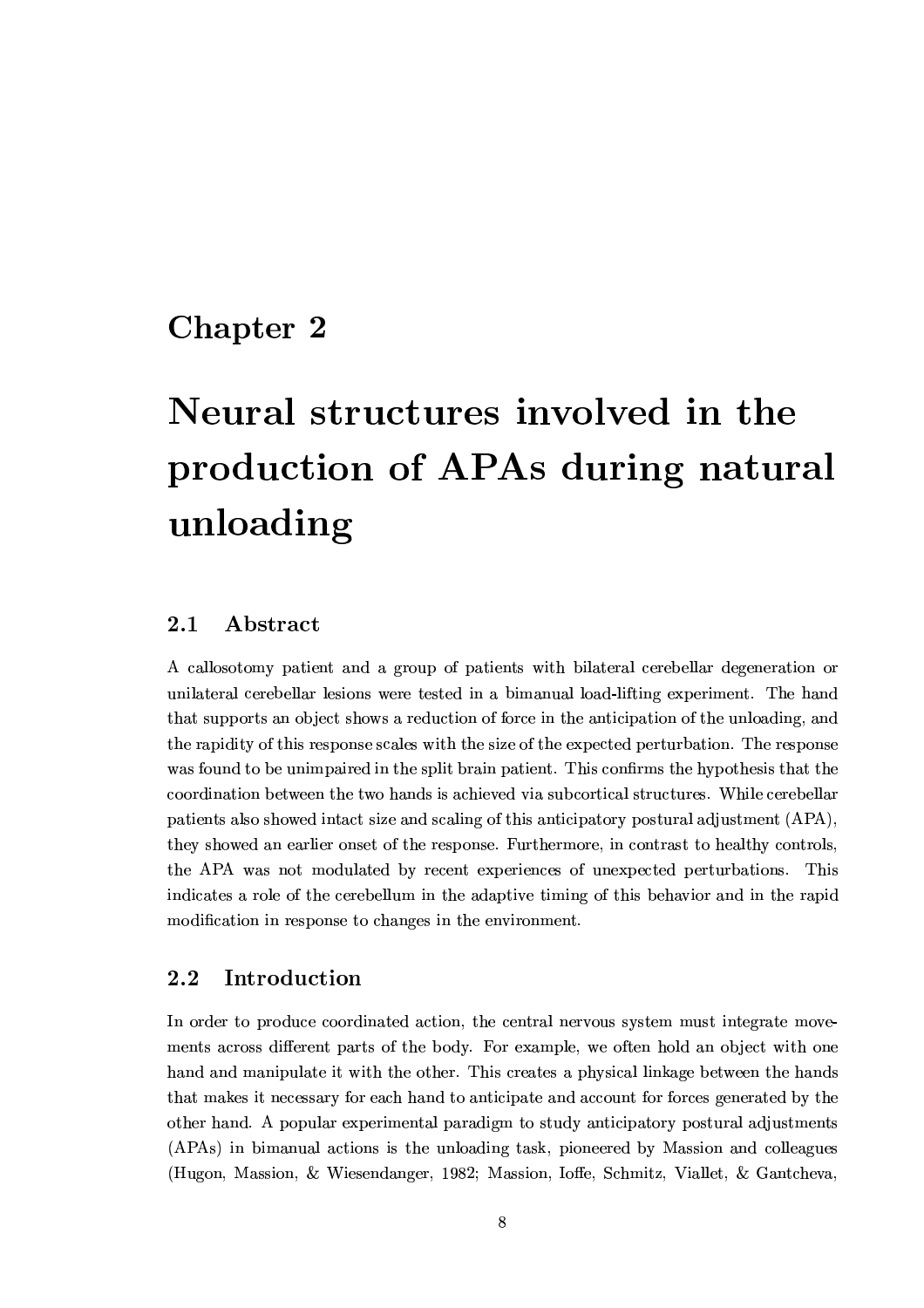1999). In this task, participants hold an object in one hand. When the object is lifted off the hand by the experimenter, the hand shows a rapid upward perturbation (Dufossae, Hugon, & Massion, 1985). However, when the person picks up the object with their other hand, the upward perturbation is greatly attenuated. This attenuation is due to an anticipatory reduction of the force produced by the load-bearing muscles of the postural arm that can be observed just before the load starts being lifted (Hugon et al., 1982).

How does the brain accomplish the integration of movements across limbs that are controlled by different cerebral hemispheres? The first and somewhat surprising finding is that interhemispheric communication across the corpus callosum does not seem to be necessary for the APA in the unloading task. A patient with complete resection of the corpus callosum showed evidence of normal anticipatory lowering of the force in the postural arm prior to unloading (Viallet, Massion, Massarino, & Khalil, 1992).

One possibility is that the hemisphere contralateral to the active hand causes both the voluntary action of unloading and the APA of the postural hand. The APA may be generated via ipsilateral descending pathways or inhibitory spinal interneurons (Figure 2.1a). This hypothesis is at odds with the finding that the contralateral hemisphere to the postural hand plays a major role in the production of this behavior. Anticipatory adjustments are extinguished in hemiparetic patients with damage involving the corticospinal tract innervating the postural hand (Bennis, Roby-Brami, Dufosse, & Bussel, 1996; Massion et al., 1999; Viallet et al., 1992). Furthermore, damage to the SMA contralateral to the postural hand reduces the size of the APA (Viallet et al., 1992).

These findings have led to the alternative hypothesis of a subcortical anticipatory network (Massion et al., 1999) that receives an efference copy from the acting hand. It in turn either generates the APA directly via descending fibers or transmits the signal to the contralateral hemisphere, which then is involved in generating the APA (Figure 2.1b).

The empirical support for the subcortical hypothesis is quite thin and much remains to be explored. First, the critical observation that the APA is preserved after callosotomy rests on an experiment involving one individual, a situation that demands replication. Second, the exact nature of the proposed subcortical anticipatory network is unknown. Massion  $(1999)$  suggested the cerebellum as a possible site, a conjecture that is consistent with the hypothesized role of this structure in multi-joint coordination (Bastian, Martin, Keating, & Thach, 1996; Thach, Goodkin, & Keating, 1992). However, the involvement of this structure in the unloading task has not been tested.

An important methodological issue in investigations of intermanual coordination during unloading is the fact that the size of the APA is intimately linked to the size of the expected perturbation, which in turn is a function of the speed at which the unloading action is performed (Lum, Reinkensmeyer, Lehman, Li, & Stark, 1992). This relationship has been largely ignored in previous neurological studies of the unloading task. For example, Viallet et al. (1987) found a smaller EMG change prior to unloading in Parkinson patients. The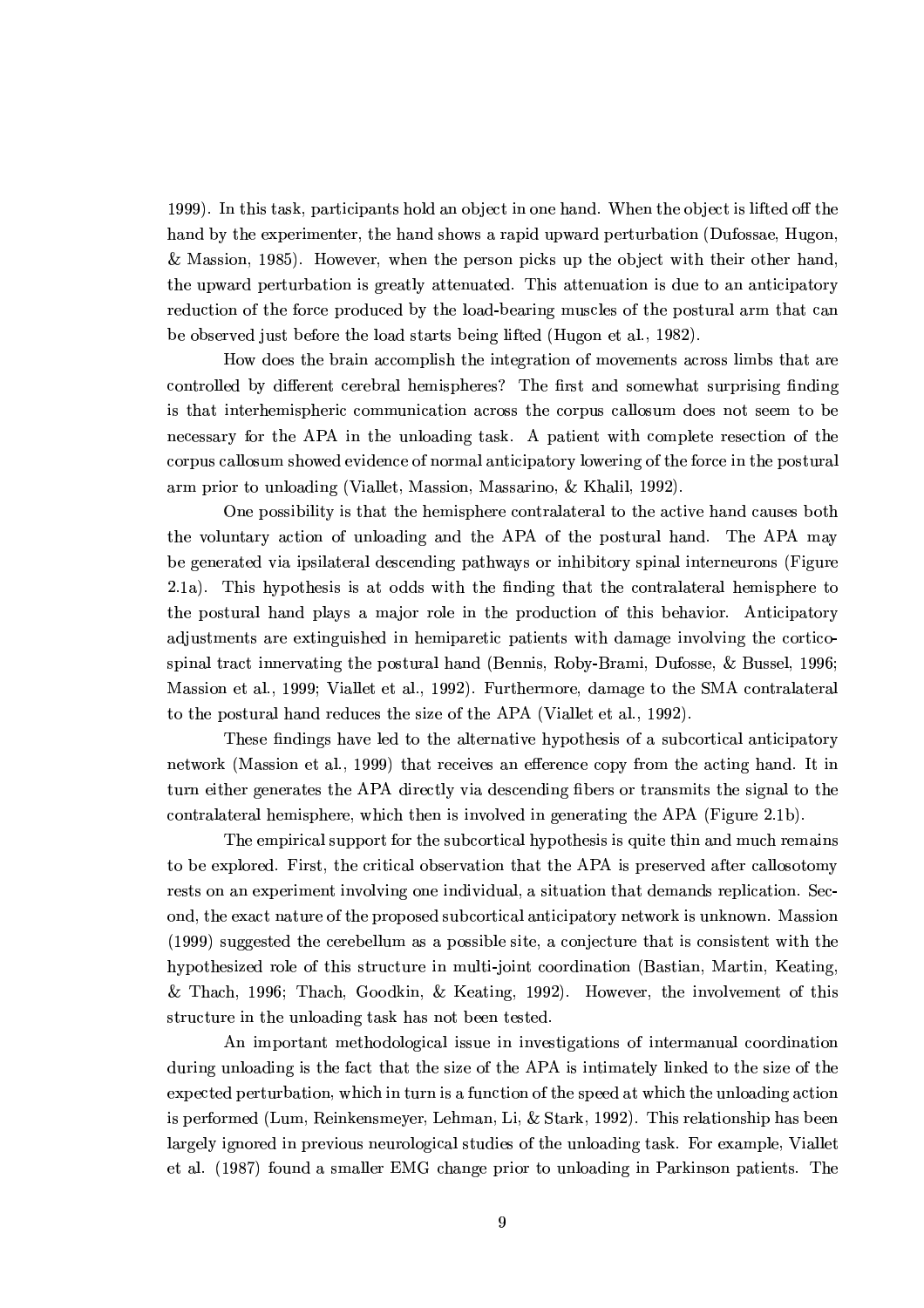

Figure 2.1: Two neural hypotheses concerning the generation of the anticipatory postural adjustment in the unloading task.  $(A)$  Single-hemisphere hypothesis: the hemisphere contralateral to the unloading hand controls both the volitional lifting movement and the postural adjustment, with the latter dependent on ipsilateral cortico-spinal projection or spinal interneurons. (B) Subcorticallocus hypothesis: An efference copy of the signal to the unloading hand is sent to a subcortical locus (e.g cerebellum), which in turn generates the APA, either via descending fibers (dashed line) or in conjunction with the contralateral cortical hemisphere (dotted line).

patients, however, also performed the unloading action substantially slower than controls. Thus, the reduction in the APA may have been due to their slower movements, rather than a disruption of bimanual coordination.

In this study, a patient that had undergone callosotomy, patients with cerebellar lesions, and age-matched control participants were tested on the unloading task. The participants were encouraged to vary the speed of unloading action to allow an explicit assessment of the relationship between the APA and the action of the unloading hand. In this manner, it should be possible to determine whether changes in the APA truly reflect an impairment in bimanual coordination.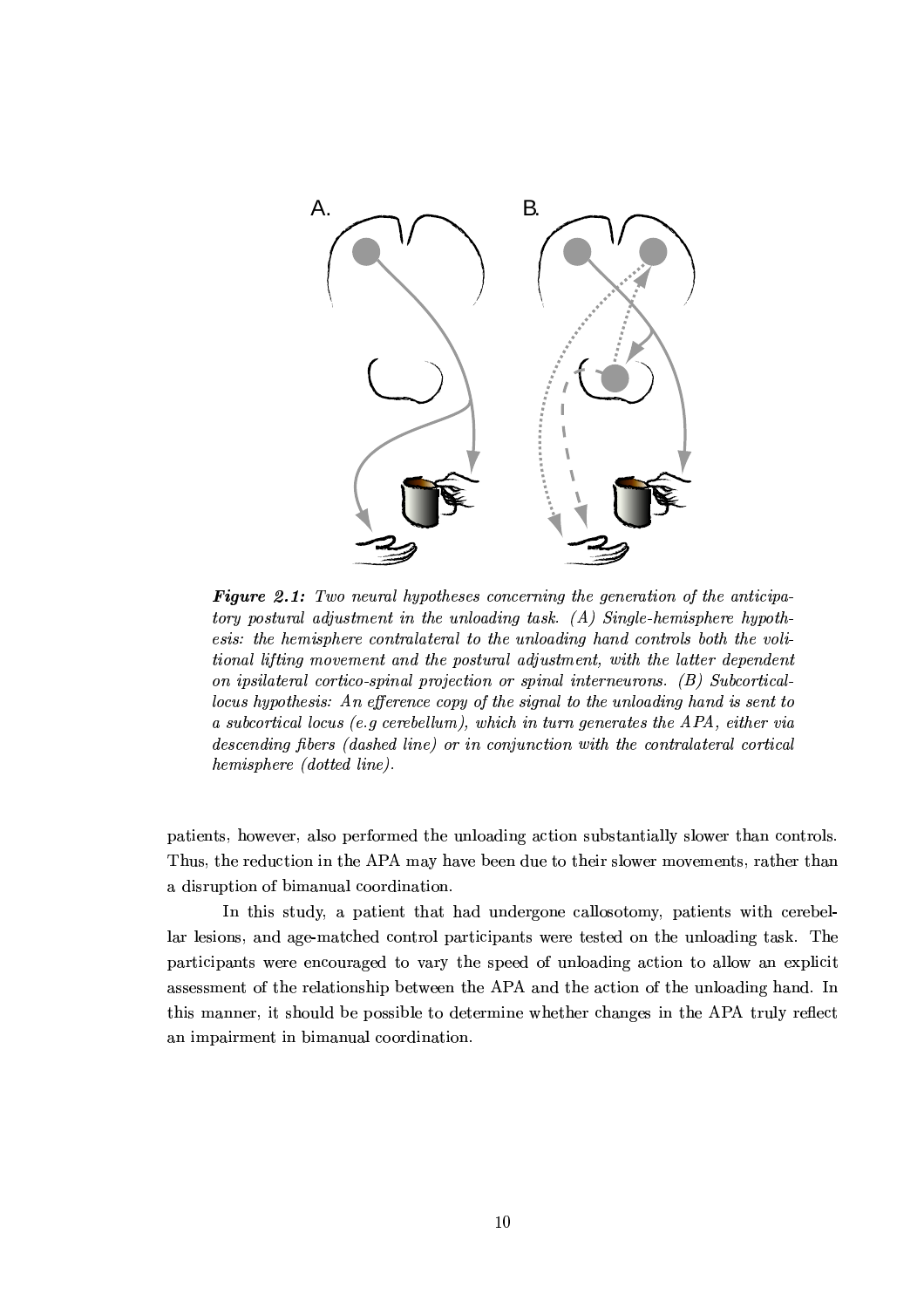#### $2.3$ Method

#### $2.3.1$ Participants

Seven patients with bilateral cerebellar degeneration, seven patients with unilateral cerebellar lesions and eleven age-matched control participants were tested (Table 2.1, Table 2.2). Ataxia ratings were obtained for all cerebellar patients using the International Cooperative Ataxia Rating Scale (Trouillas et al., 1997). This scale provides an assessment of postural and gait disturbances, limb ataxia, dysarthria and oculomotor disorders. Other neurological disorders or indications of dementia, as assessed by a standard neuropsychological battery, served as exclusion criteria for this study. Approval for the project was granted by the Committee for the Protection of Human Subjects at UC Berkeley.

**Table 2.1:** Participant demographic information: Gen: Gender, YoE: years of formal education, H: Handedness.

|                                         | $_{\rm Gen}$ | Age    | $\rm YoE$ | н                            |  |  |
|-----------------------------------------|--------------|--------|-----------|------------------------------|--|--|
| Bilateral cerebellar degeneration group |              |        |           |                              |  |  |
| JH                                      | М            | 63     | 20        | $_{\rm R}$                   |  |  |
| AG                                      | М            | 37     | 16        | $\mathbf R$                  |  |  |
| OН                                      | M            | 54     | $15\,$    | R.                           |  |  |
| LB                                      | F            | 56     | 18        | $\mathbf R$                  |  |  |
| AW                                      | M            | 76     | 12        | R.                           |  |  |
| JF                                      | М            | 67     | 17        | $_{\rm R}$                   |  |  |
| МF                                      | M            | 51     | 18        | R.                           |  |  |
| Mean                                    |              | 57.7   | 16.5      |                              |  |  |
| Unilateral cerebellar lesion group      |              |        |           |                              |  |  |
| $\operatorname{CB}$                     | М            | 53     | 13        | R.                           |  |  |
| JD                                      | М            | $58\,$ | 12        | R.                           |  |  |
| JV                                      | М            | 57     | 11        | L                            |  |  |
| ΜN                                      | M            | 47     | 18        | L                            |  |  |
| $_{\rm TR}$                             | М            | 76     | 18        | $\mathbf R$                  |  |  |
| EC                                      | М            | 66     | 14        | $_{\rm R}$                   |  |  |
| SL                                      | М            | 45     | 18        | L                            |  |  |
| Mean                                    |              | 58.2   | 14.4      |                              |  |  |
| Control group                           |              |        |           |                              |  |  |
| Mean                                    | 6F/5M        | 57.2   | $15.5\,$  | $1 \mathrm{L}/11 \mathrm{R}$ |  |  |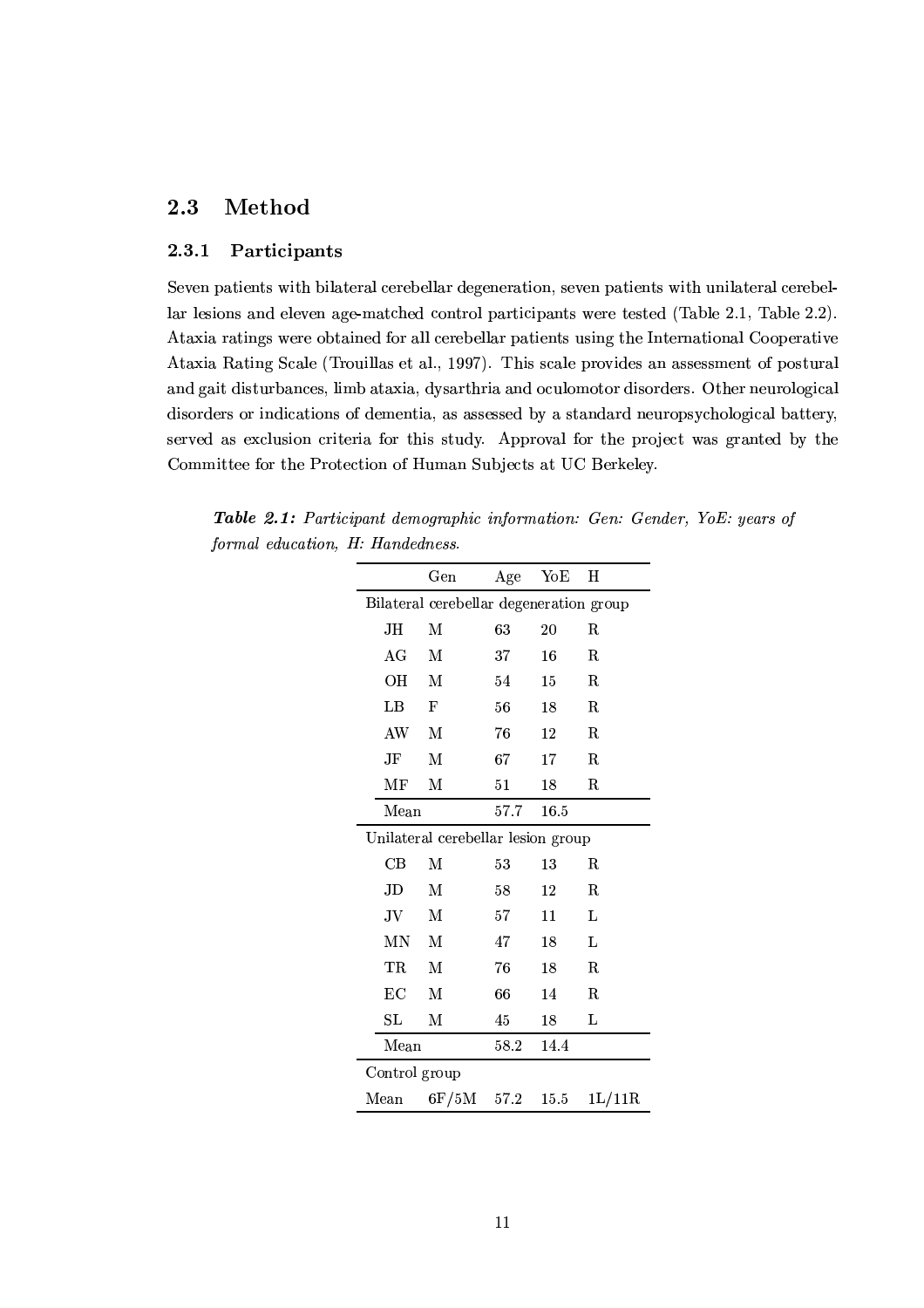**Table 2.2:** Patient information: Ataxia rating according to the international cooperative ataxia rating scale. PO: Posture, LL, LR: Limb ataxia left and right, SP: speech disorders, OM: Oculomotor disorders. maximal impairment score in parenthesis. YsO: years since onset of symptoms or since insult. Aet.: Aetiology.  $SCA = spinocerebellar ataxia genetic subtype AT = atrophy of unknown$ origin, Loc: Location. LH, RH: left or right cerebellar hemisphere, lobules in Larsell-notation. D: Dentate Nucleus

|                                         |                                    |                | Ataxia Rating  |                | Lesion Description |                |                  |
|-----------------------------------------|------------------------------------|----------------|----------------|----------------|--------------------|----------------|------------------|
|                                         | P <sub>O</sub>                     | LL             | LR             | SP             | OM                 | YsO            | Aet./Loc.        |
|                                         | (34)                               | (24)           | (24)           | (8)            | (6)                |                |                  |
| Bilateral cerebellar degeneration group |                                    |                |                |                |                    |                |                  |
| JН.                                     | $\overline{4}$                     | $\overline{4}$ | $\overline{4}$ | 3              | 3                  | 5              | AT               |
| AG                                      | 12                                 | 10             | 10             | 3              | $\boldsymbol{2}$   | 13             | SCA <sub>2</sub> |
| OН                                      | 7                                  | 3              | 3              | 3              | $\overline{5}$     | 12             | AT               |
| LB                                      | 11                                 | 6              | 6              | $\overline{4}$ | $\overline{2}$     | $\overline{4}$ | AT               |
| AW                                      | 20                                 | 8              | 9              | 5              | $\overline{2}$     | 42             | SCA <sub>6</sub> |
| JF                                      | 13                                 | 11             | 9              | 6              | 3                  | 41             | SCA3             |
| MF                                      | 18                                 | 12             | 12             | 3              | $\overline{4}$     | 13             | SCA3             |
| Mean                                    | 12                                 | 7.7            | 7.4            | 3.9            | 2.8                | 18.5           |                  |
|                                         | Unilateral cerebellar lesion group |                |                |                |                    |                |                  |
| CB                                      | $\boldsymbol{2}$                   | 7              | 0              | $\overline{2}$ | $\theta$           | 7              | LH: I-VIIb       |
| JD                                      | 8                                  | 6              | $\mathbf{1}$   | $\mathbf{1}$   | $\overline{4}$     | 12             | LH: VIII, IX     |
| JV                                      | 8                                  | 7              | $\mathbf{1}$   | 5              | 3                  | 6              | LH: I-IX, D.     |
| ΜN                                      | 11                                 | $\overline{0}$ | 13             | $\overline{4}$ | $\overline{4}$     | 6              | RH: VI-VIII      |
| TR                                      | $\mathbf 1$                        | $\mathbf{1}$   | $\mathbf{1}$   | $\mathbf{1}$   | $\theta$           | 11             | RH: I-VIIb, D.   |
| EC                                      | 13                                 | $\theta$       | 10             | $\overline{2}$ | $\overline{0}$     | 12             | RH: I-V, VI      |
| SL                                      | 3                                  | 0              | 11             | $\mathbf{1}$   | $\overline{4}$     | 3              | RH: I-IX, D.     |
| Mean                                    | 6.3                                | 8              | $\overline{0}$ | 2.1            | $\overline{2}$     | 8.1            |                  |

#### 2.3.2 Apparatus and stimuli

The experiment was performed in a virtual-reality environment. Participants viewed a 22' monitor at a distance of 46 cm through a mirror positioned 10 cm below their eyes. A realistic 3d-image of the environment was displayed that showed a workspace measuring 40 cm in width, 35 cm in depth, and 26 cm in height and viewed at a distance of 65 cm in an oblique angle from above. An object that consisted of a 20 x 10 x 2 cm handle, sitting on top of a 4 x 4 x 7 cm foot was presented in this workspace.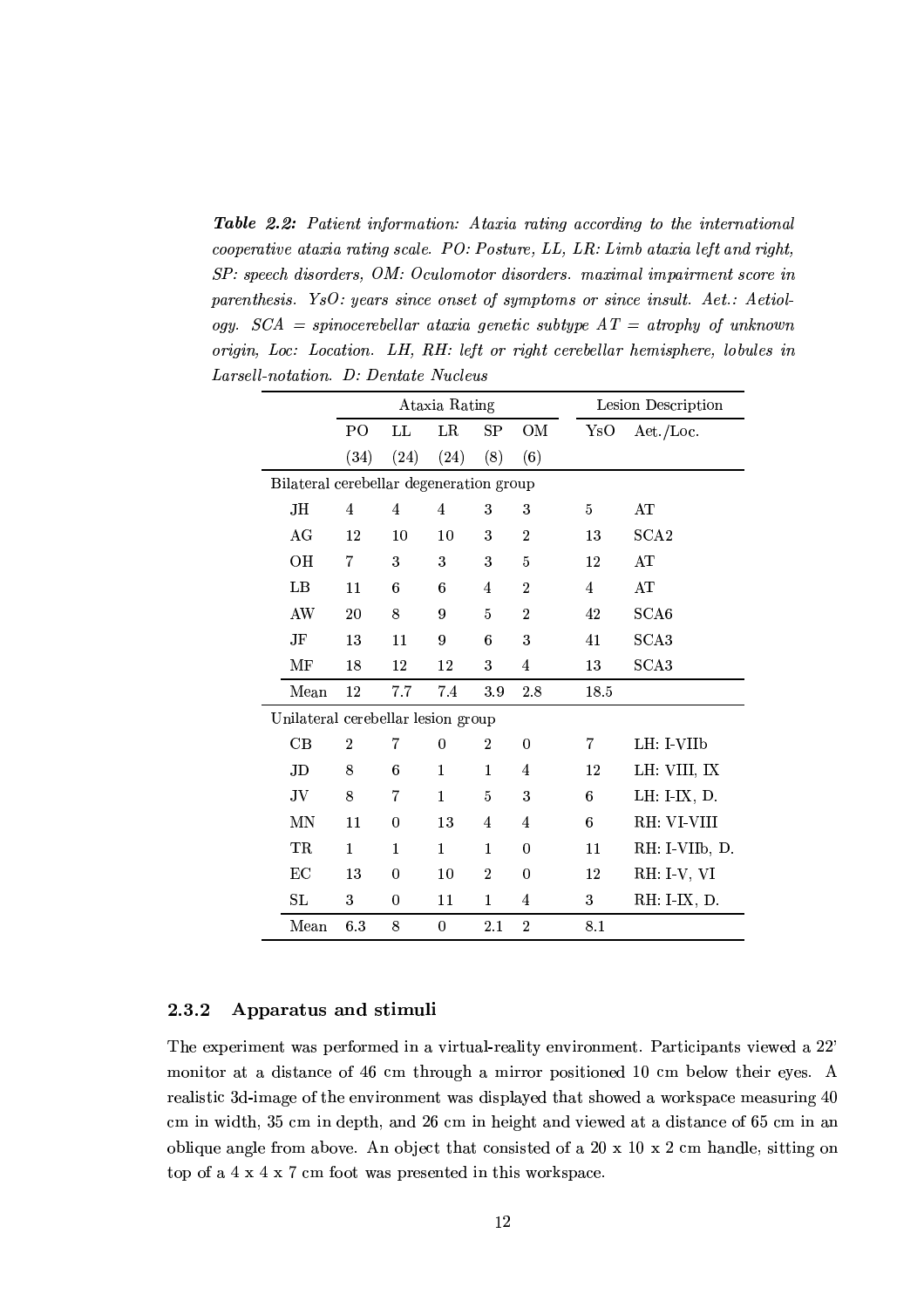The haptic experiences or the combined aspects of touch and proprioception, arising from the interaction with this workspace were simulated by two robotic arms (Phantom 3.0, Sensable Technologies). An accurate physical model of the workspace was maintained in the computer and updated at 1000 Hz. At each of the update cycles, the computer measured the positions of the hands and calculated the forces acting on the object. The surface was simulated as a dampened spring model  $(2.5 \text{ N/m})$ , with lateral frictional components. The object had a virtual weight of 0.5 kg and could only be moved in the vertical direction, but could not rotate or tip. Summing the forces acting on the object, the computer calculated the acceleration of the object, updated its position, and finally computed the resultant forces to the hands according to the same surface model. These forces were then applied to the hands via torque motors, thus closing the loop. The haptic feedback was calibrated to match the visual stimulus and the result of this simulation was the convincing impression of an interaction with a real object.

Participants wore a splint on each hand that was attached to the phantom device. The splint immobilized wrist and finger joints throughout the whole experiment. Movements of the upper limbs were restricted to the elbow joint in order to allow for the computation of the torque generated at this joint via inverse dynamics.

#### 2.3.3 **Measurement of APA**

The assessment of the APA and its scaling relationship with the voluntary action from kinematic data is a non-trivial problem, given that the physical link between the hands needs to be considered. In particular, the perturbation of the postural hand will vary as a function of the speed at which the object is lifted. If the unloading action is performed more rapidly, the force on the postural hand will decrease more rapidly and the resulting perturbation will be larger.

Two complementary approaches will be used to address this issue. First, "trick" trials are used to break the physical link between the actions of the two hands. On these trials, the participant is provided with the same haptic and visual feedback when the unloading arm moves to lift the object. The force on the postural arm, however, is held constant despite changes in the object's position. A lowering of the force in the postural arm in anticipation of unloading should lead to a downward deflection of the hand. Trick trials thus provide an uncontaminated assessment of the feed-forward command (Diedrichsen, Verstynen, Hon, Lehman, & Ivry, 2003; Lum et al., 1992). However, because trick trials quickly change the behavior of the participants (see Thoroughman & Shadmehr, 2000), the number of these trials has to be restricted.

Second, the forces generated by the postural arm on normal trials can be inferred from the kinematics of the arm, while accounting for the impending forces. This approach involves inverse dynamics and will be described in detail below.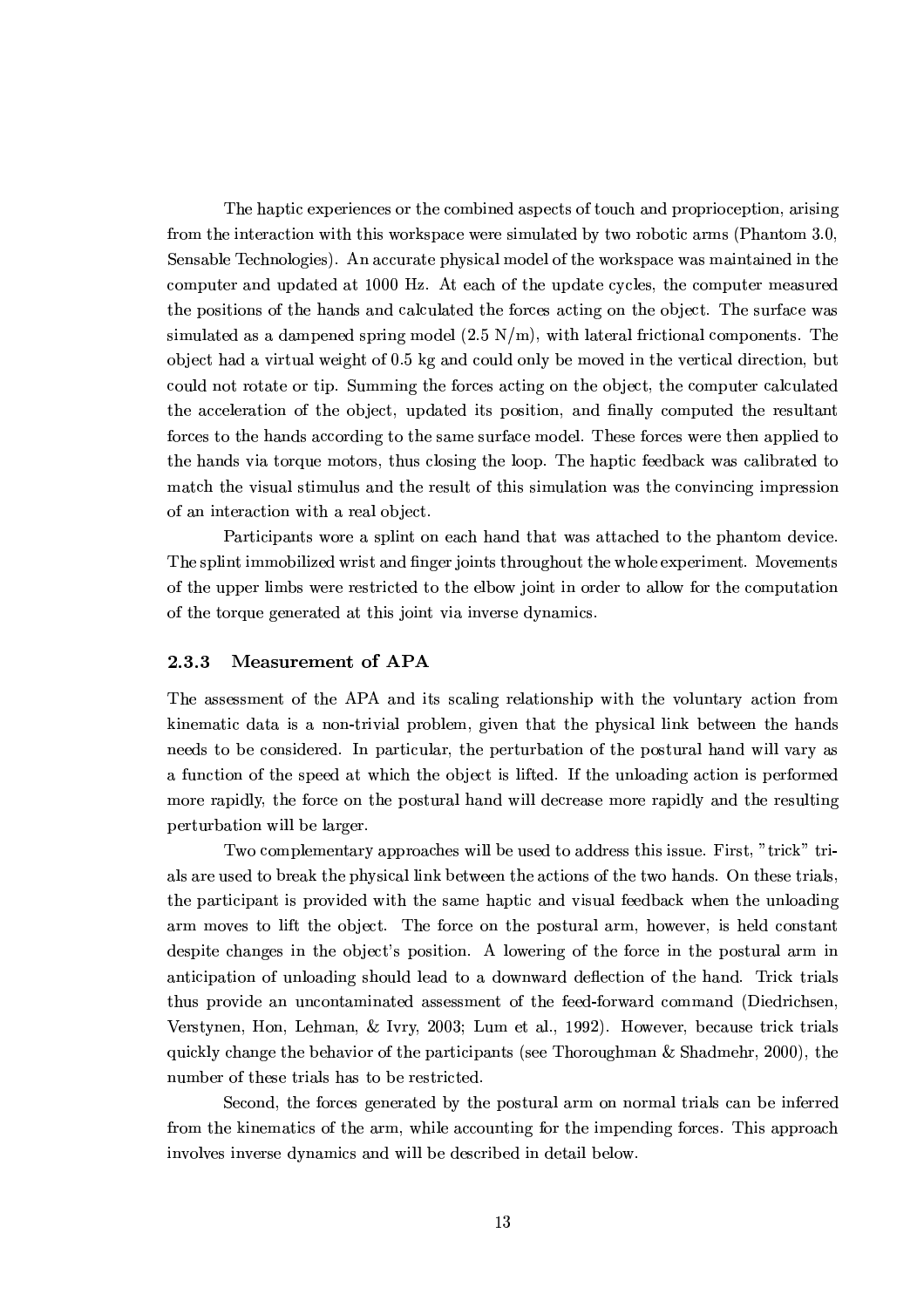#### $2.3.4$ Procedure

To start a trial, participants lifted the object with either the left or right hand to a visually specified height, 3-6 cm above the floor of the workspace, and held it in this region for 2 s. On external-unloading trials the computer initiated the unloading at an unpredictable time point thereafter. The computer simulated the upward force acting on the object to mimic force generated by the unloading hand during natural unloading (see Figure 2.2b). The movement of the object and forces on the postural hand were computed to provide the realistic impression of a moving object. The object was unloaded at three different speeds that differed noticeably from each other. The subjects were informed of the forthcoming speed on external-unloading trials by the presentation of the word "slow", "medium" or " $fast"$ .

On self-unloading trials, the unloading hand was positioned approximately 3 cm below the object's handle. A lateral force field helped to maintain the hand in the correct position. When the unloading hand remained stable for 2 s and did not touch the object, an auditory starting signal was played. Participants were instructed to lift the object with the unloading hand in one smooth motion, without stopping when the hand first touched the object. The trial ended when the object had reached a height of 12 cm above the floor of the workspace. Feedback about the speed of the unloading action, from the moment the unloading hand touched the object until the end of the trial, was given. Participants were instructed to unload the object at a range of speeds, approximately matching those of an external-unloading condition. The object had to be placed back on the floor to start the next trial.

The experiment began with eight practice trials in the external unloading condition and sixteen practice trials in the self-unloading condition, eight with each hand. This was followed by 10 test blocks run in the order of two external, four self-unloading, two external and finally, four self-unloading blocks. The postural hand alternated between blocks and the starting hand was counterbalanced between subjects. Each block consisted of 24 trials, from which six were randomly selected to be trick trials. On trick trials, the visual feedback and the force feedback to the unloading hand were identical to normal trials. However, the force applied to the postural hand on these trials was held constant at the gravitational force of the object,  $4.9 \text{ N}$  (Figure 2.2a,c, dotted lines).

#### 2.3.5 Inverse dynamics

Figure 2.3 depicts the forces involved in the unloading task. In the example shown, the participant holds the object with the left hand by producing an adequate torque at the elbow joint. This torque translates to the internally generated force  $(F_{in})$  at the connection point between object and phantom device (called pivot point in the following). For simplicity, all further analyses will be based on the forces at the pivot point, rather than joint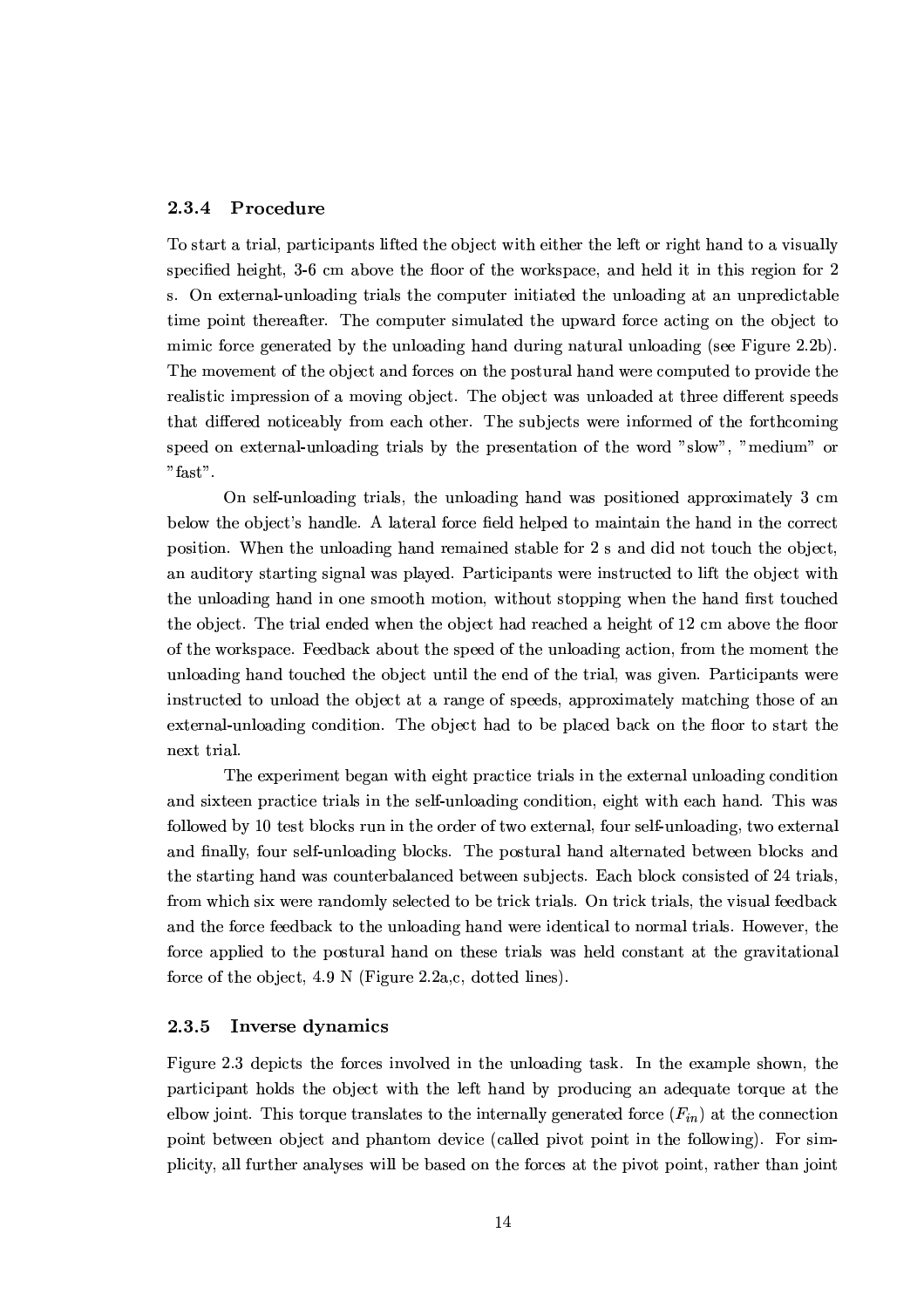

**Figure 2.2:** Data from one control participant, with the left hand used as the postural hand. A. Average force traces during self unloading. The external force applied to left hand  $(F_{ex}^L,$  caused by holding the object), and the force applied to the unloading hand  $(F_{ex}^R$ , caused by lifting the object) are both negative to indicate their downward direction. Traces are aligned to the beginning of the unloading  $(0ms)$ . B. In external trials the computer "lifts" the object, simulated by creating an upward force against the object  $(F_O)$ , also shown as negative values for comparison purposes. Panels C and D show average acceleration traces of the left hand, again aligned to the start of the unloading. The data is split into fast (black), medium (medium gray) and slow (light gray) trials, depending on the size of the self-produced or external force impulse. Force and acceleration traces for trick trials, in which the force against the postural hand is held constant, are shown in dotted lines.

torques. Because the position of the hands varies only over  $\sim 5$  cm, corresponding to an approximately 6 deg change in elbow angle, the relation between the torque at the elbow joint and the internal force at the pivot point is approximately linear. The gravitational force on the hand and forearm  $(F_q)$  is considered to be a constant within the small range of motion, and will be subsumed into the internal force. The external forces arising from the interactions of the object and the actions of the other hand  $(F_{ex})$  are simulated by the phantom device. These forces, along with the position of the object,  $x<sub>O</sub>$ , the left hand,  $x<sub>L</sub>$ , and the right hand $x_R$  were sampled at 200 Hz.

The APA corresponds to a change in forces generated by the elbow of the postural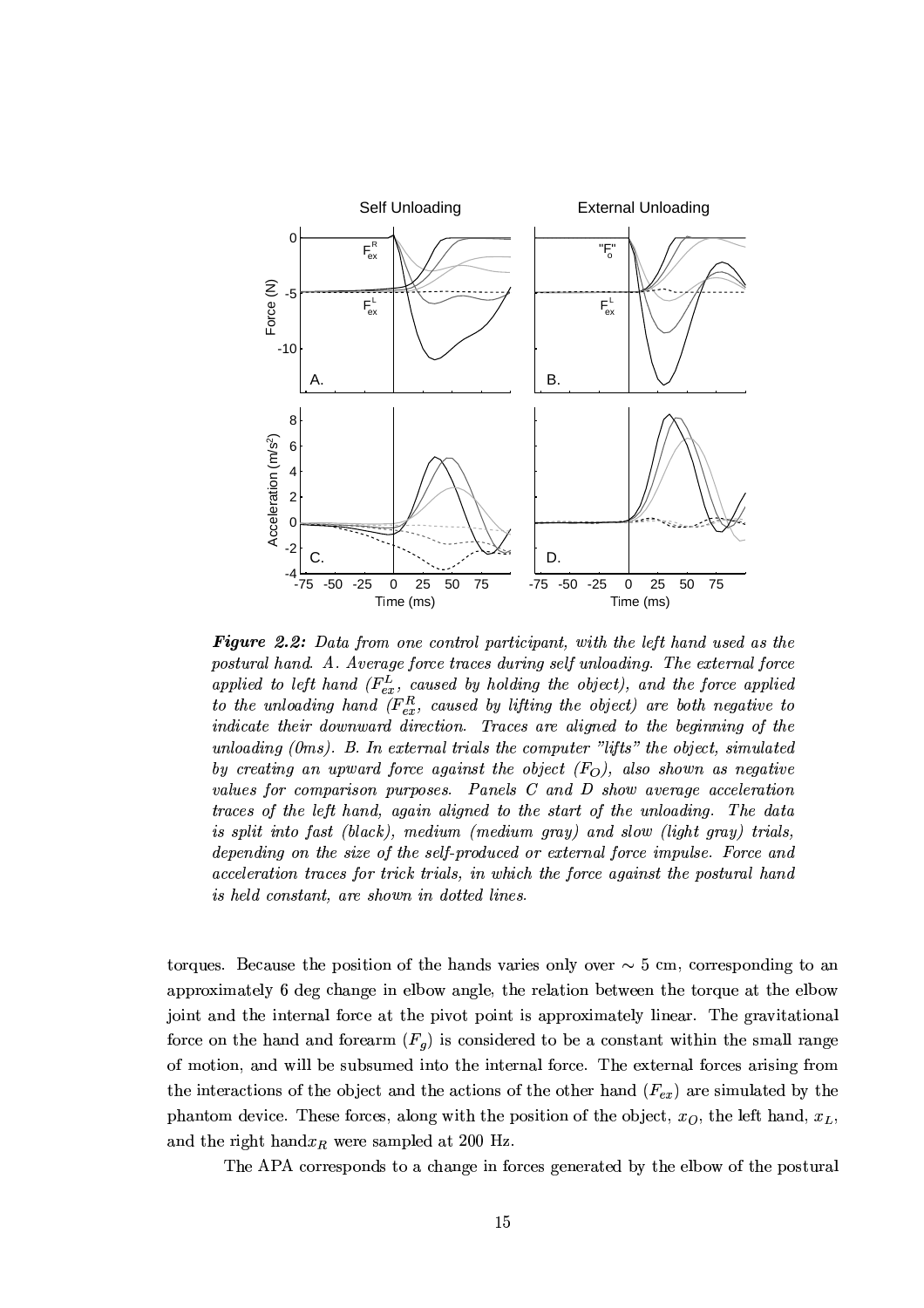

Figure 2.3: Forces involved during unloading. The left hand holds the object. The torque generated at the elbow joint leads to an upward internal force  $(F_{in}^L)$  at the pivot point. This force resists the gravitational force acting on the forearm and hand  $(F_q^L)$  and the force exerted by the object  $(F_{ex}^L)$ , which is simulated by the phantom device. The right hand does not touch the object, so that no external forces are applied to that hand.

arm. To determine these forces from the recorded external forces and the acceleration of the hand, I used an inverse dynamics approach. Specifically, the force acting on the postural hand is linearly related to the acceleration  $(\ddot{x})$  and velocity  $(\dot{x})$  of the hand.

$$
F_{in} = -F_{ex} - F_g + v\dot{x} + m\ddot{x} \tag{2.1}
$$

The viscosity v of the elbow joint is likely rather low and hard to measure reliably (Latash & Gottlieb, 1991). Because the resultant velocity of the postural hand during the first 45 ms of the unloading was approximately 0.1 m/s for external unloading and even smaller in the self-unloading condition, the term likely plays only a minor role and will be ignored. Finally an estimate of the inertia of the hand,  $m$ , is needed. This value likely depends on the position and load of the elbow joint. Furthermore, the phantom device itself has a considerable internal inertia, likely dependent on load and direction of movement (see Appendix B). The data from the external-unloading condition can be used to estimate  $m$ . Since the exact time of unloading in this condition is not predictable for the subject, the internal force should remain constant until the body can react to the perturbation. While mono-synaptic spinal reflexes can lead to measurable EMG activity as fast as 25 ms after a perturbation, measurable forces due to spinal reflexes are typically not apparent until after 50 ms. Thus, until this time, the relation between the external force and acceleration of the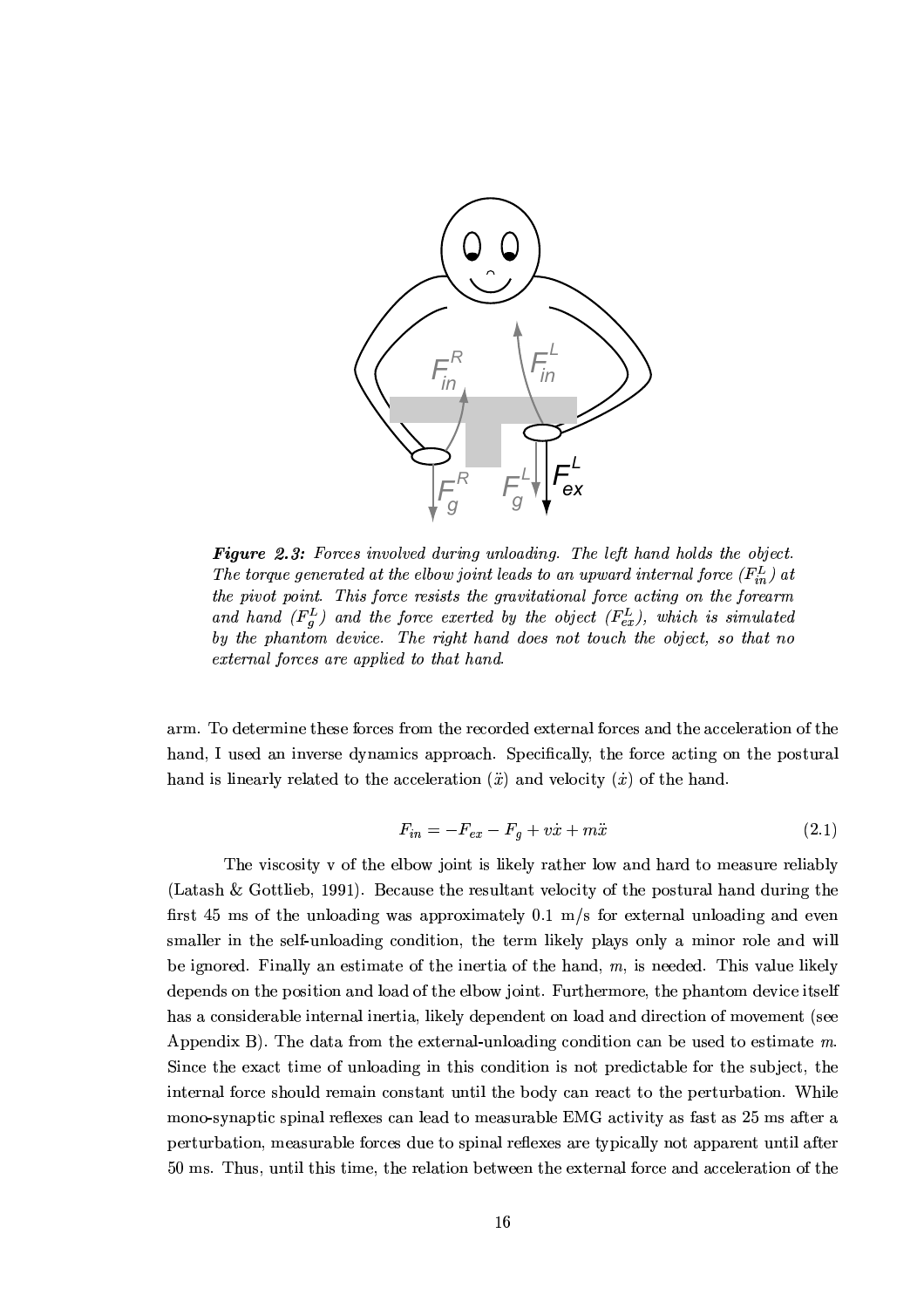hand should be linear with a slope of  $1/m$ . Moreover, the slope should be independent of unloading speed. Both the linearity and constant slope predictions were confirmed (Figure 2.4). The same estimate of  $m$  was then used in the self and external-unloading conditions.



**Figure 2.4:** Relationship between external force ( $F_{ex}^L$ , shown in Figure 2.2a,b) and acceleration (Figure 2.2c,d). Data are from one control participant in which the left hand was used as the postural hand during external unloading trials (dashed) and self-unloading trials (solid). Dots indicate values at 30 ms after the beginning of unloading. Fast (black), medium (dark gray) and slow (light gray) trials are shown separately. Dotted lines indicate the force/acceleration when the hand holds the object stationary.

#### $2.4$ Results

#### 2.4.1 Force traces & initial impulse

The development of the forces acting on the hands can be seen in Figure 2.2a,b. The size of the initial impulse to the object (the integral of the force applied by the unloading hand over the first 45 ms) served as a measure of the speed of the unloading action. The data in the self-unloading condition were split by the size of this measure into three categories with equal numbers of observations for each hand: fast, medium and slow unloading.

The control participant whose data are depicted in Figure 2.2 was not successful in performing self-unloading over the same range of speeds as used in the external unloading condition. For each third of the data, the impulse of self-unloading was lower than for the corresponding external unloading speed condition. This pattern was observed for both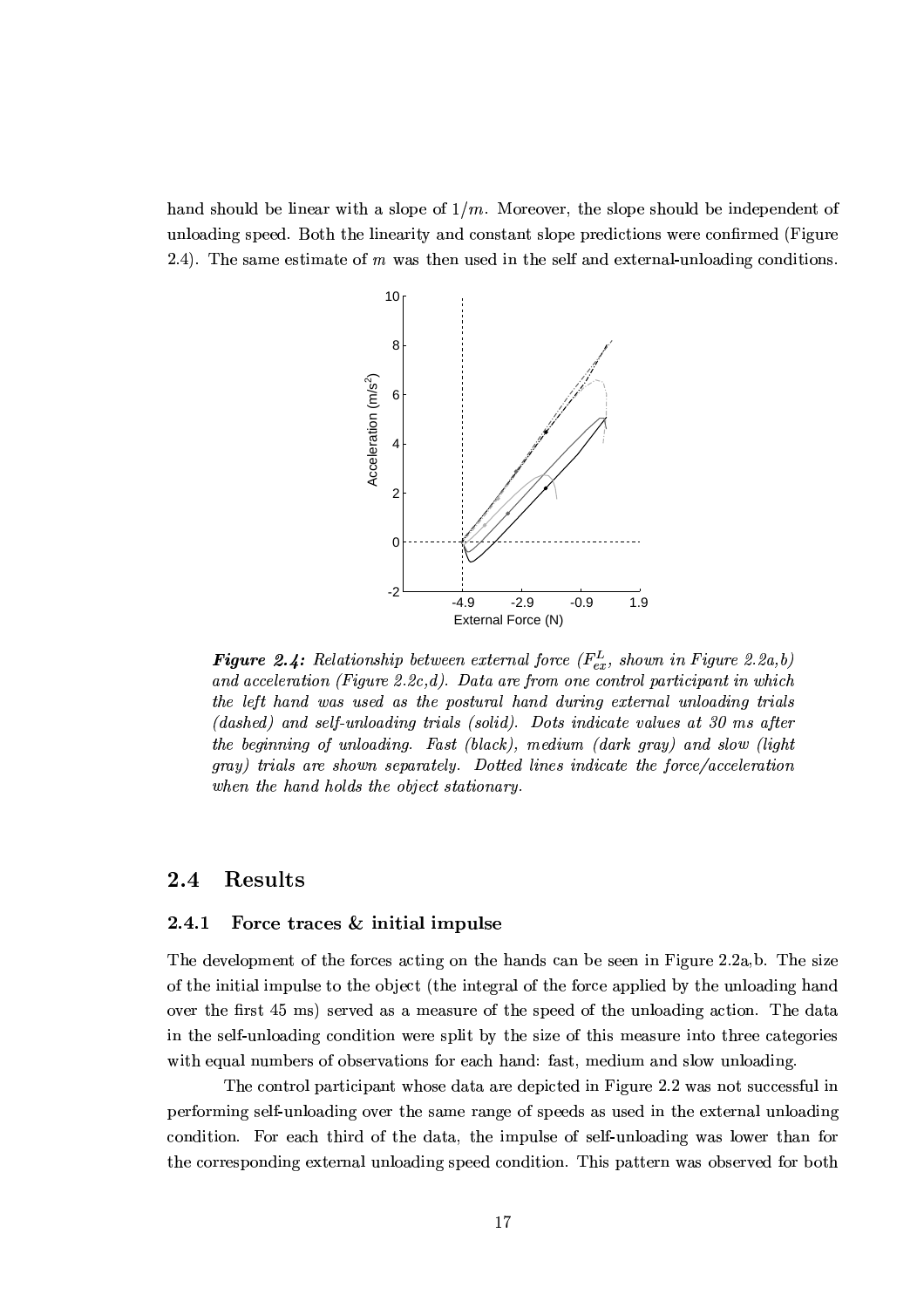**Table 2.3:** Initial impulses (Ns) over the first  $45$  ms upon impacting the object. External pulses were applied at three speed (fast, medium and slow), whereas the data from the self-unloading condition was divided in three categories based on the initial impulse. Data for unilateral patients is shown separately for trials in which the ipsi- or contralesional hand held the object.

|                     | Fast |       | Medium |       | Slow |       |
|---------------------|------|-------|--------|-------|------|-------|
|                     | Mean | SD    | Mean   | SD    | Mean | SD    |
| External condition  | 0.45 |       | 0.29   |       | 0.19 |       |
| Control group       | 0.31 | 0.071 | 0.19   | 0.045 | 0.10 | 0.035 |
| Bilateral cerbellar | 0.40 | 0.060 | 0.25   | 0.049 | 0.14 | 0.052 |
| Unilateral ipsil.   | 0.34 | 0.065 | 0.24   | 0.054 | 0.14 | 0.030 |
| Unilateral contral. | 0.32 | 0.074 | 0.21   | 0.056 | 0.11 | 0.050 |
| Callosotomy patient | 0.31 |       | 0.25   |       | 0.17 |       |

control and cerebellar groups (Table 2.3). Nonetheless, all participants did generate a range of speeds during self-unloading, which allows the assessment of the relation between unloading action and APA, so that differences caused by different unloading speeds can be taken into consideration. The bilateral cerebellar patients applied a slightly higher initial impulse to the object,  $F(1,16) = 7.11$ ,  $p = .017$ , while the unilateral patients did not differ significantly from the control group,  $F(1,16) = 1.89$ ,  $p = .188$ . While the unilateral patients found it harder to unload the object with their ataxic hand (Table 2.3, row 5), no significant difference in initial impulse was found between ipsi- and contralesional hands,  $F(1,6) = 3.13$ ,  $p = .127$ . The considerable spread of unloading speeds and the rather large differences between individuals has to be taken into account when interpreting the size of the APA.

#### **Estimation of inertia** 2.4.2

Principal component analysis (PCA) was used to obtain an unbiased estimate of the slope of the line for the first 30 ms after the start of the unloading action for each individual external-unloading trial<sup>1</sup>. The resulting estimate for the inertia of the hand/phantom system averaged across all participants and sides was  $0.61$  kg for the slow condition and  $0.59$  kg for both the medium and fast conditions. The within-arm standard deviations for the slow, medium, and fast conditions were 0.046, 0.035 and 0.031 kg, respectively, indicating that the estimates for the slow condition were more variable than for the other two conditions.

<sup>&</sup>lt;sup>1</sup>As both force and acceleration are measured with noise, a regression analysis would result in a systematic underestimation of the true slope, and a corresponding overestimation of the inertia (Berkson, 1950). PCA finds the axis of maximal variability, and the orientation of the axis indicates the slope (see Figure 2.4).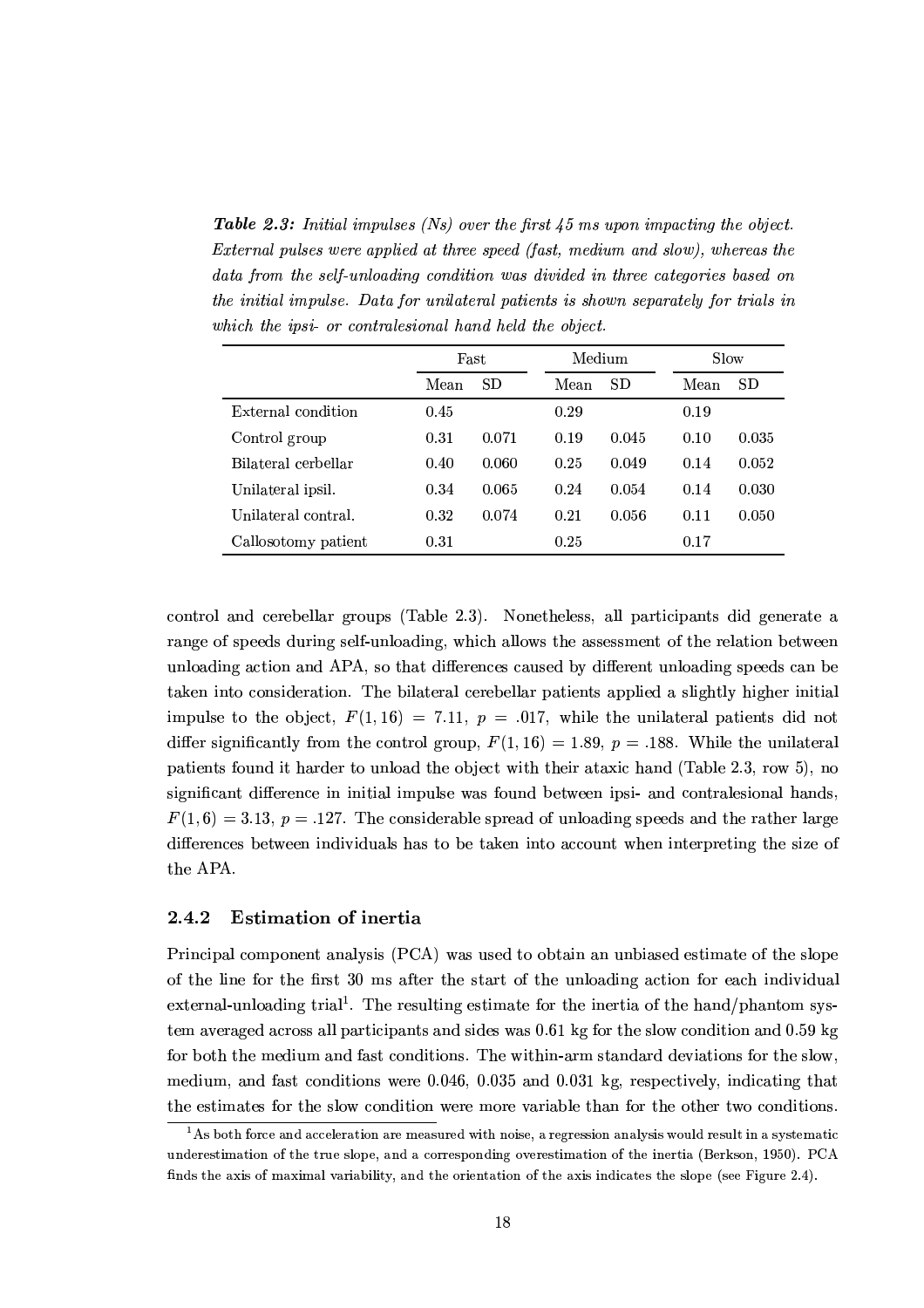I thus considered only the estimates from the medium and fast conditions. There was no significant difference between the estimates for these two speeds,  $t(24) = 1.64$ ,  $p = .11$ . The inertia estimate for the combined unilateral and bilateral cerebellar patients groups were higher on average than the control group,  $t(23) = 1.64$ ,  $p = .587$ , very likely related to the higher bodyweight in the patient group compared to the control group. For the unilateral cerebellar group, no difference was found between the ipsilesional and contralesional limb.  $t(6)$  < 1. The correlation between the inertia estimate for the left and the right arm was  $.68.$ 

#### 2.4.3 Internal forces calculated by inverse dynamics

Based on the measured external force and acceleration of the postural hand, Equation 2.1 was used to compute the internal force of the postural hand, using the estimated inertia for that limb (Figure 2.4). Prior to unloading, the internal force was always 4.9 N, the force required to resist the load of the object. In the external unloading condition (Figure 2.5a), this force remained constant until around 50 ms after the start of the unloading. At this time, spinal and functional (cortical) stretch reflexes caused a drop in force in the postural limb and counteracted the upward acceleration.

A very different picture was observed in the self-unloading condition (see Figure 2.5b). Starting 50-60 ms before the start of the unloading, the force generated by the elbow joint of the postural hand began to decrease, leading to a slight downward deflection. This decrease was identical for normal and trick trials until 50 ms after the start of the unloading when stretch reflexes lead to a divergence of the two curves. The fact that the lines for the normal and trick trials are identical is important methodologically: Despite very different impending forces and resultant accelerations, the estimate of the internal force by inverse dynamics converges to the same value during the initial phase of the trial. The small artifact in the fast condition at 40 ms was related to the rapid force transient caused by the detachment of the object from the hand.

Figure 2.5c presents the results from one patient with bilateral cerebellar degeneration. Similar to the controls, this patient showed a clear reduction of the forces in the postural arm prior to unloading and a scaling of the APA to the anticipated speed of the unloading action. The reduction of applied force, however, began much earlier than in the control participants. In the next section I will explore these effects in a quantitative fashion. For this analysis a measure of the size and onset of the APA that accounts for differences in the speed of the unloading action is needed.

#### Size and scaling of the APA  $2.4.4$

On self-unloading trials, the APA manifests as a decrease in the internal force generated by the postural hand prior to the unloading of the object. The APA was clearly related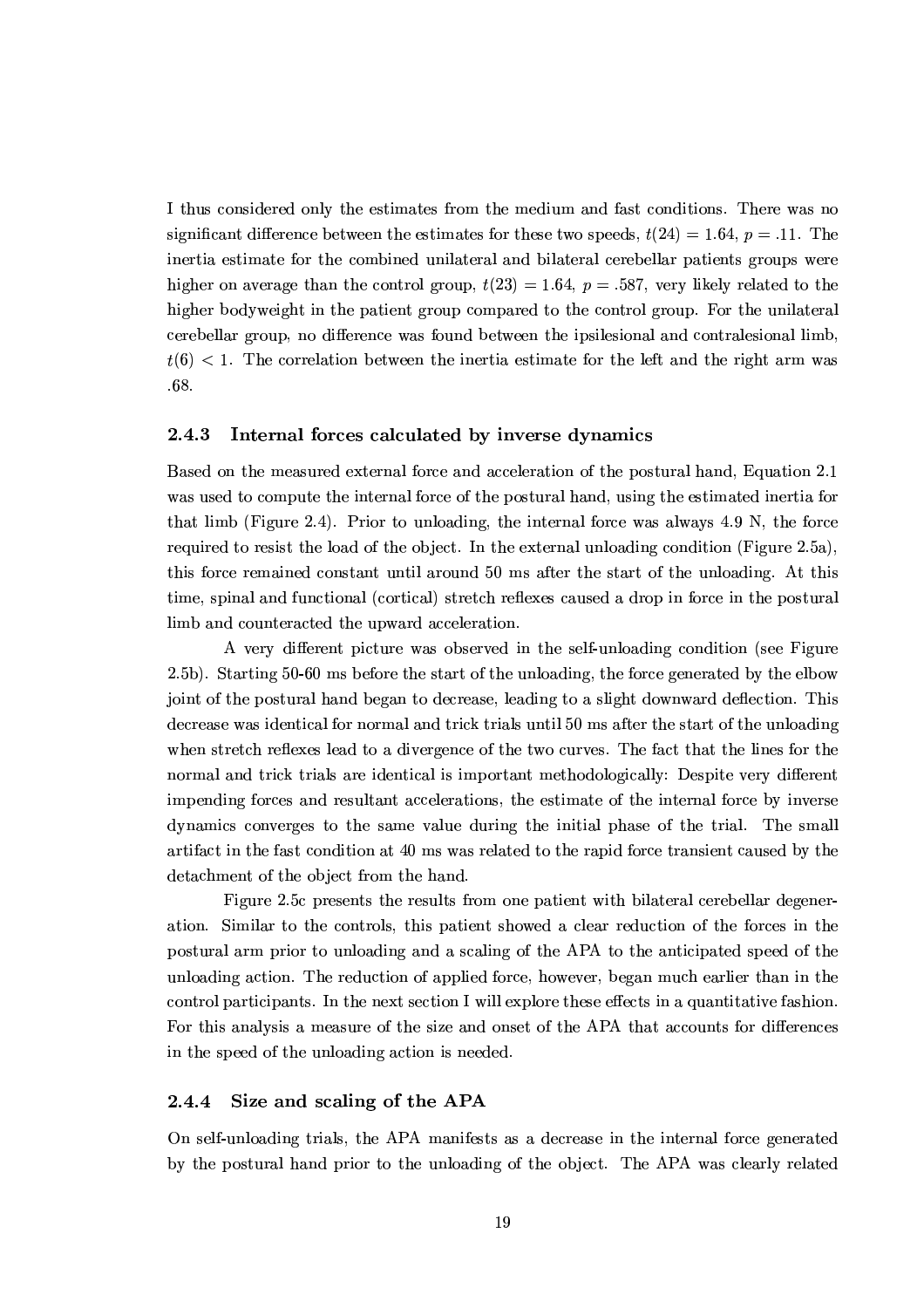

**Figure 2.5:** Estimated internal force in the postural hand  $(F_{in})$  calculated for  $(A)$  external-unloading trials, and  $(B)$  self-unloading trials, both for the postural right hand of one control participant, and  $(C)$  for the self-unloading trials for a patient with bilateral cerebellar atrophy. The data is split according to the speed of the unloading movement: fast (black), medium (dark gray) and slow (light gray). For the self-unloading trials, the division into these three categories is based on the initial impulse of the unloading hand as described in section 2.4. The onset of the APA is marked with a triangle.

to the size of the forthcoming initial impulse produced by the unloading hand (Figure  $(2.5b,c)$ . When the size of the initial impulse caused by the unloading hand is plotted against the average internal force  $(0.45 \text{ ms})$  of the postural hand for each trial, a strong linear relationship is apparent (Figure 2.6). To compare the size of the APAs between participants and hands, an estimate of the APA that accounts for this relationship in needed. For this purpose, I used the slope of the regression line between the impulse and average internal force over the time window from 0 to 45 ms. The intercept of this regression was held constant at 4.9 N, as the unloading hand would not show an APA if the unloading action were executed indefinitely slowly. Because regression without an intercept is highly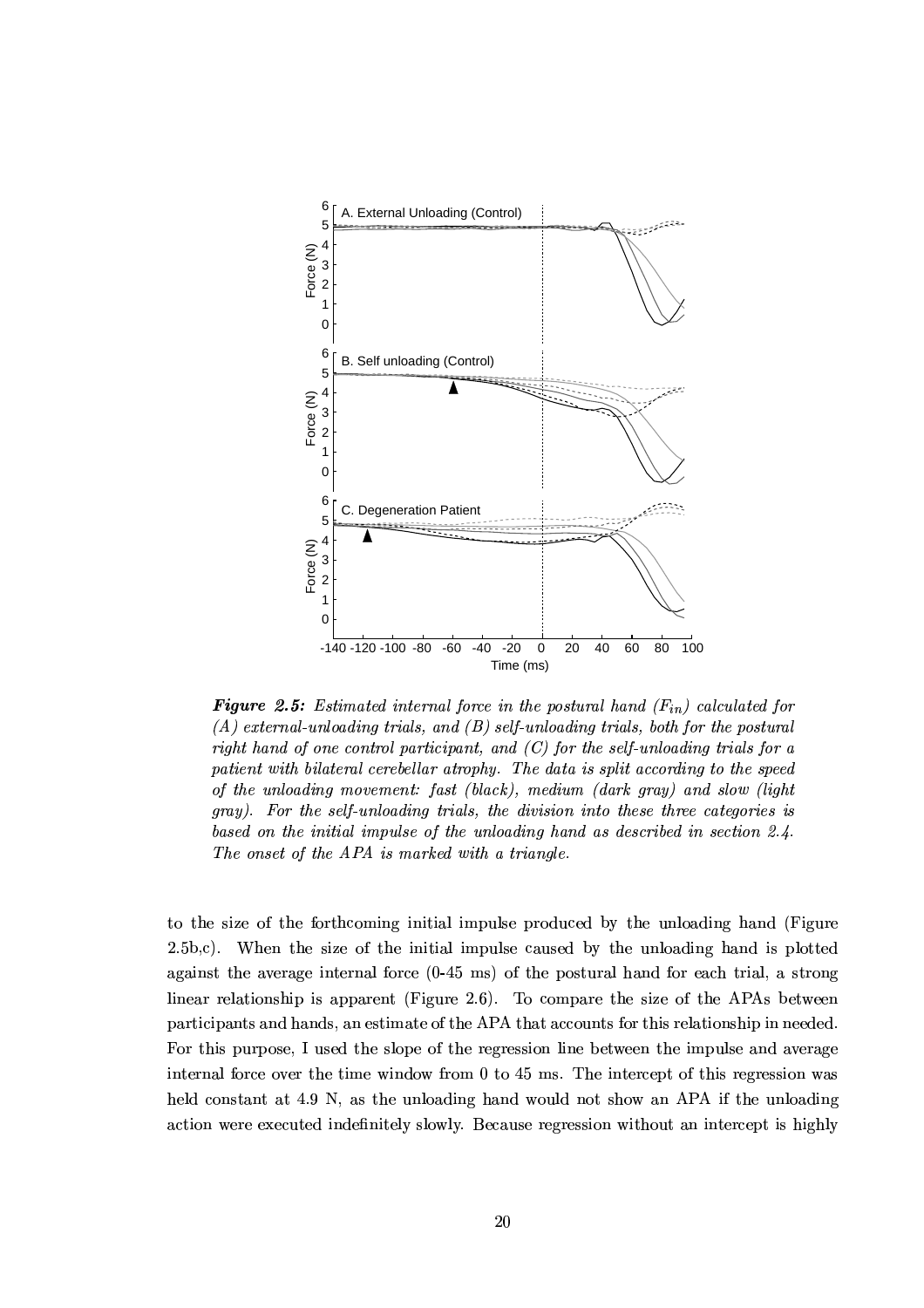

- ><sup>+</sup> '# \* # " + " ( ( # + () <+ \*\$ 2 + <sup>+</sup> 2 \$(( +  $t$ egral of the force applied to the object by the unloading hand (or on external #( ,"+ (\$- " \*\$ + + ;
(
0 (( <sup>+</sup> !\* + ( <sup>+</sup> \$(/+ 6 " +/+ /(# ( \$ <sup>+</sup> /#( ( \$ !+ \*(# \$ \* '0 - \$%! + ( 2 ( (/\*\*!- " 1 ing trick trials (solid blue) and normal trials (empty blue). For comparison, the values for the external-unloading trials are shown in red.

 $R^2$ abc $R^2$ abc $R^2$ abc $R^2$ abrdc  $\tilde K^0$ abc $R^2$ i $\tilde K^0$ abc $\tilde K^0$ zionz'm $\tilde K^0$ 

The regression coefficients provide a measure of the size of the anticipatory postural adjustments. As shown in Figure 2.7, the mean size of the APAs was similar for the controls and the cerebellar patients. To compare the bilateral cerebellar patients with the control group, I performed a repeated-measures ANOVA with hand (dominant vs. nondominant) as a within-subject variable and group as a between-subject variable. Neither . A contract the model is defined in the contract interval of  $\alpha$  -other intervals in the contract in  $\alpha$  $F(1, 15) < 1$ , were significant. Three planned comparisons were performed for the unilateral cerebellar patients: The within-subject contrast between ipsi- and contralesional hands, was . A p  $\mathcal{A}$  and  $\mathcal{A}$  and  $\mathcal{A}$  and  $\mathcal{A}$  and  $\mathcal{A}$  and  $\mathcal{A}$  and  $\mathcal{A}$  and  $\mathcal{A}$ hand vs. control performance, and contralesional hand vs. control performance. Because . The contraction of the UV text UV-form  $\mathcal{L}_\mathbf{X}$  is the UV-form  $\mathcal{L}_\mathbf{X}$  in the UV-form in the UV-form in the UV-form in the UV-form in the UV-form in the UV-form in the UV-form in the UV-form in the UV-form

 $^2$ Robust regression (Huber, 1981) was performed using an iteratively reweighted least-squares procedure. in which each observation was weighted by the corresponding value of the Bisquare function of the residual from the last iteration. The procedure converged in every case, and reduced the weight of 3.6% of the observations by more than 2/3 (with no significant differences between groups). Ordinary least-squares regression analysis provided comparable results. However, the robust method ensured that the estimates for the patients was not driven by sporadic outliers.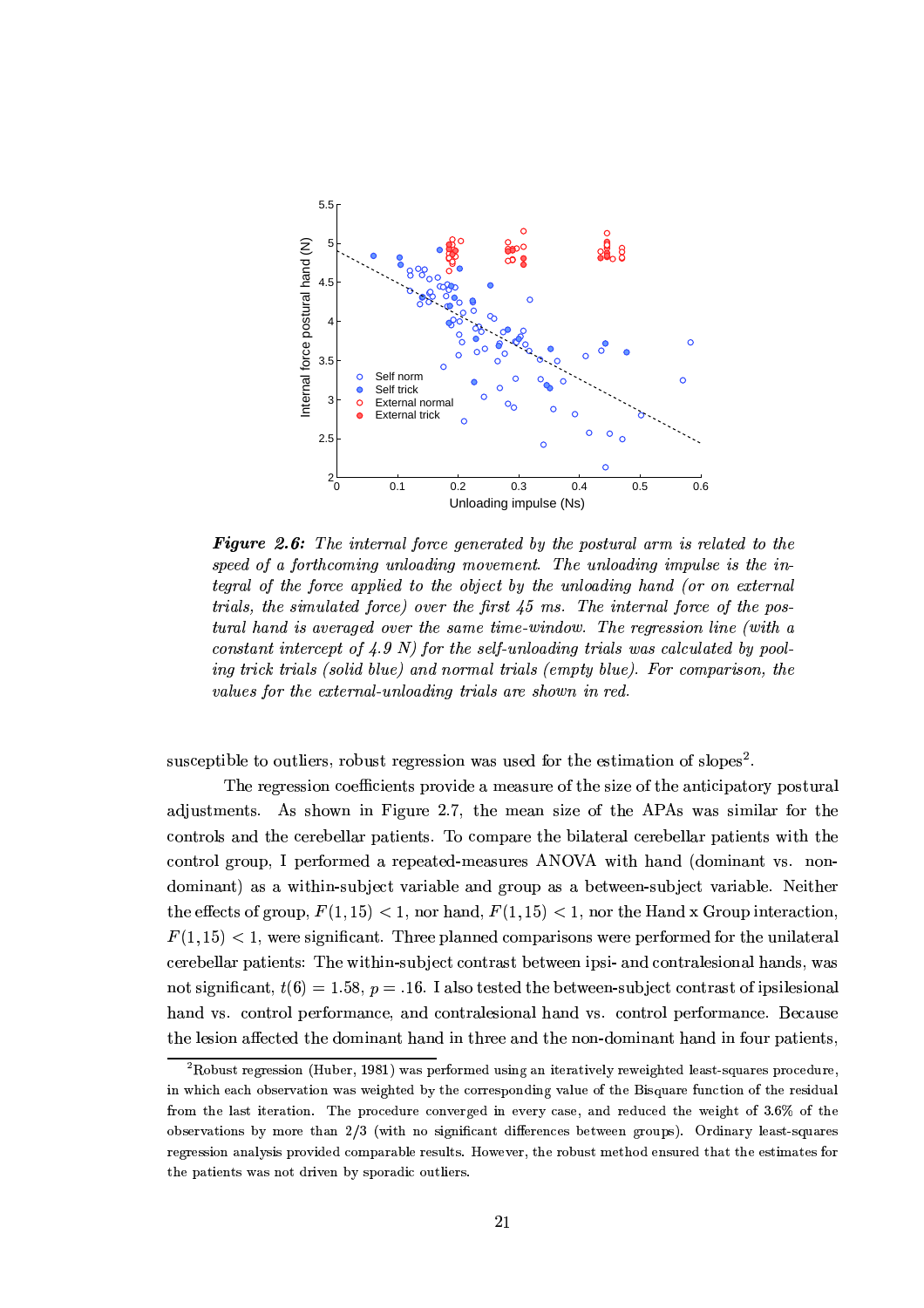

**Figure 2.7:** Size of the APA, calculated as the slope of the regression line in Figure 6. Results are shown separately for trials in which the postural hand was the non-dominant (hatched) or dominant (non-hatched) hand. For the unilateral cerebellar patients the data are split into the ipsilesional (hatched) and contralesional (non-hatched) hand. Dots indicate the values for the individuals.

I compared the values of each hand with the performance of controls averaged across hands. Neither the APA in the ipsilesional hand,  $t(16) = 1.24$ ,  $p = .23$ , nor in the contralesional hand,  $t(16) < 1$ , differed significantly from that observed in the control participants.

Each patient showed some scaling of the APA with the speed of the unloading. After accounting for variation in the size of the initial impulse, the overall variability of the APA can be assessed by the spread of the residuals around the regression line. The SD of the residuals was 0.29 N in healthy controls and was significantly increased in the bilateral degeneration patients (0.41 N),  $t(16) = 2.68$ ,  $p = .016$ . However, the unilateral patients did not show a significant difference in the variability between hands (0.37 N vs. 0.32 N),  $t(6)$  < 1, nor a significant difference relative to the control group,  $t(16) = 1.36$ ,  $p = 0.19$ . In sum, both the overall gain of the APA and the scaling relationship between unloading action and the APA appear to be preserved in patients with cerebellar lesions.

#### 2.4.5 Onset of the APA

To quantify the time of onset of the APA, I chose the time at which the average inverse force generated by the postural hand fell below the value of 4.8 N for more than consecutive 40 ms. The temporal criterion was included to exclude spurious fluctuations in force.

Clear differences were observed between the controls and patients on this temporal measure (see Figure 2.5 and Figure 2.8). Using the described ANOVA to compare the controls and patients with bilateral cerebellar degeneration, a main effect was found for the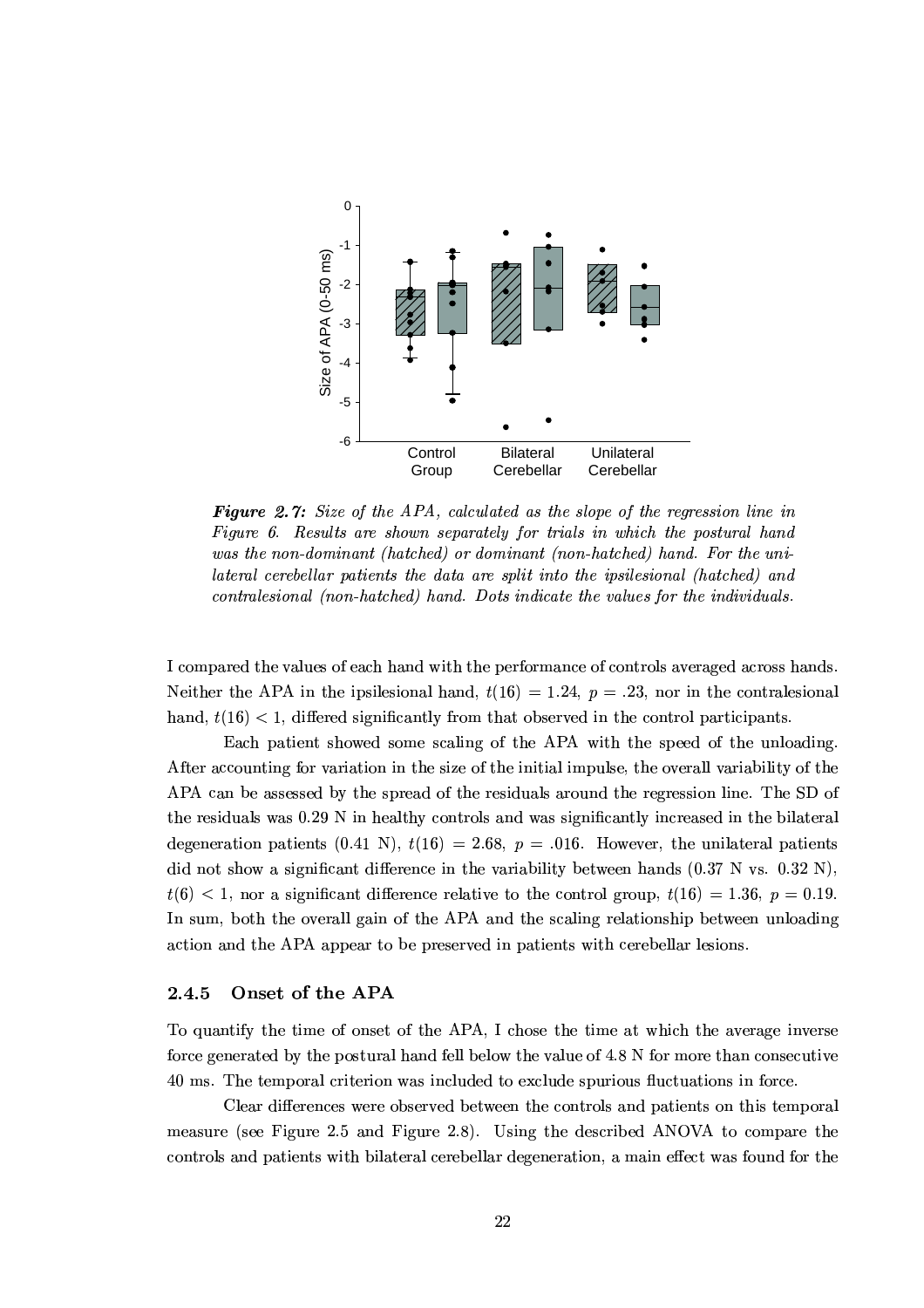

- ( ' + #79:# , ()+ ( # # ( + \*+ +  $\cdots$  . A set of the set of the set of the set of the set of the set of the set of the set of the set of the set of the set of the set of the set of the set of the set of the set of the set of the set of the set of the se postural hand. For the unilateral cerebellar patients the results are presented for  $the\ ipsilesional\ (hatched)\ and\ contralesional\ (non-hatched)\ hand\ as\ the\ postural$ hand. Dots refer to individual values.

 $\alpha$  , which is not as the set of the set of the set of the set of  $\alpha$  $S$  and  $S$  and  $S$  or  $\mathbb{R}$  and  $\mathbb{R}$  the convolution  $\mathbb{R}$  the convolution  $\mathbb{R}$  and  $\mathbb{R}$  the convolution  $\mathbb{R}$  and  $\mathbb{R}$  the convolution  $\mathbb{R}$  and  $\mathbb{R}$  the convolution  $\mathbb{R}$  and  $\mathbb{R}$  $\mathcal{M}$  and  $\mathcal{M}$  are the same in the contract  $\mathcal{M}$  . The contract  $\mathcal{M}$  is the contract  $\mathcal{M}$  $R$  and  $R$  is the state of  $\mathbb{R}^n$  in the state of  $\mathbb{R}^n$  in the state of  $\mathbb{R}^n$  in the state of  $\mathbb{R}^n$ 

 $\blacksquare$  . The UV Uoted's interval is used to UV4K and UV4K  $\blacksquare$  . The Uo'ffer  $\blacksquare$  $\mathcal{L} = \{ \mathcal{L} = \{ \mathcal{L} \} \cup \{ \mathcal{L} = \{ \mathcal{L} \} \cup \{ \mathcal{L} \}$  $\alpha$  is a time in the state in the state is a state of the  $\alpha$ . The usual form in the USA  $\ell$  and  $\ell$  and  $\ell$  and  $\ell$  and  $\ell$  and  $\ell$  and  $\ell$  and  $\ell$   $\ell$  and  $\ell$  usual  $\ell$  and  $\ell$   $\ell$  and  $\ell$   $\ell$  and  $\ell$  and  $\ell$  and  $\ell$  and  $\ell$  and  $\ell$  and  $\ell$  and  $\ell$  and  $\ell$   $\mathcal{N}$  . The SZ normal US of SZ  $\mathcal{N}$  and US  $\mathcal{N}$  and US of  $\mathcal{N}$  and  $\mathcal{N}$ 

For the control participants there was a significant correlation between the size and  $\Gamma$  contribution in the UY word UY word UV was defined as a contribution of  $\Gamma$  $\blacksquare$  in the matrix of the matrix  $\blacksquare$  and  $\blacksquare$ compared the UV in the UV location of the UV in the UV in the UV in the UV in the UV in the UV in the UV in the UV  $\alpha$  is a decreasing the use  $\alpha$  and  $\alpha$  and  $\alpha$  and  $\alpha$ 

 $^3\rm{Two}$  alternative methods were also used to determine APA onset. The threshold criteria can be made relative to the size of the mean APA, with onset recorded as the first time the inverse force is 20% of  ${\rm that\ value}$  . This method reduces the correlation between size and onset for healthy controls, but induces a negative correlation in the bilateral patients. The latter occurs because the bilateral patients do not show the same correlation between APA size and onset time. Alternatively, one can determine the onset of the APA in each trial individually. This results in rather variable estimates from trial to trial. Analyses based on the relative criterion or based on the median onset time from the individual trial method led to qualitatively similar results.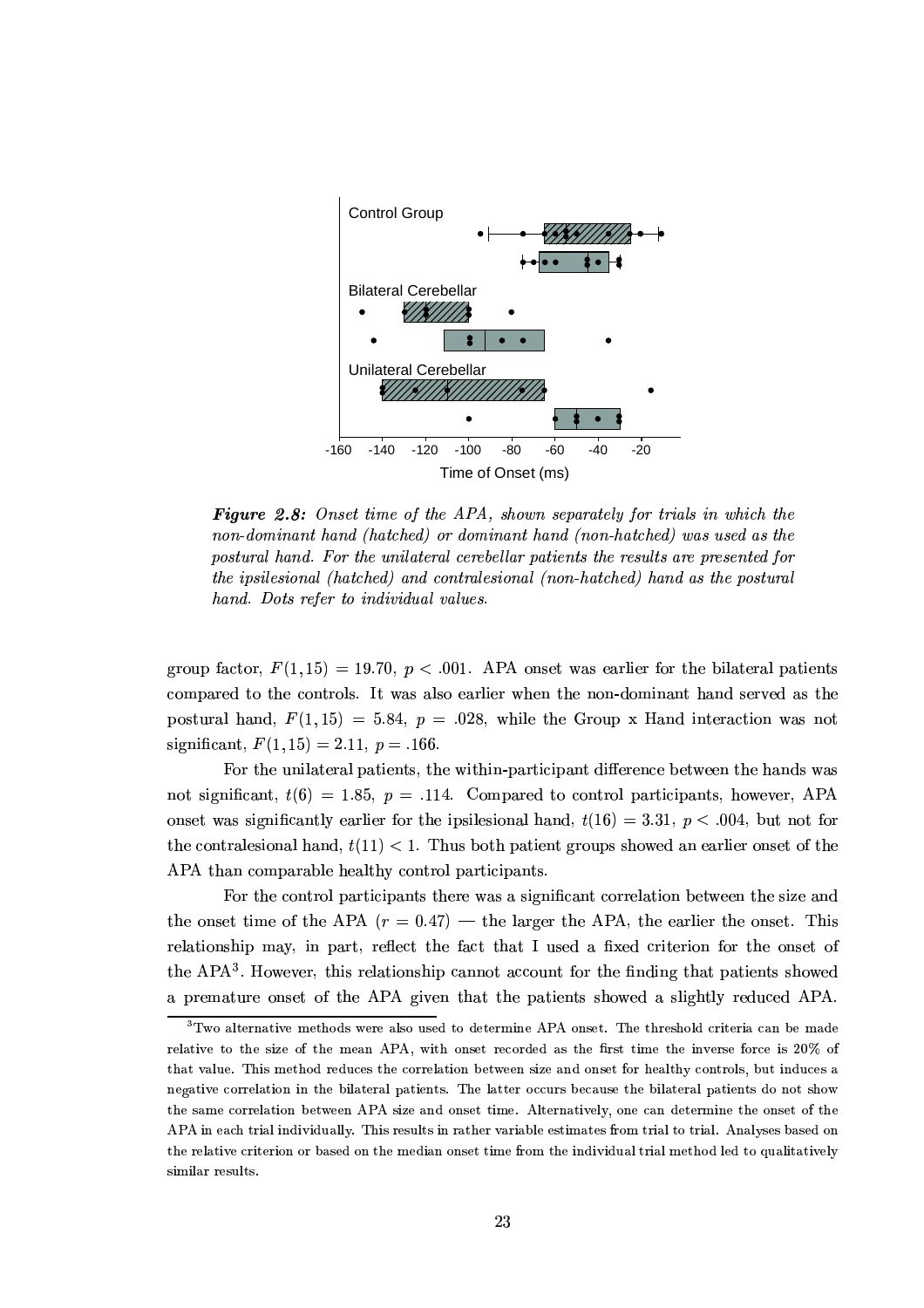Furthermore, the relationship between size and onset disappeared for the patients,  $r = 0.10$ , providing converging evidence that the effects of APA size and timing are dissociated in patients with cerebellar damage, with only the timing appearing abnormal.

To test for increases in the variability of the onset times I determined the onset based on individual trials (see Footnote 3). The standard deviation of APA onset times was 63 ms in normal controls and 61 ms in bilateral patients. Only the unilateral patients showed a slightly increased variability in the time of onset in their ipsilesional (79 ms) compared to the contralesional (63 ms) hand,  $t(6) = 2.62$ ,  $p = .039$ .

#### 2.4.6 Adjustments after trick trials

Modulations in the size of the APA, independent of the size of the unloading impulse, can be observed in the residuals from the regression depicted in Figure 2.6. Positive residuals correspond to trials in which the APA was smaller than for a typical trial of that unloading speed; negative residuals correspond to a reduction in the internal force, i.e. a larger APA. Figure 2.9 shows the average residuals for trick trials (lag = 0), and for those trials that preceded or followed the trick trials. The residuals on trick trials were consistently positive. This could be due to inaccuracies in the calculation of the internal force or possible feedback mechanisms that prevent larger reductions in internal force on trick trials<sup>4</sup>.

A carry-over effect from the trick trials was present for the control participants. The APA was smaller on the trial immediately following a trick trial (Lag  $= 1$ ) and then slowly returned to baseline over the course of the next few trials. In contrast, the patients with bilateral cerebellar degeneration, as well as the unilateral patients when the impaired hand was the postural hand, failed to show this short-term adaptation effect. In terms of the unloading action, the initial unloading impulse was unaffected by trick trials for all of the groups. Note that the estimates of the size of the APA at all non-zero lags were based on the same mixture proportion of trick and non-trick trials.

To statistically evaluate these effects, I compared the average residual value for Lag-1 trials with the other lags. This difference was highly significant for the control participants,  $F(1, 10) = 22.99$ ,  $p < .001$ , but not for the bilateral degeneration group,  $F(1, 6) < 1$ . To compare control group and bilateral patients directly, I performed a repeated measures ANOVA with group as a between subject and lag (Lag 1, other) as a within subject factor. Both the lag effect,  $F(1,16) = 15.48$ ,  $p = .001$ , and the Group x Lag interaction were significant,  $F(1, 16) = 8.95$ ,  $p = .009$ .

<sup>&</sup>lt;sup>4</sup>There was a slight difference between normal and trick trials before the start the unloading: if the hand was lowered in anticipation of unloading, the downward acceleration of the object led to a small reduction of force (see Figure 2.2a). In trick trials the force was kept artificially constant, and this led to a larger downward displacement of the hand (Figure 2.2c). These effects might result in an increase in the internal force on trick trials and would be especially pronounced in the cerebellar patients given that the downward acceleration occurred earlier in this group (see Figure 2.5c).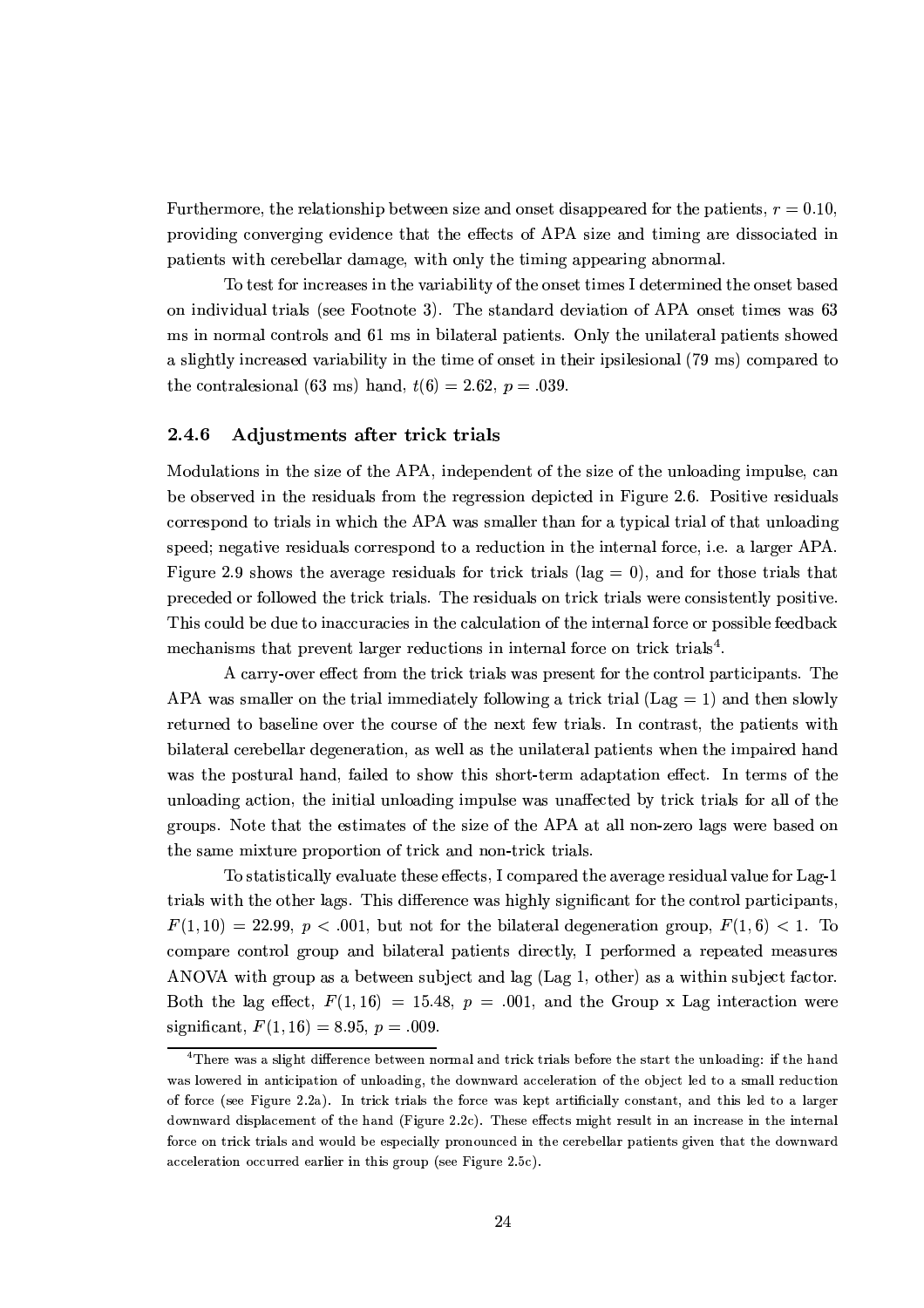

**Figure 2.9:** Size of the APA on trick trials (Lag 0) and on trials preceding the trial trial (Lags  $-2$  to  $-1$ ) and immediately following the trick trials (Lag 1 to 3). Positive numbers indicate a smaller APA, calculated as a smaller decrease in force than expected for an action of a given impulse size (see text).

Most convincingly, the short-term adaptation effect was absent in the unilateral patients when the postural hand was ipsilesional. In a repeated measures ANOVA with factors hand (Ipsi vs. Contralateral) and lag, the Hand x Lag interaction was significant,  $F(1,6) = 8.63$ ,  $p = .026$ . As can be seen in Figure 2.9, these patients showed an adaptation effect comparable to normals when the postural hand was contralesional.

#### 2.4.7 Performance of the callosotomy patient

As can be seen in Table 2.3, the callosotomy patient unloaded the object at speeds comparable to normal participants, although this patient showed a rather restricted range of unloading speeds. Figure 2.10 indicates the main result: the clear presence of the APA. The slope of the regression line, an indicator of the size of the APA was -3.1 for her left and -2.3 for her non-dominant right hand. This is clearly in the range of the healthy controls (Figure 2.8). The onset determined on combined traces was -85 ms. Estimated from individual trials the median onset was -60 ms, and the SD of 64 ms fell well within the range of the other groups.

It may be possible that the preserved APA found in the callosotomy patient was based on visual information about the onset of the movement that reached the hemisphere contralateral to the postural hand. On a substantial part of the trials, however, the active hand was obscured by the object even before the starting signal was given, so that no visual information was present until the object started moving, a time at which the APA was already measurable. In the second half of the experiment, a starting position of the hand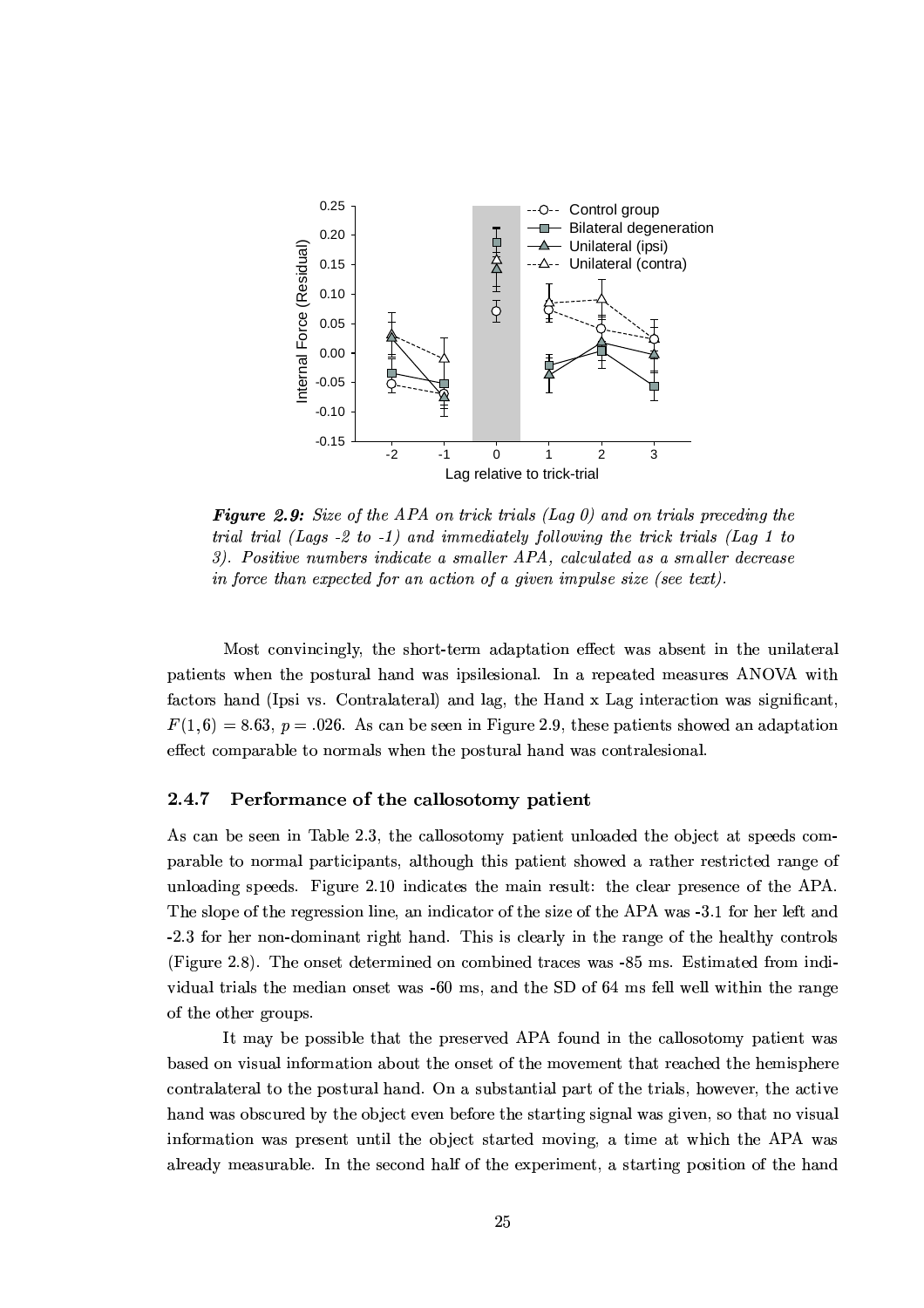

**Figure 2.10:** The APA during the bimanual unloading task (data for the right hand in the postural are shown) is clearly present in the callosotomy patient. The regression line (with a constant intercept of  $\angle 4.9$  N) for the self-unloading trials was calculated by pooling trick trials (solid blue) and normal trials (empty blue). External-unloading trials are shown in red.

that did not allow vision of the active hand was strictly enforced. No difference was found in the mean APA between the blocks of the first and second half,  $t(7) < 1$ .

#### $2.5$ **Discussion**

The current findings replicate an earlier report of a preserved APA in the bimanual unloading task after callosotomy (Viallet et al., 1992), and show additionally that the timing and scaling relationship of the APA appears to be within the range of normal performance. This suggests either that one hemisphere alone can coordinate the actions of the unloading and postural hands or that the commands to the two hands are coordinated through a subcortical site. To investigate the possible role of the cerebellum as this subcortical site, a group of patients with bilateral cerebellar degeneration, and patients with unilateral cerebellar lesions were tested. While the overall response was preserved in both patient groups, the results indicate a role of the cerebellum in the timing and short-term modulation of the APA.

#### 2.5.1 **Temporal abnormalities**

While the APA in the bimanual unloading task was generally preserved in cerebellar patients, the timing of the onset of the response was abnormal. For healthy controls, the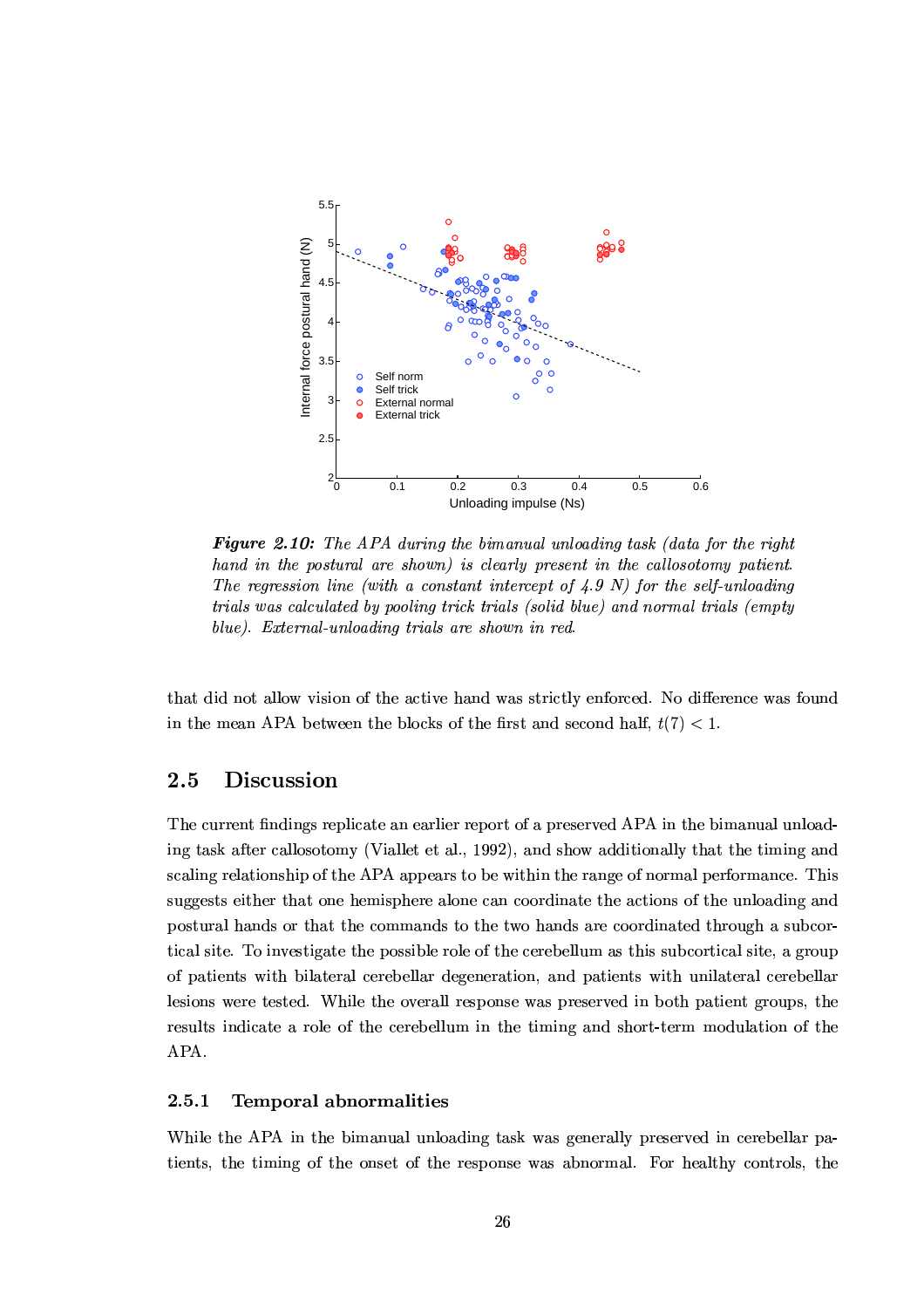lowering of the force in expectation of the unloading occurred 30-60 ms before the impact of the unloading hand on the object. This value is slightly earlier than the onset of the EMG reduction in the biceps of the postural arm in a similar task (see Hugon et al., 1982). For the cerebellar patients, the onset of the APA was earlier, in some cases more than 100 ms prior to the beginning of the unloading action.

Evidence for a range of tasks suggests that the cerebellum is involved the timing of movement components across joints. For example, when throwing a ball with an overarm pitch, the opening of the finger is timed so that the ball is released when the hand is in the vertical position (Hore, Watts, Martin, & Miller, 1995). In patients with cerebellar lesions, the temporal variability of the release point with respect to the position of the hand is significantly increased (Timmann, Watts,  $\&$  Hore, 1999), causing the throws to be less accurate.

Diener et al. (1989) studied anticipatory postural adjustments in stance prior to when the arms are raised to be parallel to the ground. To counteract the resultant interaction torques, the tibialis anterior (ankle flexor) is activated prior to the deltoid muscle (prime mover for arm raises) by more than 50 ms. As in the present study, patients with bilateral cerebellar atrophy showed an overall preserved anticipatory response, but the timing of the response was abnormal: the burst of the tibialis anterior often preceded the action by more than 100 ms and sometimes even subsided by the time the perturbing effects of the arm movement were experienced. This poor timing led to postural instability.

A third example comes from a bimanual behavior: opening a drawer and reaching in with the other hand to retrieve an object. While healthy subjects time the opening and retrieving action so that they are optimally coordinated at the goal, (Perrig, Kazennikov, & Wiesendanger, 1999), cerebellar patients are more variable, with a large delay frequently seen between the pulling and grasping actions (Serrien & Wiesendanger, 2000).

Disruption of timing after cerebellar lesions is also evident in eyeblink conditioning in the rabbit (Perrett, Ruiz, & Mauk, 1993; but see Attwell, Ivarsson, Millar, & Yeo, 2002), for timed rhythmic movements (Ivry, 1997; Ivry & Keele, 1989; Ivry, Keele, & Diener, 1988; Spencer, Zelaznik, Diedrichsen, & Ivry, in press), perceptual judgements of temporal intervals (Ivry, 1996; Ivry & Hazeltine, 1995; Mangels, Ivry, & Shimizu, 1998), and speech perception (Ackermann, Graeber, Hentrich, & Daum, 1997). The generality of temporal abnormalities has led to the hypothesis that the cerebellum is involved in the relative timing of discrete neural events in both motor and non-motor tasks (Ivry, Spencer, Zelaznik, & Diedrichsen, 2002).

How would the cerebellum accomplish the temporal coordination of movement components across joints? One interesting feature of the current results is that the APA occurs consistently early in cerebellar patients. This result is similar to that seen in other timed movements (Diener et al., 1989; Perrett et al., 1993; Timmann et al., 1999).

One hypothesis is that the premature onset could reflect a safety strategy: If lesions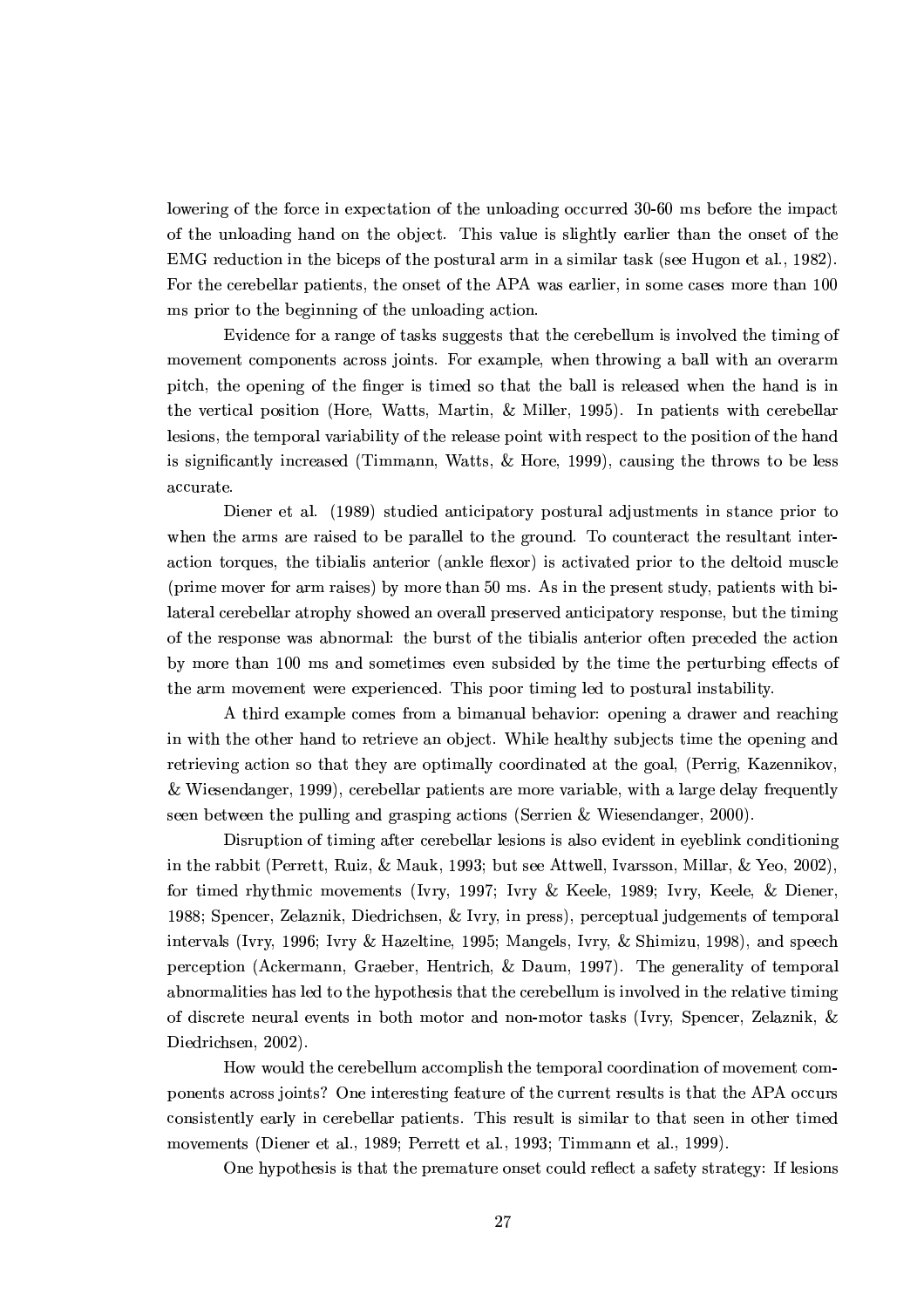to the cerebellum lead to inaccuracies in timing (Ivry et al., 2002), the early onset of the APA might increase the likelihood that the response is initiated prior to the unloading. However, in the current study the variability of onset times was only increased for the unilateral patients.

Alternatively, the early onset of these behaviors might reflect the general mechanism by which the cerebellum ensures accurate timing across different joints and modalities. As suggested by Thach and colleagues (Thach et al., 1992) activity in the deep cerebellar nuclei may reflect possible components of an action. The release of inhibitory input from Purkinjie cells might trigger these components in the right moment relative to each other. Following damage to this inhibitory system, the correct action components would be released, but the adaptive timing, normally ensured by the cerebellar cortex, would be perturbed. This would lead to an early initiation in respect to a stimulus, as is the case of eveblink-conditioning (Perrett et al., 1993) or in relation to a voluntary action as found here (see also Diener et al., 1989). According to this hypothesis, the cerebellar cortex coordinates action not by actively introducing new movement components, but rather by sculpting the preexistent response (Thach et al., 1992).

#### 2.5.2 Modulation based on recent experiences

In healthy control participants the size of the APA was reduced after the experience of a downward deflection of the hand on trick trials. This adjustment was absent in the bilateral cerebellar patients and in the unilateral patients when the postural hand was ipsilesional.

This finding provides support for the hypothesis that the cerebellum adaptively adjusts motor behaviors according to changes in the environment. Deficits in motor adaptation can be found for example when patients are asked to throw balls at a target while wearing prism glasses. Unlike healthy participants, cerebellar subjects fail to adapt to the lateral displacement introduced by the prism glasses and do not show an aftereffect, when the prisms are removed (Martin, Keating, Goodkin, Bastian, & Thach, 1996).

Another example of a failure to adapt can be observed when cerebellar patients are asked to catch a falling ball with an outstretched hand. Healthy participants show anticipatory activation of the flexor muscles of the forearm (Lacquaniti & Maioli, 1989a, 1989b). Cerebellar patients showed a residual anticipatory response, but failed to use predictable changes in weight of the object to adapt their responses (Lang  $\&$  Bastian, 1999). Added sensory information about drop-height and weight of the ball did not alleviate these deficits (Lang & Bastian, 2001), making it unlikely that sensory deficits can account for this failure.

The inability to adjust motor behaviors seems intimately related to the failure of cerebellar patients to learn new coordination tasks (see Chapter 4). The architecture of the cerebellum seems to be especially suitable for rapid modification of motor behaviors, in our case changes that occur with one trial of unexpected sensory feedback.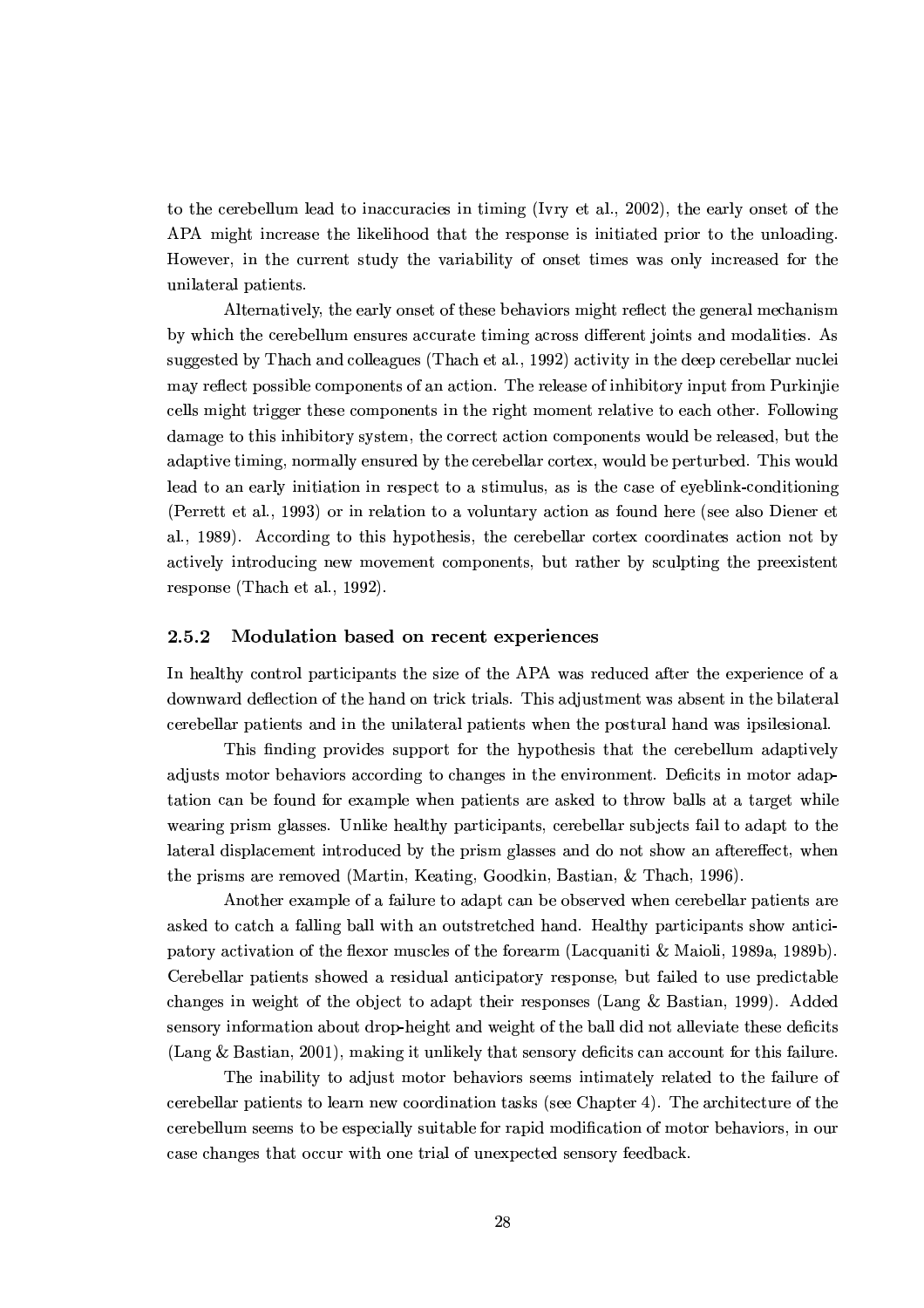#### $2.5.3$ Preserved APA after cerebellar lesions

It is important to keep in mind that, despite their problems in timing the APA, the cerebellar patients (with the exception of the non-dominant hand of one bilateral degeneration patient) did exhibit an anticipatory response. This was most clearly shown by the downward deflection of the postural hand on trick trials. Moreover, as a group, the size of the APA was similar to that observed in the control participants. Neither the ataxia rating nor the extent of the lesion correlated with the size of the APA. Even in the three patients with damage to the dentate nucleus, the APA did not appear to be reduced in size. The cerebellar group also showed normal speed-dependent scaling of the APA. The decrease in the torque generated at the elbow joint of the postural arm reflected the speed at which the unloading hand approached and lifted the object.

These findings may suggest that the internal representation that generates the APA is stored outside of the cerebellum. Humans are not born with the ability to produce an anticipatory postural adjustment in the context of the bimanual unloading task; the anticipatory behavior is acquired rather late in life, between the age of 5 and 7 (Schmitz, Martin, & Assaiante, 2002). While it is likely that the cerebellum was involved in the acquisition of this response (see Chapter 4), the actual generation of the APA may be independent of cerebellar structures.

The debate whether new motor behaviors are stored in the cerebellum or if it is only involved in acquisition and modification of these patterns is central in many areas of cerebellar research. For example, it remains unclear whether lesions to the cerebellar cortex abolish previously learned conditioned eye-blink responses or only impair the acquisition of new ones (Attwell et al., 2002; Perrett et al., 1993; Woodruff-Pak, Lavond, & Thompson, 1985). For human subjects it has been found that cerebellar damage impairs the acquisition of a new conditioned eveblink reflex. However, a conditioned eveblink response that is acquired very early in life, the closure of the eyes when viewing a rapidly approaching stimulus, was unimpaired in the same subjects (Bracha, Zhao, Wunderlich, Morrissy, & Bloedel, 1997). However, in this and the current study, the extent of the lesion to the deep cerebellar nuclei, especially to the fastigial and interpositus nucleus, was hard to assess. The possibility remains that the APA would be severely reduced after complete damage to all cerebellar structures.

Other structures that might play a role in the generation and storage of the APA include motor cortex or SMA contralateral to the postural hand, consistent with the observation of pronounced deficit in the generation of APAs in hemiplegic patients (Bennis et al., 1996; Viallet et al., 1992). To account for the relatively preserved coordination between the hands in callosotomy patients, information about the timing and scaling of the upcoming action has to be transmitted subcortically. Subcortical projection targets of the cerebellum, for example the red nucleus or the reticular formation, have been impli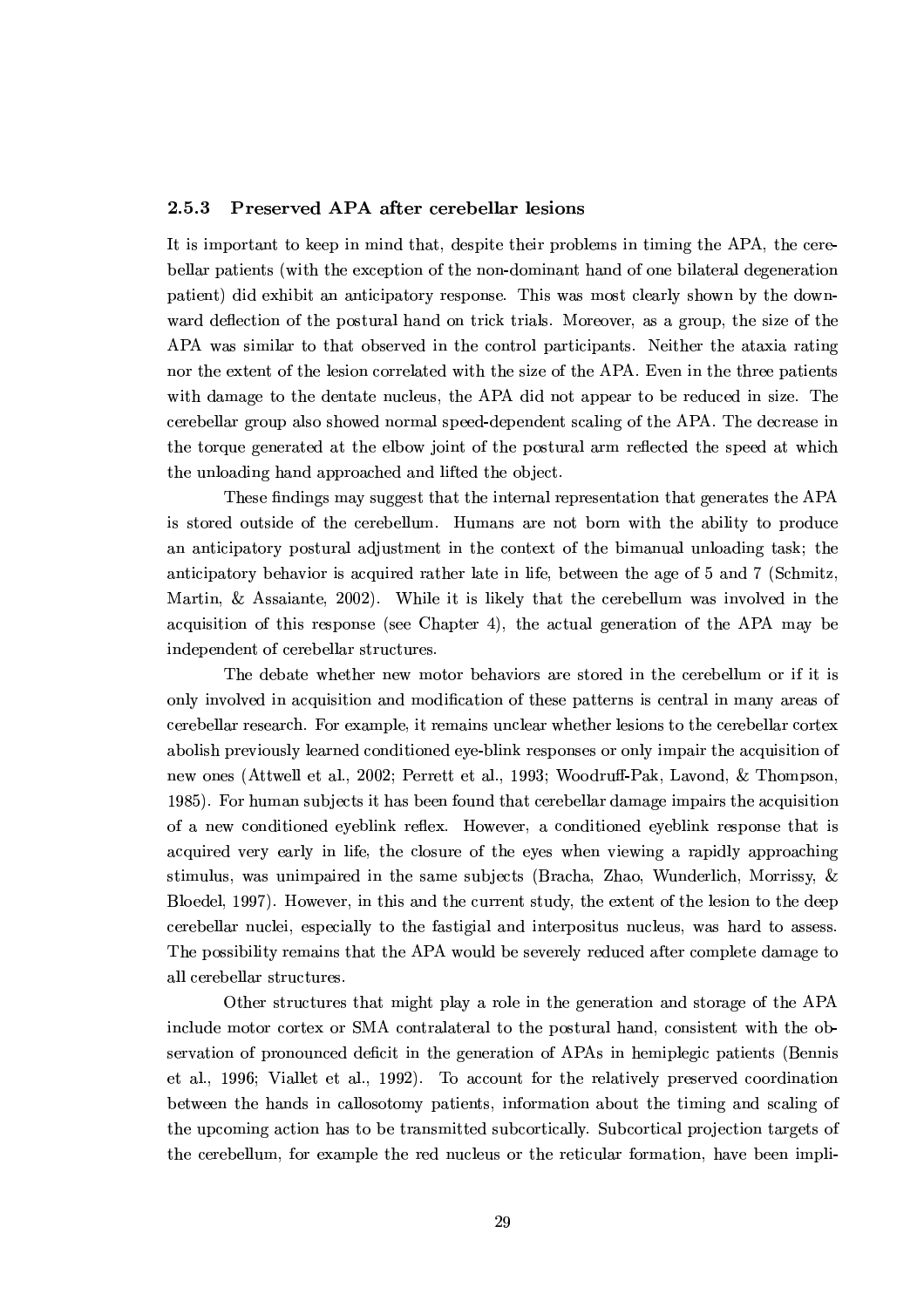cated in postural control (Prentice & Drew, 2001). Such a broadened subcortical network for anticipatory postural control would explain the seeming robustness of this behavior to neurological damage.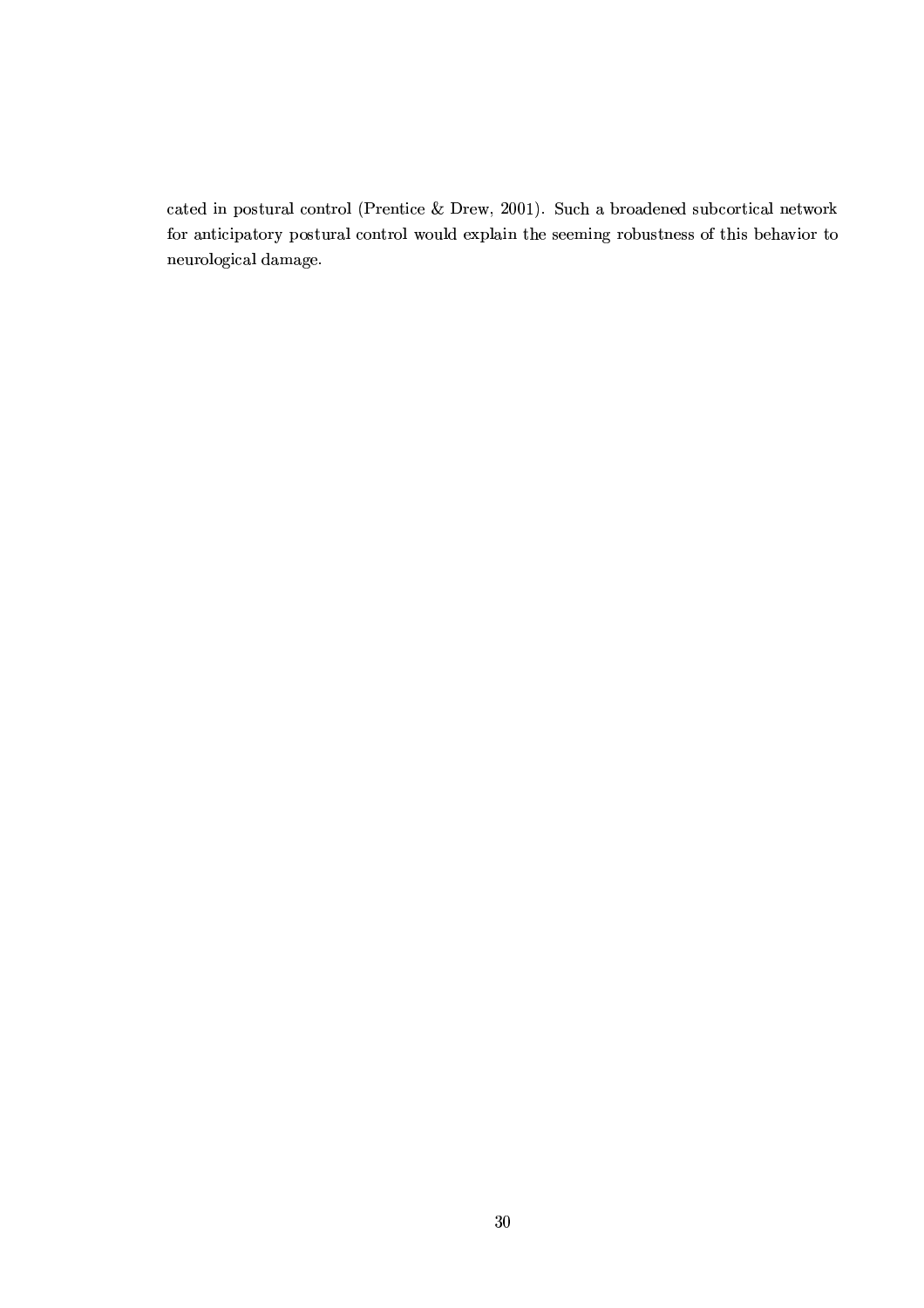### Chapter 3

# Is an efference copy necessary for learning?

#### $3.1$ Abstract

In the unloading task, a weight is held in the palm of one hand. When an external agent removes the weight, an upward perturbation of the loaded hand is observed. However, when a person removes the weight by lifting it with their own hand, the perturbation is attenuated due to an anticipatory adjustment of the flexor muscles in the load-bearing arm. An experiment was conducted to examine conditions under which this anticipatory response could be learned. Using a virtual reality system with force-feedback robotic arms, normal subjects performed the unloading task under one of four learning conditions: (a) the participant initiated the unloading by pressing a button, (b) the unloading was cued by a brief visual stimulus, (c) the unloading was performed by a virtual "hand" that moved smoothly towards the object, (d) the unloading followed three rhythmic force-pulses applied to the finger of the participant. After extended practice (192 trials) a significant reduction of the upward perturbation only was found in the button pressing condition. Control conditions indicated that the acquired response was due to an anticipatory feedforward response rather than due to a change in tonic state such as an increase in arm stiffness. These results indicate that a voluntary action is necessary to acquire an anticipatory adjustment in the unloading task.

#### $3.2$ Introduction

Anticipation is a fundamental characteristic of the human motor system. Changes in the environment or in posture constantly alter the forces that affect our limbs. We are able to prevent the resulting limb instabilities by adjusting muscular activation, even before proprioceptive or kinesthetic information is available. For example, to prevent slippage,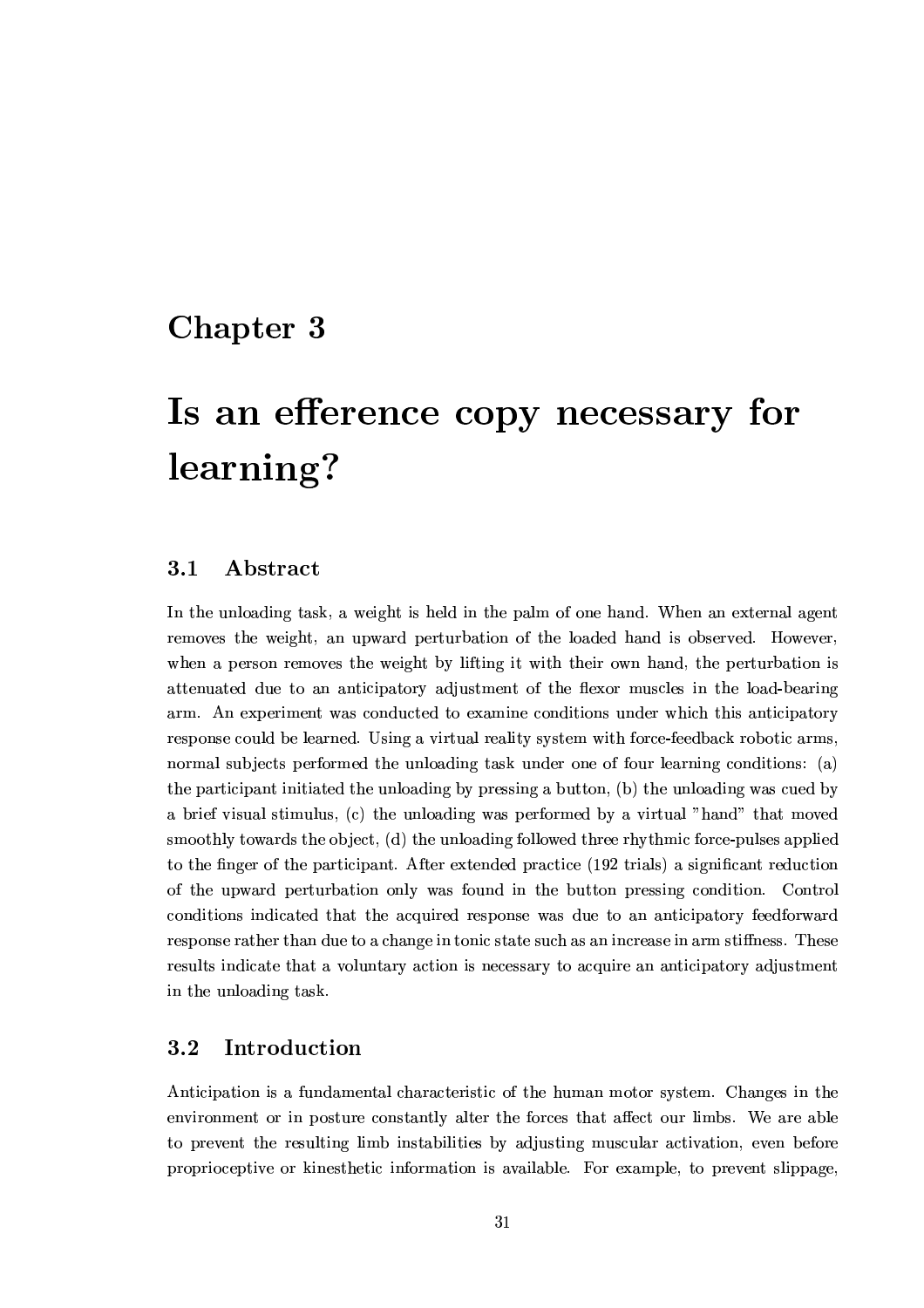grip-forces are adjusted when changes in the weight of an object can be anticipated (Blakemore, Goodbody, & Wolpert, 1998; Johansson & Westling, 1984, 1988). In the "unloading task", where one hand unloads a weight held by the other hand, the loaded muscles show an anticipatory decrease in activity (Lum, Reinkensmeyer, Lehman, Li, & Stark, 1992; Massion, 1984). Generating such anticipatory adjustments (APA) requires a controller that predicts the expected perturbation based on an efference copy of the voluntary action (Miall) & Wolpert, 1996; Wolpert & Kawato, 1998). This prediction can then be used to generate the appropriate adjustment to counteract the perturbation.

One of the fundamental issues of anticipatory motor behavior is whether these adjustments only occur when the perturbation is self-produced or whether these adjustments can be performed when the perturbation is made predictable by sensory information. This issue is theoretically important as it pertains to the question of how to characterize the controllers governing anticipatory motor behaviors. According to an "encapsulated process" view, the APAs are an integral part of the voluntary action that leads to the perturbation (e.g. Aruin & Latash, 1995). Thus, the anticipatory response can only occur in conjunction with the eliciting action. In contrast, a "parallel process" view conceptualizes the controller of the anticipatory adjustment as being accessible to other inputs. Under this view, the controller can also learn to react to perturbations that are predictable on the basis of incoming sensory information.

Anticipatory adjustments of grip and load forces are only present when the perturbation is self-elicited (e.g. Aruin & Latash, 1995; Struppler, Gerilovsky, & Jakob, 1993). Anticipatory changes in muscular activity are not observed when the perturbation is signaled by an auditory tone (Dufossae, Hugon, & Massion, 1985; Witney, Goodbody, & Wolpert, 1999) or when the force changes are generated externally in a predictable, sinusoidal manner (Blakemore et al., 1998). In contrast, when catching a falling object, a sizable anticipatory response to the expected impact is observed even if the release of the object is not self-produced (Lacquaniti & Maioli, 1989a, 1989b; Shiratori & Latash, 2001). These adjustments are triggered solely by the visual information provided from the falling object.

The failure to find APAs in grip and load forces prior to predictable external perturbation (Dufossae et al., 1985; Struppler et al., 1993; Witney et al., 1999) may be due to two factors. First, the sensory signals may not have provided sufficient information concerning the timing of the forthcoming perturbation. In the aforementioned studies, discrete auditory signals indicated the time of the disturbance. A similar discrete signal was insufficient to elicit an APA prior to catching, whereas observing the whole trajectory of the ball from release to impact was sufficient (Lacquaniti & Maioli, 1989a). Providing predictive information in a continuous manner might elicit APAs in the unloading task. Second, some amount of exposure to the predictable external perturbation may be crucial for acquiring an appropriate APA. Paulignan et al (1989) studied anticipatory changes when the unloading of a weight was self-initiated by a button press performed by the other hand. After sev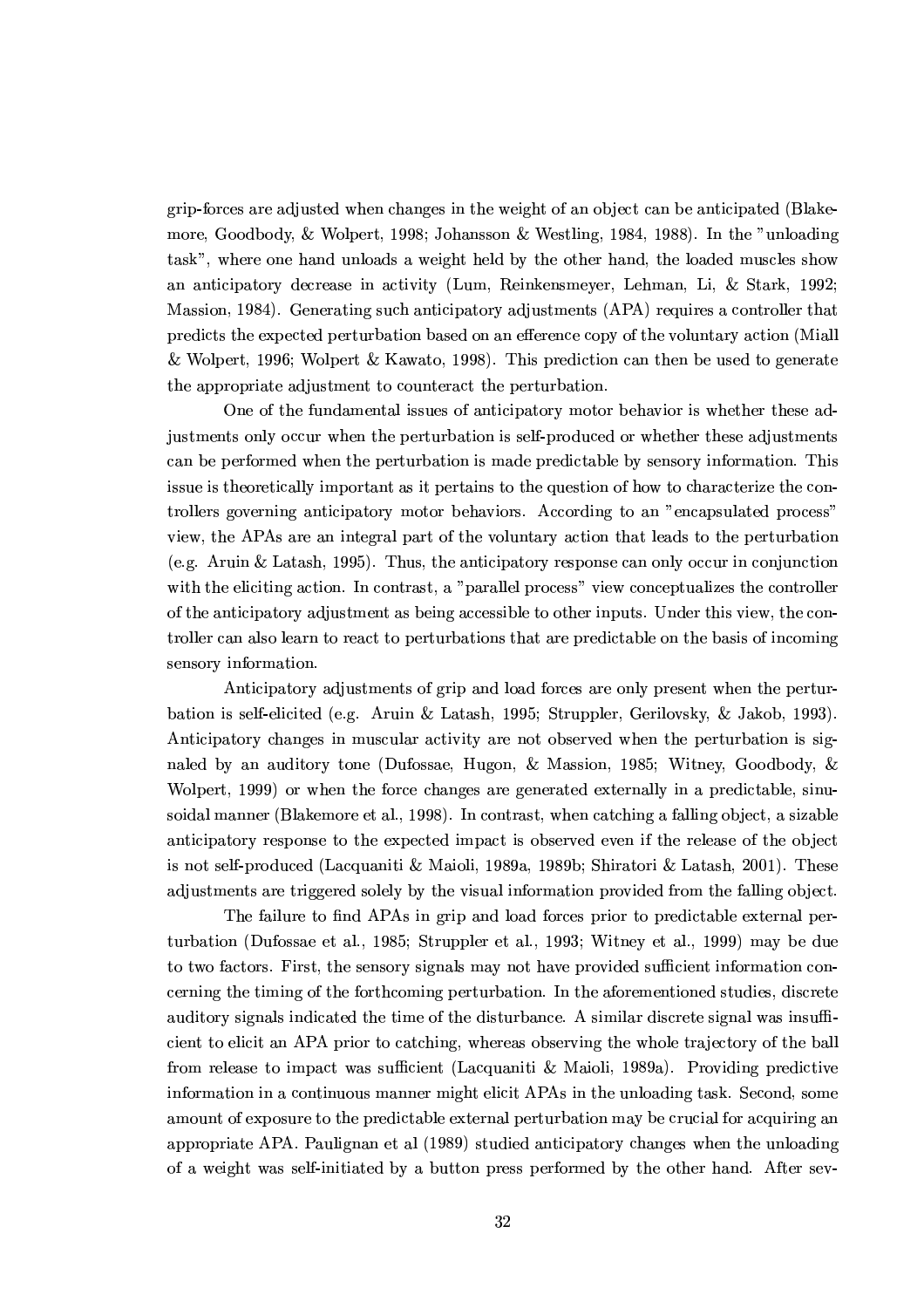eral hundred trials of practice, participants were able to acquire an anticipatory response. Thus, substantial training with a predictable external perturbation may also lead to the acquisition of an APA.

To evaluate different methods for signaling a forthcoming force perturbation in the unloading task under extended practice I used a visual-haptic virtual-reality environment (see Figure 3.1a. Methods). There were four training protocols, all involving situations in which the load was removed by an external force. In the vision-discrete condition, the color of the object changed 300 ms before the start of unloading. In the vision-continuous condition participants saw a virtual robotic arm approaching (over a 600 ms window; speed increasing monotonically) and upon contact unloading the object. This condition was designed to mimic the continuous visual information available when catching an object. In the volitional-action condition, unloading was triggered when the participant pressed a button with their other hand. Finally, in the haptic condition, participants also pressed a button, but here this response initiated a series of three rhythmic force pulses delivered to the finger at a rate of 600 ms. Unloading occurred simultaneously with termination of the last pulse. This condition was designed to provide similar proprioceptive and haptic feedback as the button-action condition, but without a volitional action that triggers the unloading directly.

I also included two baseline tasks. In natural self-unloading, the participants used their other hand to lift the object. In the external-unloading condition, no cues were provided to indicate the onset of the unloading.

Perturbations following unloading can be attenuated in one of two ways. The participant may either generate an anticipatory response consisting of the relaxation of the load-bearing muscles or the stiffness of the load-bearing arm can be increased (Biryukova et al., 1999). To distinguish between these two responses, I included "trick" trials. For these, the same cues were provided as on regular trials and the visual image of the object was displaced when force was applied to it. However, the weight on the loaded hand did not change. If participants relaxed the load-bearing muscles in an anticipatory fashion, their arm would be deflected downward on trick trials given the absence of the expected weight displacement. On the other hand, if the arm is stiffened, no perturbation should be observed on regular or trick trials.

#### Method  $3.3$

#### 3.3.1 Participants

Thirty-two students (17 male, 15 female, mean age  $= 22.7$  years, 2 left-handed) from the University of California, Berkeley were recruited and financially compensated for their time. All participants were naive to the purpose of this study. Approval for the project was granted by the local Committee for the Protection of Human Subjects.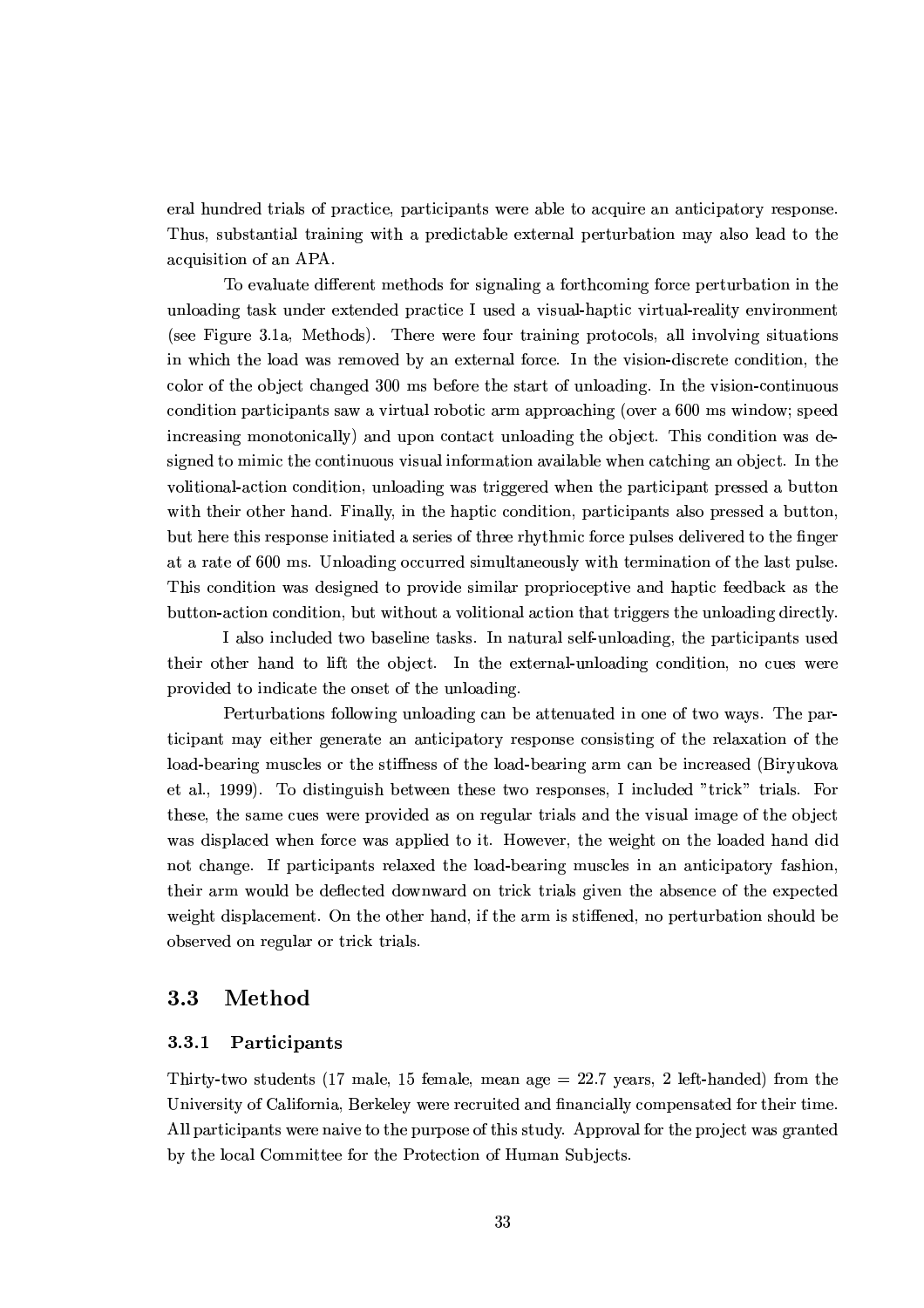

**Figure 3.1:** (a) Experimental apparatus. A virtual object was presented on a monitor, which participants viewed via a mirror. The index fingers of each hand were connected to a programmable robot arm (SensAble Technologies), which simulated the forces generated in the interaction with the virtual object (dashed outline). (b) Acceleration functions for self-unloading and external-unloading trials, averaged over pre- and post-training phase and the four different conditions. Traces are aligned to the onset of unloading (0ms). Standard trials (gray) lead to an upward perturbation, whereas trick trials (black) lead to a downward perturbation indicating a feedforward postural adjustment.

#### 3.3.2 Apparatus and stimuli

Participants viewed a virtual 3-D environment displayed on a 24" computer monitor reflected by a mirror through stereoscopic shutter glasses (80-120 Hz). Within a 20 x 20 x 22 cm workspace, participants saw a virtual object. This object was a 5-cm cube with a T-shaped handle connected to the top surface (2 cm wide at the neck, 4 cm wide at the handle). In addition, the workspace included two 0.8 cm spheres, corresponding to the positions of the two index fingers and, in the volitional action and the haptic condition, a 4 x 1.5 cm button, appearing on the floor of the workspace, 6 cm from the object.

Each index finger was linked to a robotic arm (PHANToM 1.5 System (r). SensAble Technologies). These robots were used to simulate interactive forces. For the cube, these forces were created by assuming an object weight of 330 g. For the button, the forces were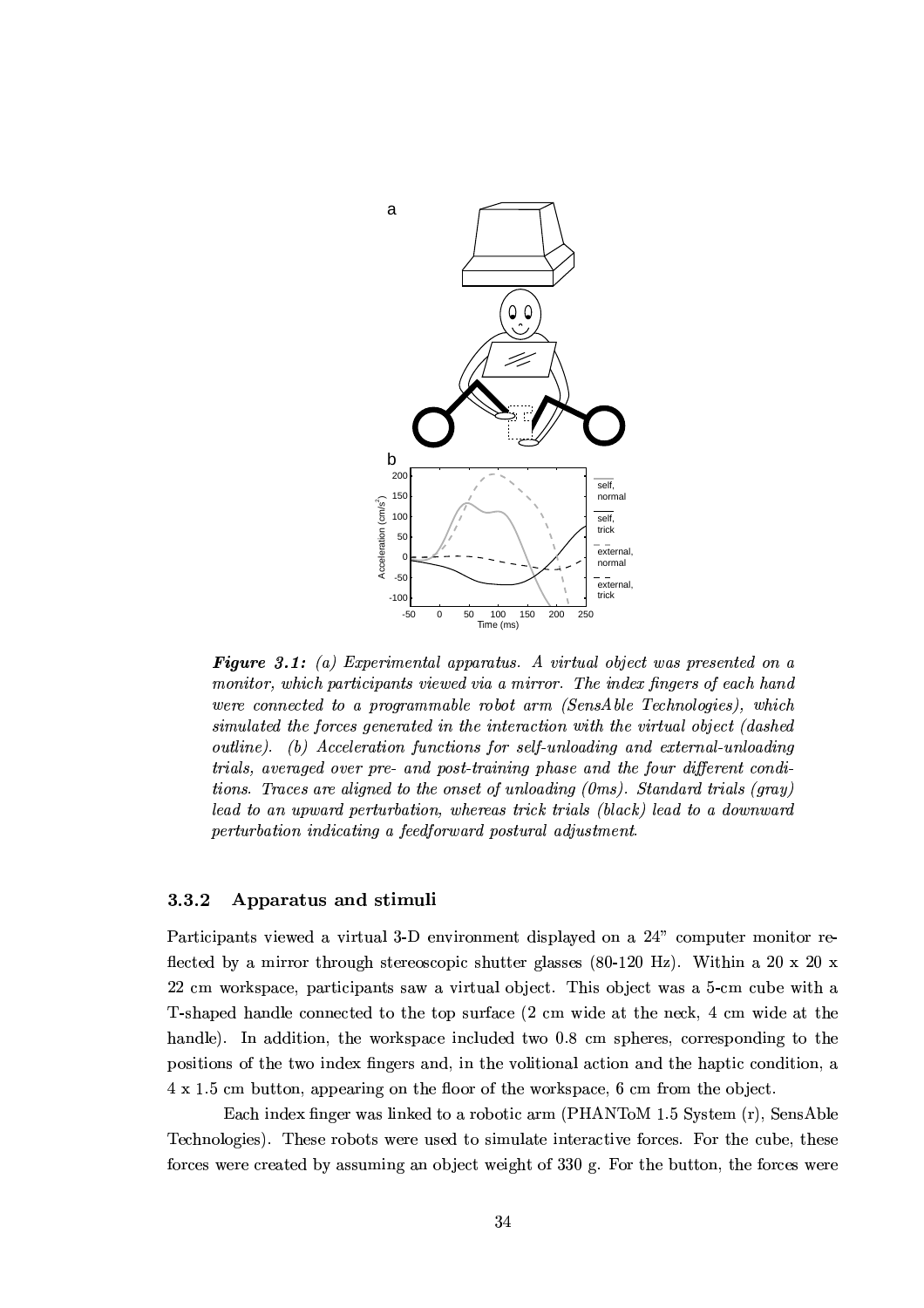created to simulate a spring constant of 0.5  $N/m$  over a 0.7 cm travel distance for full depression. Measurements of each finger's position and force were sampled at 200 Hz.

#### 3.3.3 Procedure

To initiate each trial, the participant placed one hand under the base of the object, lifted it about 3 cm off the floor, and maintained this position for 1.5 s. In the self-unloading condition, the handle turned red and the participant was instructed to lift the object with the other hand. In all other conditions, the object was displaced upward by the computer. This displacement occurred in a stereotypical manner<sup>1</sup>, based on pilot work to define the shape and speed of natural unloading.

Participants were assigned to one of four training conditions. Before and after training, participants completed six blocks: self unloading, external unloading, and a block in their specific training condition. Each of these was performed once with the left and once with the right hand supporting the object. Each block consisted of 24 trials, 16 standard trials and 8 randomly interspersed trick trials. The block sequence was counterbalanced across participants. Training was limited to either the left or the right hand and consisted of eight blocks of 24 trials. No trick trials were included during training.

#### Data analysis 3.3.4

Position and force traces of each trial were aligned to the start of unloading, defined by the moment when force was applied to the object either by the other hand or the computer. Traces were averaged for each block<sup>2</sup>, with separate averages created for normal and trick trials during the pre- and post-training phases. The largest perturbation of the postural hand relative to a 200 ms baseline window prior to unloading was determined. Peak acceleration before maximal perturbation was also calculated (Lum et al., 1992). The time between the start of the unloading action and the moment at which the lifting force reached 85% of the object's weight was used as a measure of unloading rate.

$$
F(t) = \left\{1 - e^{-5.4 \cdot t} \cos(7.6 \cdot t)\right\} \cdot 330 \cdot 9.81 \frac{m}{s^2}
$$

<sup>&</sup>lt;sup>1</sup>The unloading by the computer was achieved by applying a virtual force to the object that increased smoothly and reduced the force on the loaded hand by 85% within the first 176 ms. The force increased in a negatively accelerated fashion according to the formula:

<sup>&</sup>lt;sup>2</sup>I also estimated the size and time of maximal acceleration based on individual trials. While this method yielded higher estimates of acceleration, the overall pattern of results was similar to that presented in the main text.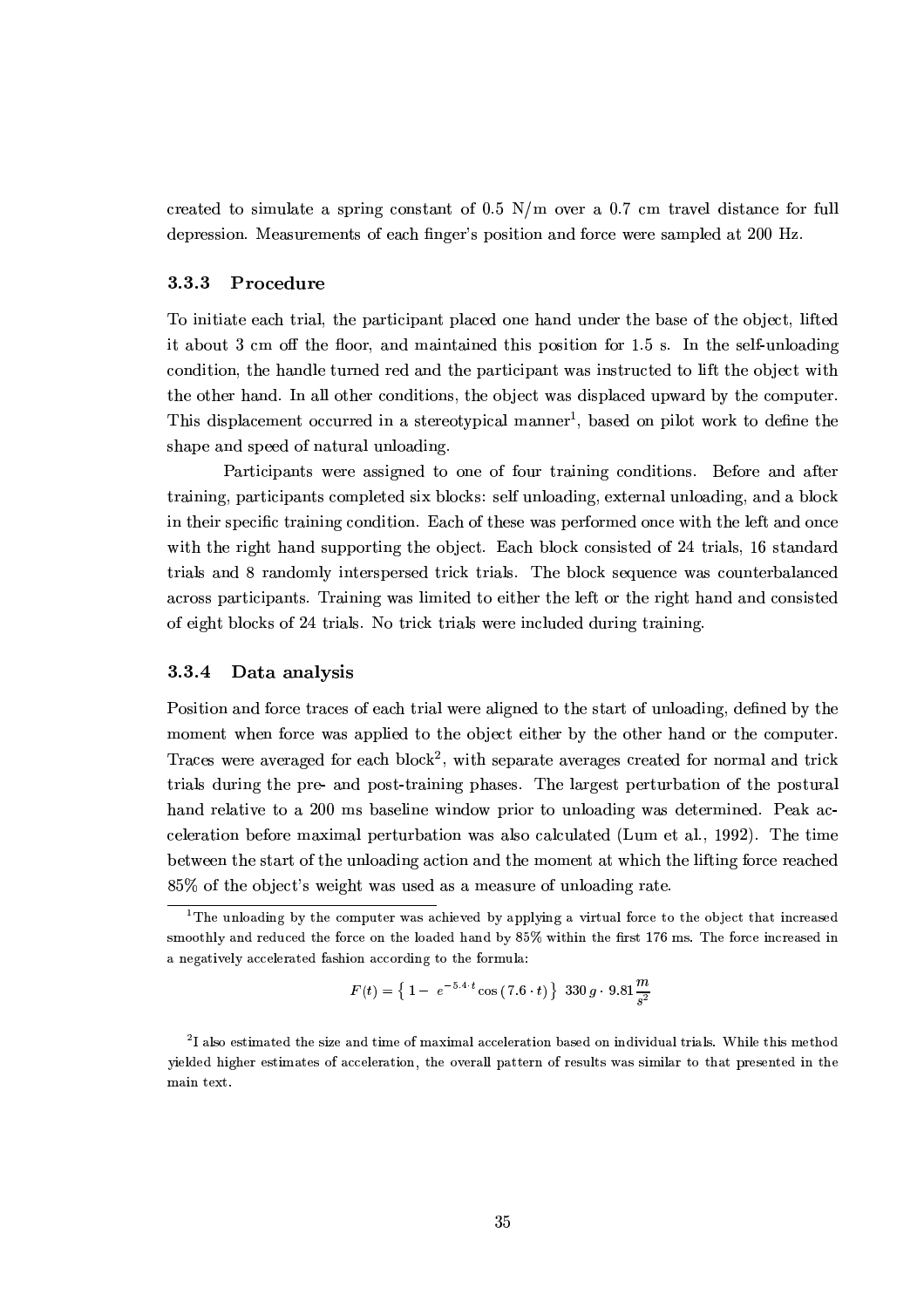#### 3.4 Results

The self and external unloading trials provide a baseline measure of performance. To approximate the mean rate of self-unloading trials to the rate of the external unloading trials (176 ms), I selected a subset of the self-unloading trials in which the speed was faster than 250 ms  $(69\% \text{ of all trials})$ . For non-trick trials, peak acceleration was greater in the external unloading condition (207 cm/s<sup>2</sup>) than in the self-unloading condition (137 cm/s<sup>2</sup>).  $F(1,28) = 48.62, p < .001$  (Figure 3.1b). On trick trials, the downward acceleration was higher for self unloading (-90 cm/s<sup>2</sup>) than external unloading (-49cm/s<sup>2</sup>),  $F(1,28) = 25.40$ ,  $p < .001$ , and also occurred substantially earlier (150 ms vs. 201 ms post-unloading),  $F(1, 28) = 57.44$ ,  $p < .001$ . None of these measures differed between groups, (all  $F < 1$ ) nor did they vary significantly between pre- and post test (all  $F < 2.2$ ). These results indicate that that I was successful in replicating the basic features of the unloading task in our virtual environment.



**Figure 3.2:** Average peak acceleration for the four conditions in the learning phase. The values of external unloading in pre- and post-test for the trained hand are shown as baseline. Error bars indicate between-subject standard error.

I next analyzed changes in performance over the training blocks (Figure 3.2). A twofactor ANOVA verified a significant mean difference between conditions,  $F(3, 28) = 10.0$ , an effect of block,  $F(7, 196) = 25.50$ , and a Condition x Block interaction,  $F(21, 196) = 6.17$ , (all  $p < .001$ ). A linear regression for each condition revealed statistically significant learning for the volitional-action condition,  $F(1, 62) = 23.64$ ,  $p < .001$ , and less, but still significant, learning for the vision-continuous condition,  $F(1,62) = 17.09, p < .001$ . No reduction in peak acceleration was observed in the vision-discrete,  $F(1,62) = 2.05$ ,  $p = .156$ , and in the haptic condition,  $F(1,62) = 0.64$ ,  $p = .42$ .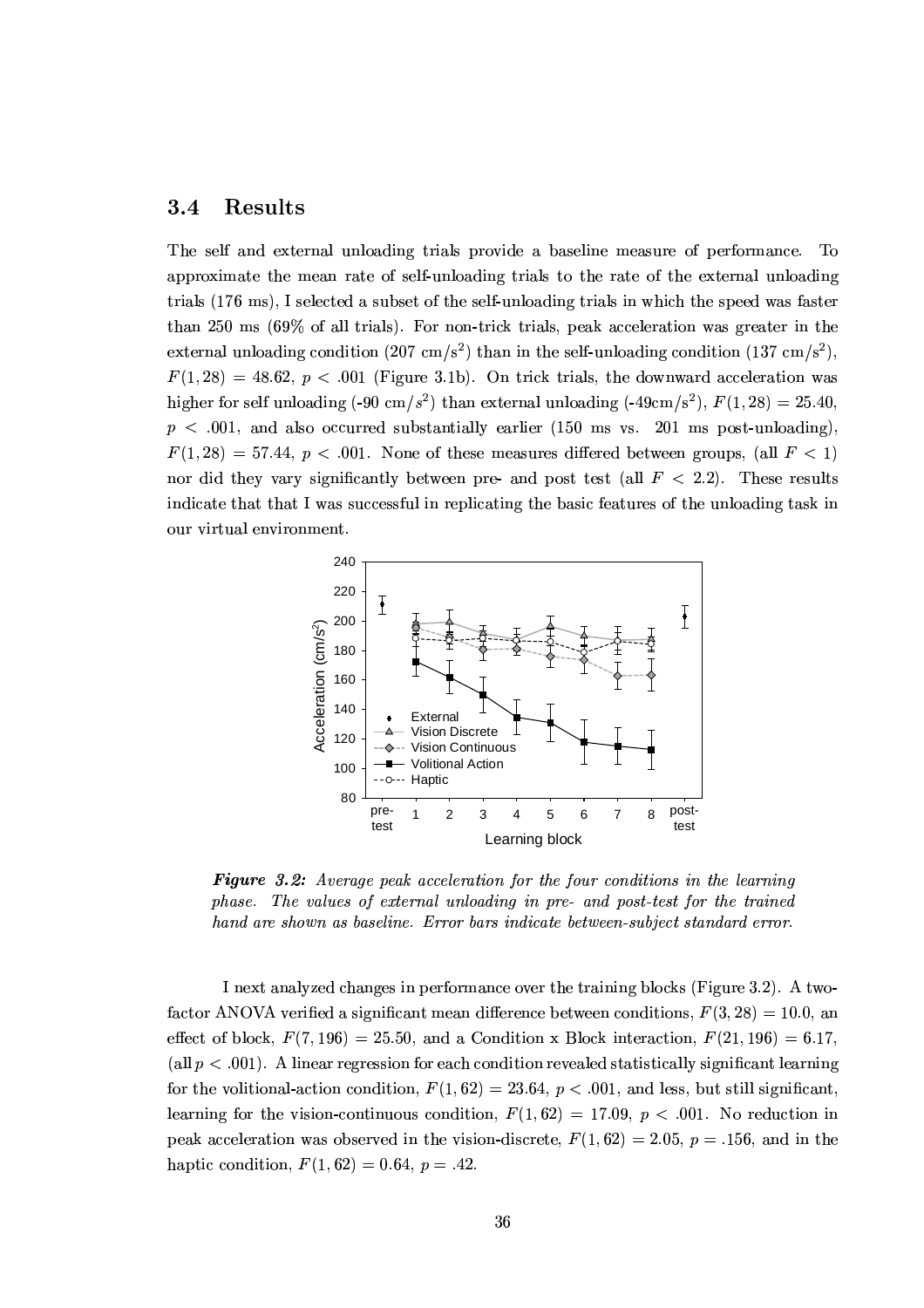

**Figure 3.3:** Acceleration functions for the four learning conditions in pre- and post-training and for the trained or untrained hand. Only the volitional-action (black solid) condition showed substantial reduction of upward acceleration in standard trials and a trick response indicating a feed-forward anticipatory adjustment.

Learning was assessed by comparing pre- and post-test performance in a Condition x Phase x Hand (trained vs. untrained) ANOVA. On non-trick trials, the difference in maximum acceleration between pre- and post test interacted with condition,  $F(3, 28) = 9.57$ ,  $p \lt 0.001$ . This interaction reflected the fact that a significant reduction in maximum acceleration was only observed in the volitional-action condition (see Figure 3.3). Moreover, this reduction was more pronounced in the trained hand than in the untrained hand.  $F(3, 28) = 4.75$ ,  $p = .008$ , indicating that much of the learning was effector-specific.

The trick trials provide further evidence that a true APA was only acquired in the volitional-action condition. Following training, the size of the downward acceleration was greater for this condition than in the external unloading condition,  $t(7) = 3.51$ ,  $p < .001$ . No other condition showed a change in the trick response (all  $t(7) < 0.5$ ). Moreover, maximal downward acceleration occurred 100 ms earlier in the volitional-action condition than in the other three conditions,  $F(3,28) = 3.34$ ,  $p = .033$ .

#### $3.5$ Discussion

In this study, the prerequisites for acquiring an anticipatory adjustment in the unloading task were investigated. A feedforward APA was only learned when the unloading was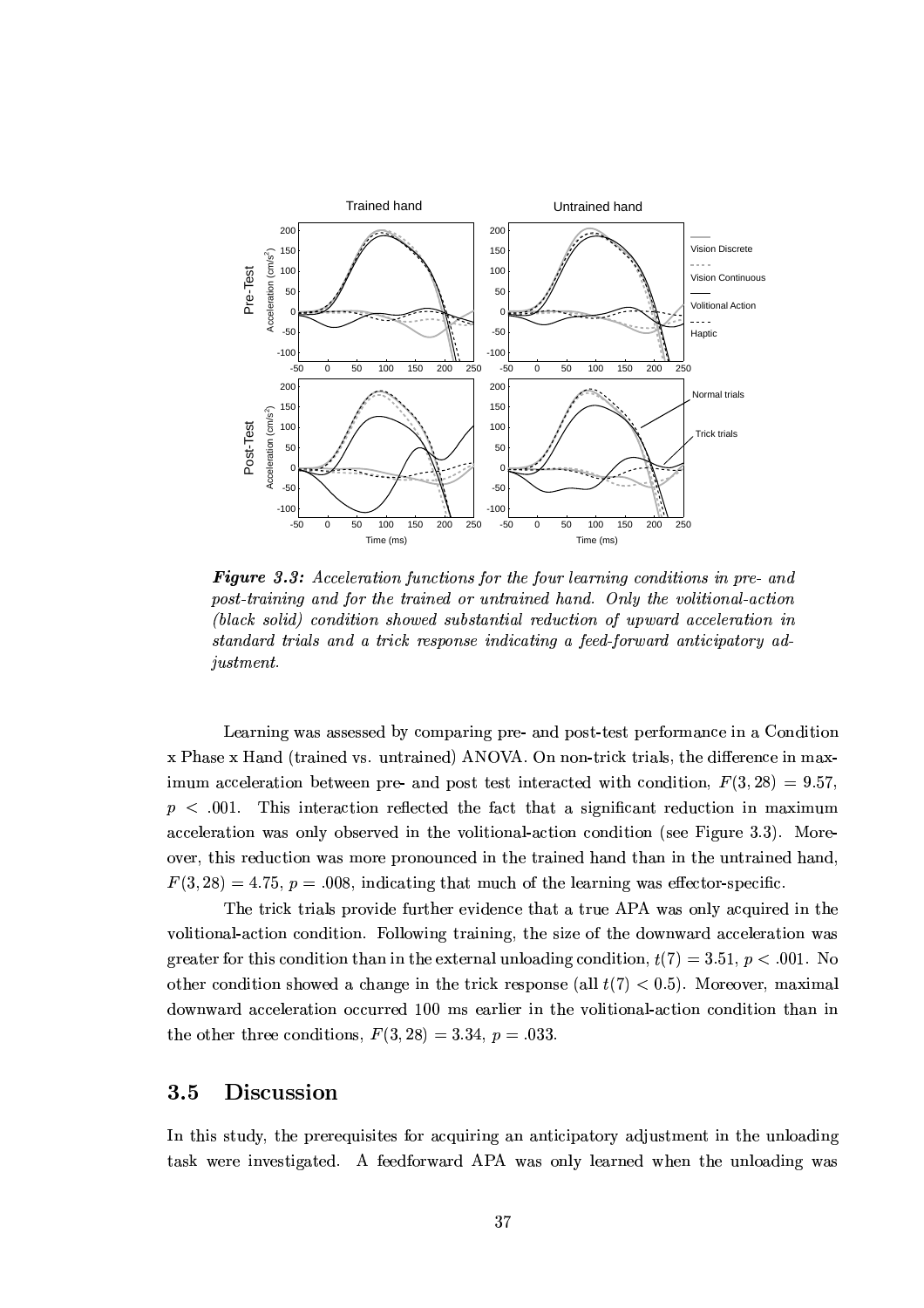directly triggered by a volitional button press. We also found a significant reduction in maximum acceleration during training in the continuous-vision condition. However, the lack of a change from pre- to post-test for standard and trick trials in this condition suggests that this learning was not of an APA but rather of a correctly timed increased stiffness of the postural arm.

These results indicate that the development of an APA is dependent on its association with a volitional action, even when the relationship between the action and it's consequence is fairly abstract (Aruin & Latash, 1995; but see Dufossae et al., 1985).

The failure to find an APA in the absence of a volitional action is consistent with a number of other studies (Aruin & Latash, 1995; Blakemore et al., 1998; Dufossae et al., 1985; Struppler et al., 1993; Witney et al., 1999). The current results extend this by showing that an APA is still not learned even with highly predictive sensory information and extended practice. In contrast to the results from unloading and force grip tasks, it does appear that an APA can be elicited solely on the basis of visual information during ball catching (Lacquaniti & Maioli, 1989a, 1989b; Shiratori & Latash, 2001). Ball catching may be qualitatively different in nature to unloading (Dufossae et al., 1985) or grasping (Blakemore et al., 1998; Witney et al., 1999). Moreover, as pointed out by Aruin and Latash (1995), small movements of the catching hand towards the ball could help trigger the APA in ball catching, blurring the distinction between a voluntary action and the anticipatory adjustment.

Further evidence that anticipatory adjustments associated with ball catching and unloading are qualitatively different comes from probes of intermanual transfer. If the APA is an integral part of the triggering action, one would expect learning to be specific to the executing hand. In contrast, nearly complete inter-manual transfer might be demonstrated if the behavior is governed by a more abstract representation (Gordon, Forssberg, & Iwasaki, 1994; Hemminger, Donchin, Ariff, Young, & Shadmehr, 2001; Shadmehr & Mussa-Ivaldi, 1994). For ball catching, Morton et al. (Morton, Lang, & Bastian, 2001) reported an inter-manual a transfer rate of 68 %. In the current study, the intermanual transfer score in the volitional-action condition was only  $36\%$ <sup>3</sup> (see also Ioffe, Massion, Gantchev, Dufosse, & Kulikov, 1996). The substantial transfer during ball catching suggests that the APA associated with this task relies, at least to a higher degree than in the unloading task, on external task parameters (ball height, impact time) rather than on internal sensorimotor parameters (dynamics of hand-ball interactions).

The current results are consistent with the view that during unloading the process

 ${}^{3}$ For the non-trick trials, transfer was calculated as

 $\frac{Acc_{Untrained,post} - Acc_{Trained, L1}}{Acc_{Trained,post} - Acc_{Trained, L1}} \cdot 100$ 

Acc is the peak acceleration in the first learning block (L1) and the post-test (post). For trick trials, this measure could not be calculated, as they were not included in the learning phase.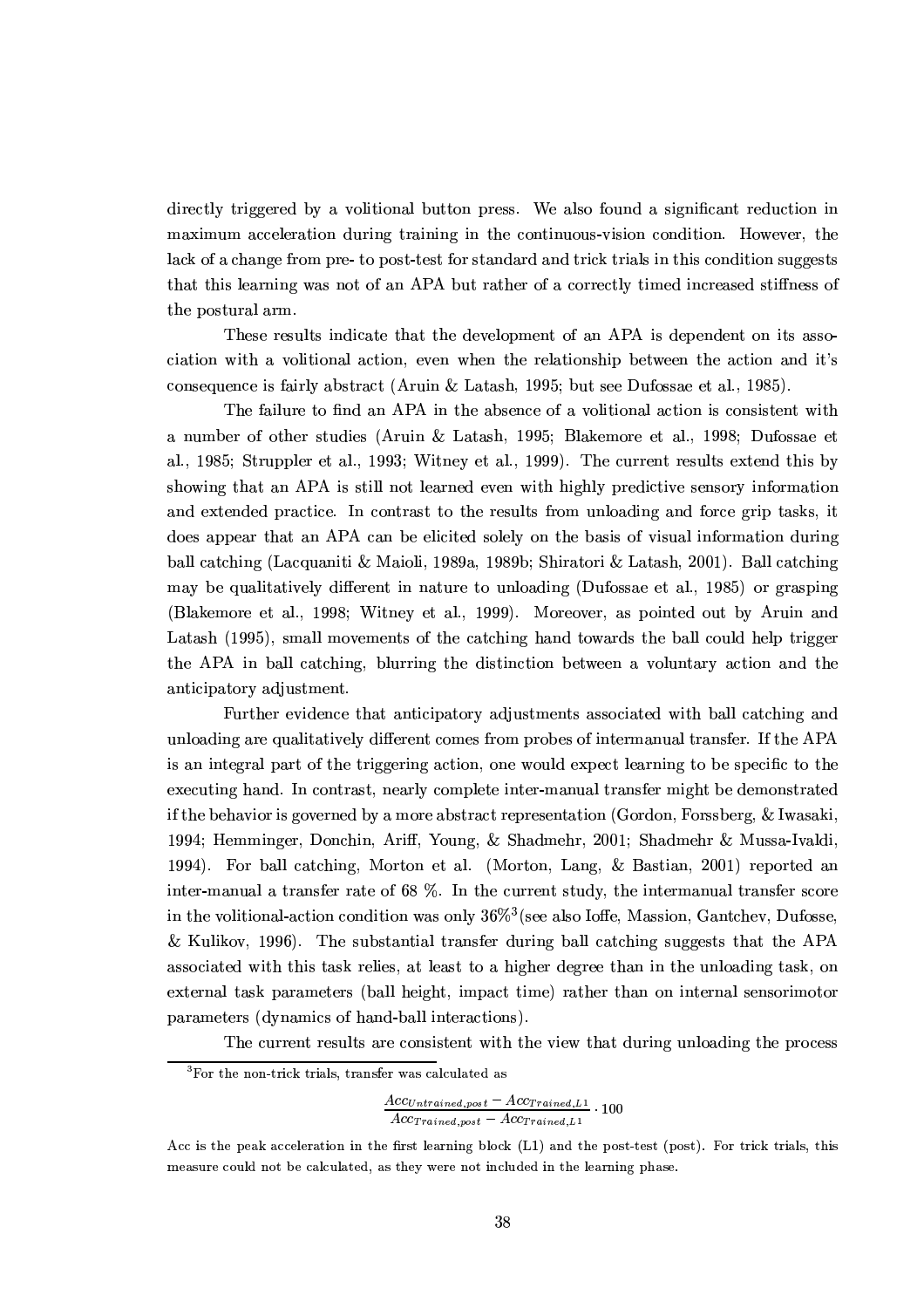generating the anticipatory adjustment is linked to the action required for the arbitrary button press. It remains unclear why the same process could not be similarly linked to predictive sensory events. Impairments in the acquisition of such adjustments would prove useful in identifying the neural structures involved in the development of internal models for sensorimotor control.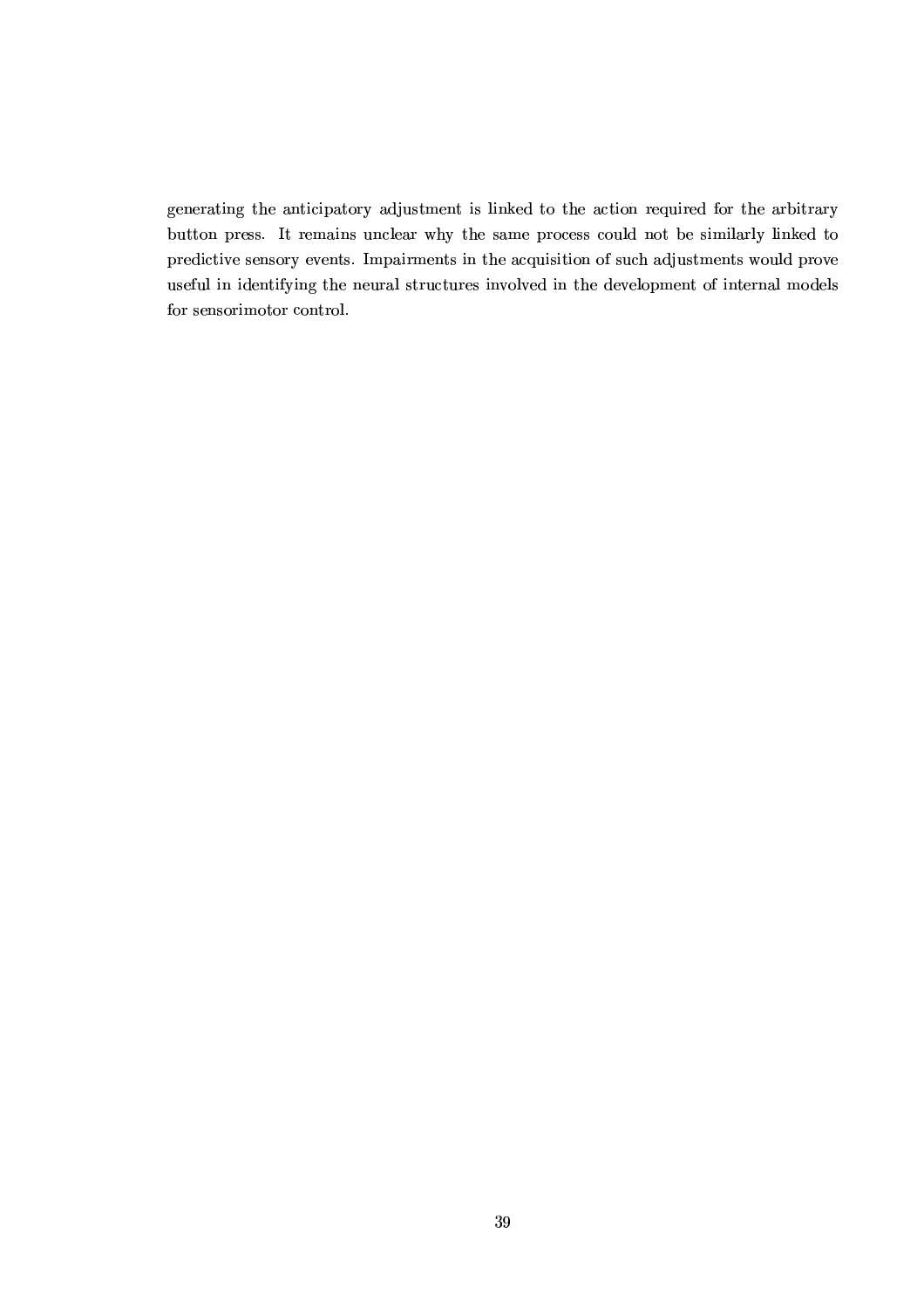## Chapter 4

# Neural structures involved in the acquisition of a new APA

#### 4.1 Abstract

The role of the cerebellum and the corpus callosum in acquiring a co-ordination between posture and movement in a bimanual task was investigated. Participants supported a virtual object in one hand. When they pressed a button with the other hand, the object was lifted, unloading the postural hand of the object's weight. Prior to training, the postural hand was displaced in an upward direction. After 30 min of training, age-matched control participants showed a reduced upward perturbation. This was due to an anticipatory deactivation of forearm flexor muscles, as evidenced by a downward perturbation on "trick"-trials in which the button press did not lead to a load release. Participants with bilateral degeneration of the cerebellum or unilateral damage to the cerebellum ipsilateral to the postural hand did not acquire the anticipatory postural adjustment (APA). In contrast, a callosotomy patient learned to produce an APA in association with the button press. This study provides novel evidence that the cerebellum, but not the corpus callosum, is necessary to learn a new anticipatory postural adjustment (APA) during bimanual actions.

#### 4.2 Introduction

When producing movements, we take into account the destabilizing effect of the action of one limb on the state of rest of the body. For example, when raising an arm to the horizontal position, the ankle flexors show activity to compensate for the interaction torques that would destabilize the body (Belenkiy, Gurfinkel, & Paltsev, 1967; Bouisset & Zattara, 1987). Feedback mechanisms are too slow to counteract such perturbations efficiently. Rather, adjustments are implemented in a feedforward manner, based on predictions of the upcoming perturbation. Such anticipatory postural adjustments (APAs) can also be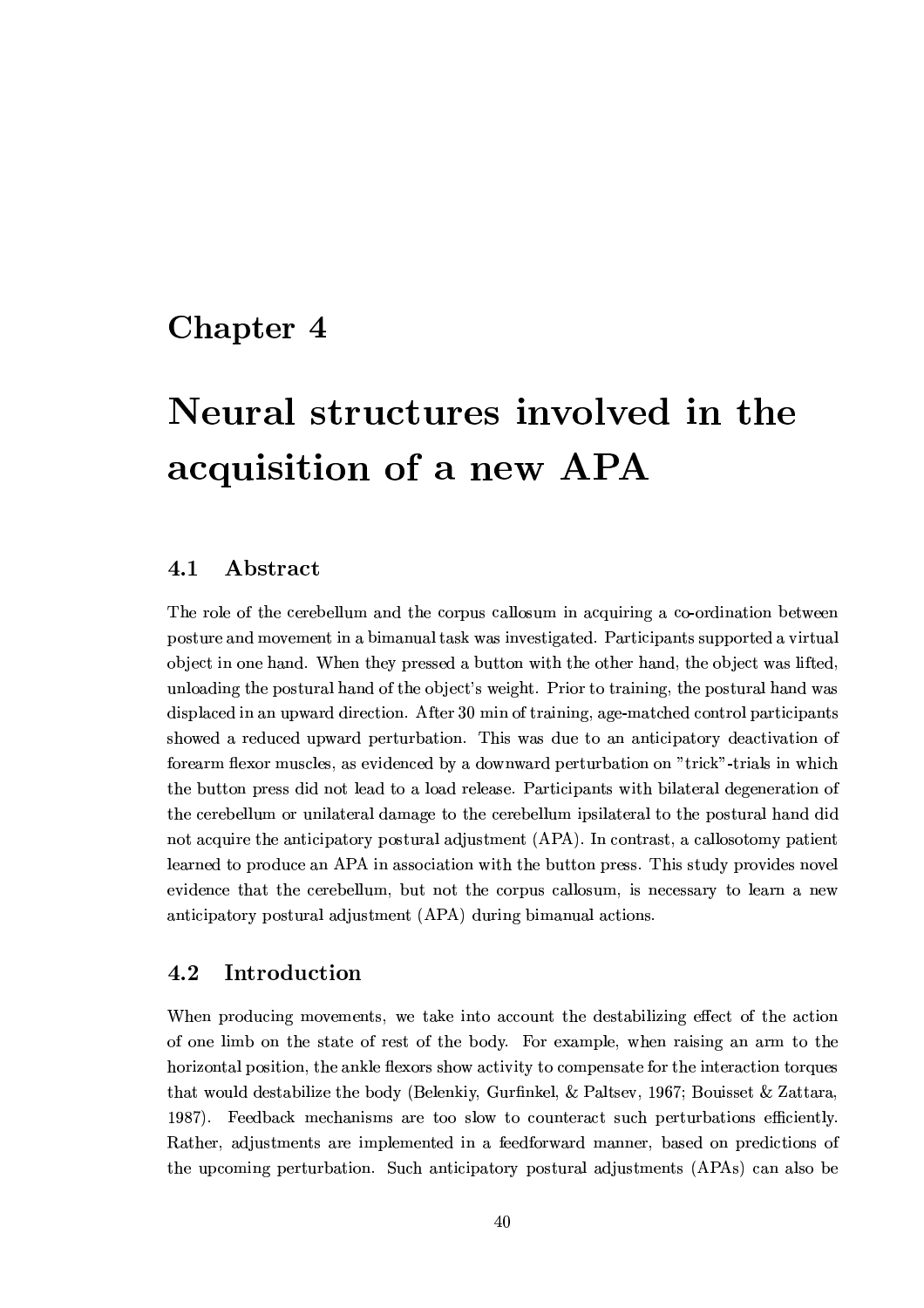observed during bimanual actions. When holding a jar with the left hand and opening the lid with the right, the grip force of the left hand increases at the right time and with the appropriate intensity to prevent slippage (Witney, Goodbody, & Wolpert, 2000).

The ability to predict and counteract a self-induced perturbation is learned through interactions with the environment during childhood (Massion, 1998). Schmitz et al. (2002) performed a cross-sectional study on children of ages 4-8 on APAs during bimanual unloading. In this task, participants hold an object with one hand and then lift it with the other hand. The forces generated by the postural arm must be reduced in time to prevent an upward perturbation of the hand (Dufossae, Hugon, & Massion, 1985; Hugon, Massion, & Wiesendanger, 1982; Massion, Ioffe, Schmitz, Viallet, & Gantcheva, 1999). While small anticipatory changes in the EMG pattern were visible in the postural arm of 4-year olds. the behavior did not reach the full adult-like pattern until 8 years of age. Early in learning, stability was maintained by co-contraction of the agonist and antagonist muscles. For the older children and adults, the dominant pattern was the more efficient anticipatory reduction of activity in the flexor muscles. The acquisition of other anticipatory modulations of motor behavior seems to follow a similar developmental course (Eliasson et al., 1995; Forssberg et al., 1992).

The goal of the current study is to elucidate the neural structures that are involved in the acquisition of an APA associated with bimanual coordination. The memory trace of the APA acquired in childhood is rather robust against neurological damage and may be supported by a network of neural structures, including the motor cortex, SMA, the cerebellum, and basal ganglia. A number of studies have shown that the APA is disrupted after a stroke to the hemisphere contralateral to the postural hand (Bennis, Roby-Brami, Dufosse, & Bussel, 1996; Viallet, Massion, Massarino, & Khalil, 1992). At the same time split brain patients show largely preserved APAs during the bimanual unloading task (Viallet et al., 1992; Chapter 2), indicating the involvement of a subcortical anticipatory network. Damage to the cerebellum leads to deficits in the timing and adjustment of the APA, but does not abolish it (Chapter 2), arguing that this structure plays a modulatory role. Furthermore, Parkinson patients show a reduction in the size of the APA although the response pattern is still preserved (Viallet, Massion, Massarino, & Khalil, 1987).

Few studies have investigated the neural systems directly involved in process of learning a new APA. To study the acquisition of APAs in adult participants, an indirect version of the unloading task has been used. In this task the postural hand again supports an object but the other hand now triggers the unloading by closing a switch rather than lifting the object directly. Healthy participants typically learn anticipatory stabilization of the postural hand over the course of 60-100 trials (Chapter 3, Paulignan, Dufosse, Hugon, & Massion, 1989).

In one study (Massion et al., 1999) Parkinson patients and hemiparetic patients with cortical or internal capsule damage were tested on the indirect unloading task. While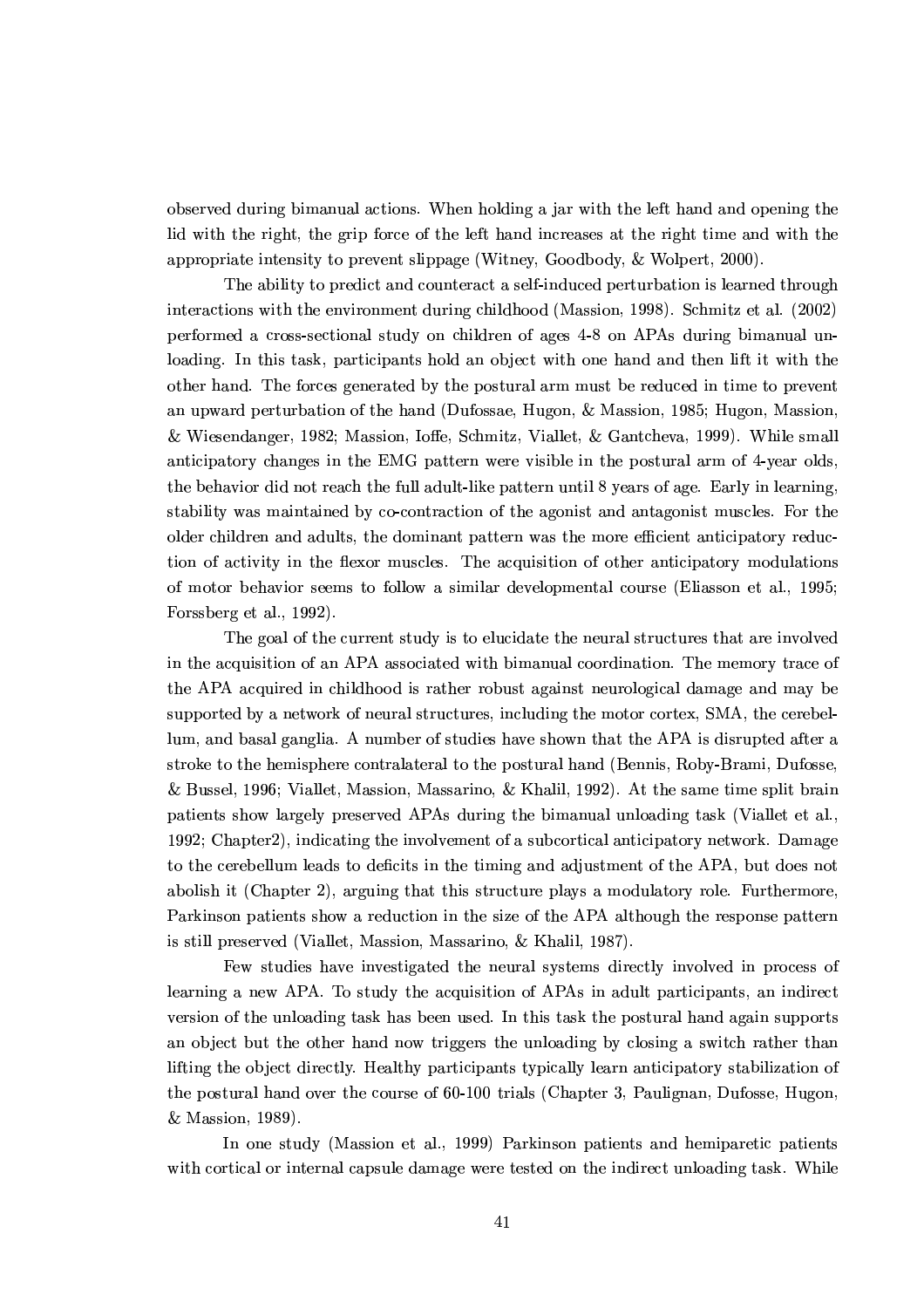the Parkinson patients were impaired at the acquisition of the APA, they did show some residual learning. In contrast, when hemiparetic patients were tested with the contralesional hand as the postural hand, they failed nearly completely to acquire the new anticipatory behavior.

Many questions, however, remain unanswered. Previous work on the acquisition of new bimanual motor skills in split brain patients has suggested that intercortical communication through the corpus callosum may be necessary to establish a new association between the hands (Franz, Waldie, & Smith, 2000; Preilowski, 1972). Alternatively, learning may occur with the help of the subcortical areas involved in the preserved bimanual coordination in callosotomy patients.

The second question concerns the proposed subcortical anticipatory network itself. Massion and colleagues (Massion et al., 1999) suggest a central role of the cerebellum in the learning process. This is a reasonable hypothesis given the involvement of the cerebellum in the acquisition of new motor behaviors and the coordination of movements across joints (for a review see Thach, 1996). However, the role of the cerebellum in the acquisition of a new bimanual coordination has not been tested.

I investigated the acquisition of the APA in the indirect unloading task, testing control participants and patients with either bilateral cerebellar degeneration, or unilateral cerebellar lesions due to tumor or stroke. While most control participants and the bilateral degeneration patients were trained with the dominant hand playing the role of the postural hand<sup>1</sup>, the unilateral group was tested with the ipsilesional hand as the postural hand. (In an extension of this work the involvement of the cerebellum in the acquisition of postural adjustments for the contralateral hand will be assessed.) Additionally one callosotomy patient was trained and tested with her dominant as postural hand.

#### 4.3 Method

#### $4.3.1$ Participants

Six bilateral cerebellar patients, seven unilateral cerebellar patients and eleven age-matched control participants were tested. All of the participants were included in the study reported in Chapter 2 (see Table 2.1) and the two experiments were performed during the same testing session. One of the degeneration patients (JF) was not able to perform the task due to severe distal ataxia that made him unable to push the button in a reliable fashion. The average severity of the postural & gait disturbances according to the International Cooperative Ataxia Rating Scale (Trouillas et al., 1997) was 12/34 for the bilateral group and  $6/34$  for the unilateral patients. The average ataxia for upper and lower limb on the

<sup>&</sup>lt;sup>1</sup>A pilot study with undergraduate students first hinted at a slight advantage for learning in this configuration. Further testing, however, revealed that this difference was not reliable  $t(8) < 1$ .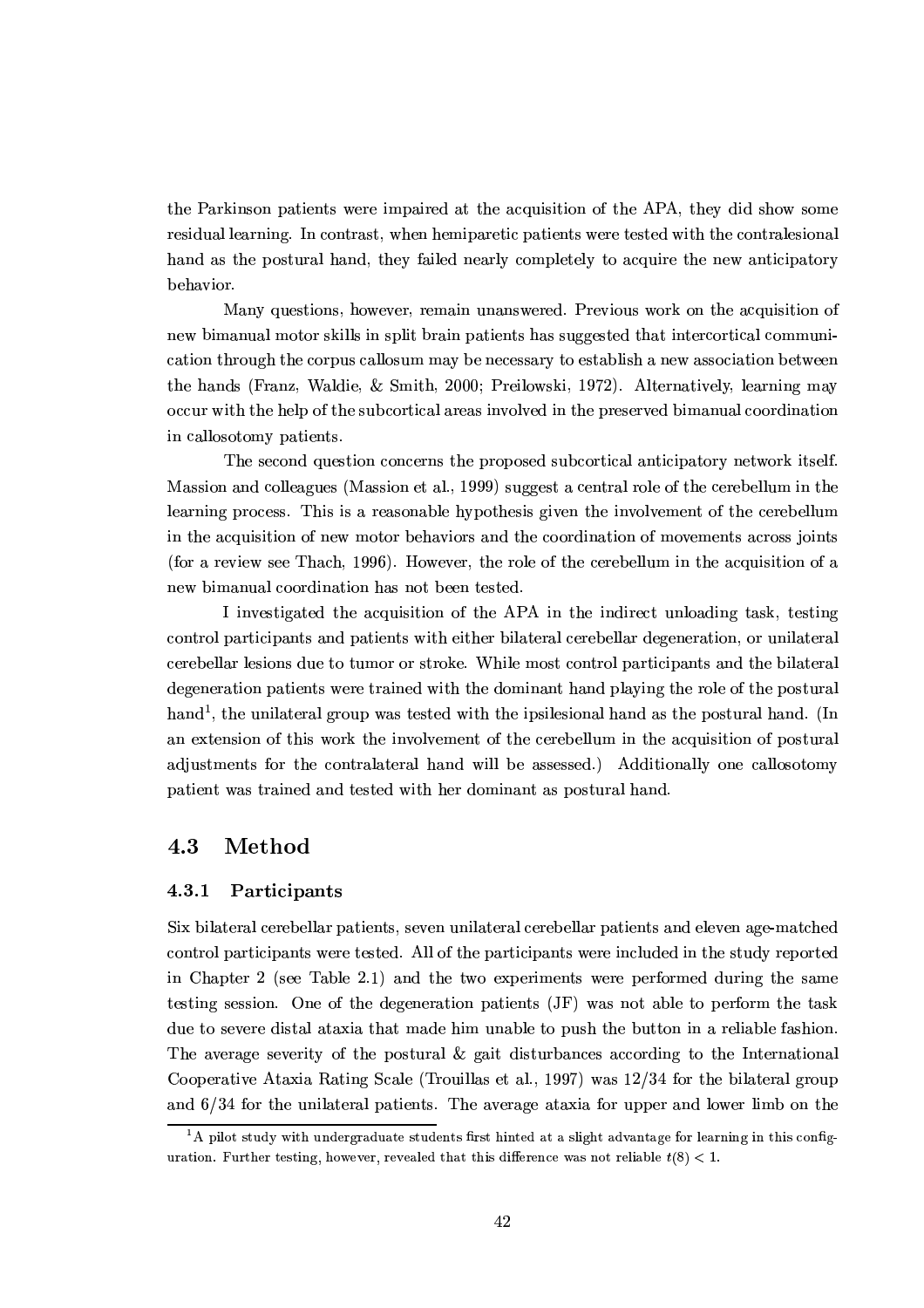trained side was  $8/24$  for both groups.

One 50-year old callosotomy patient was also tested. The corpus callosum was resected in 1995 as part of her treatment for severe epilepsy. The patient is left-handed and was on anti-seizure medication during testing. In everyday life she does not report difficulties with bimanual coordination. For example, she was able to tie her shoes two months after the operation, at the same time at which unimanual motor skills recovered.

#### 4.3.2 Apparatus and stimuli

We used a virtual 3-D environment to simulate the visual and haptic aspects of the unloading task. Participants were seated in front of a mirror, through which they viewed a 24" computer monitor. The monitor displayed a virtual workspace  $(40 \text{ cm } x\text{ } 35 \text{ cm } x\text{ } 26 \text{ cm})$ that appeared to be located directly in front of the participants. The floor of the workspace was at the height of the participant's knees. The workspace contained a table-like object that consisted of a 20 x 10 x 2 cm handle centered on a  $4 \times 4 \times 7$  cm foot. A  $4 \times 3 \times 2$  cm button was located on the surface of the workspace, displaced 14 cm lateral from the center of the object.

Each index finger was linked to a robotic arm (PHANToM 3.0 System (r), SensAble Technologies) by placing it in a thimble-like device. The positions of the tip of the fingers were continuously displayed on the appropriate place on the monitor by two 0.8 cm sphere. The robotic system simulated the forces arising from interactions between the hand and the virtual objects at an update rate of 1000 Hz. The table-object could only be moved in the vertical direction and had a weight of 0.34 kg. The button could be depressed over a distance of 2 cm and had a spring with a stiffness of 1.76 N/cm. The position and interaction forces for each finger were recorded on every fifth update cycle, i.e. at 200 Hz. The table-object was supported by the postural arm, with the position of the elbow at approximately 90 deg, the palm facing upward and the middle and index fingers supporting the weight of the object. The other hand rested with the palm facing downward on the participant's leg to promote a stable button press. The key was always pressed using only the index finger.

The movements of both the active and postural arm were unconstrained and involved the finger, wrist and elbow joints. The inverse dynamics method used in Chapter 2 was not employed here because the perturbation was generated in a stereotypic manner by the computer; thus, there was no relationship between the dynamics of the button press action and the unloading event.

#### 4.3.3 Procedure

Using either the left or right hand, participants lifted the object into a visually marked region 3-6 cm above the floor of the virtual workspace. The object had to be maintained in this region for 0.5 s before the next phase of the trial. In the button-press condition,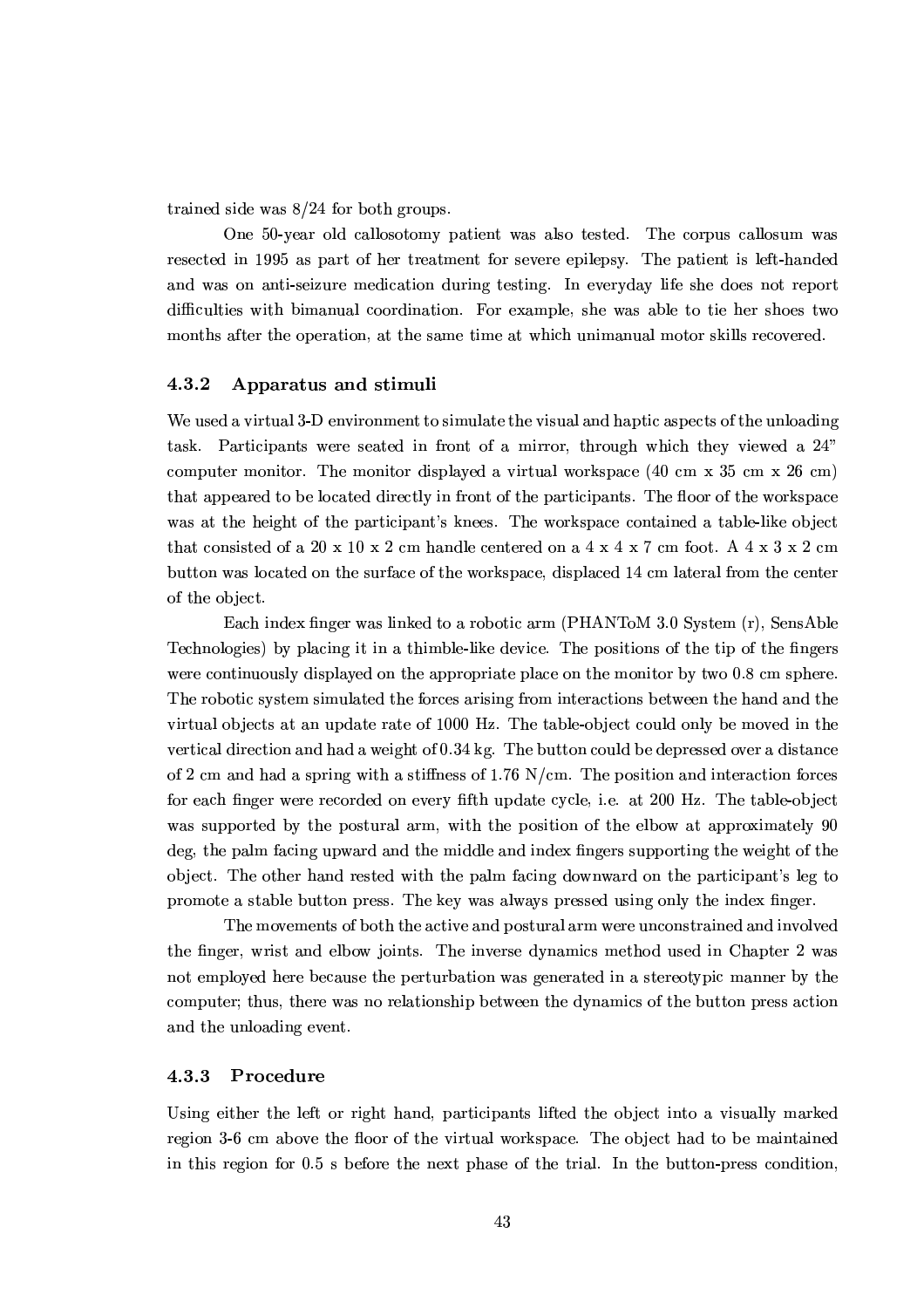a starting signal was given immediately and the participants pressed the button, which caused the object to lift off the hand. In the external unloading condition, the computer lifted the object after an additional variable interval of 200 ms to 1200 ms, chosen to roughly correspond to the reaction time required in the button press condition. In both cases, the unloading occurred in an invariant manner, by simulating a smooth upwards force on the object that accelerated the object and caused a roughly linear decrease in downward force on the postural hand until the object was no longer in contact with the hand (Figure 4.1). The slow unloading mimics the change in force experienced under natural unloading conditions. Corresponding visual feedback about the position of the table-like object, the button, and both hands was provided continuously.



**Figure 4.1:** Force functions in the button-unloading experiment (identical for external and button press trials).

After each trial the participants were provided with feedback about the amount of movement of the postural hand. They were instructed to minimize the perturbation without co-contraction. Occasionally, participants would adopt a strategy in which they dropped the postural hand at the same time they pressed the button. This was monitored by the experimenter and actively discouraged. Trials in which the postural hand achieved a downward acceleration of 0.4  $m/s<sup>2</sup>$  50 ms before the button press were excluded from further analysis.

Without changes in the neural inputs to the postural arm, an upward perturbation will occur when the object is unloaded. Stabilization of the postural hand can be achieved by two means: the anticipatory lowering of the force that holds the object, or by increasing joint stiffness about the elbow through the co-contraction of the agonist and antagonist muscles (Biryukova et al., 1999). On normal unloading trials, either strategy would lead to a reduction of the upward acceleration of the postural hand. To distinguish these two strategies, we included "trick trials" in which the object was lifted with the same force function. The force on the postural hand however was kept constant despite the visual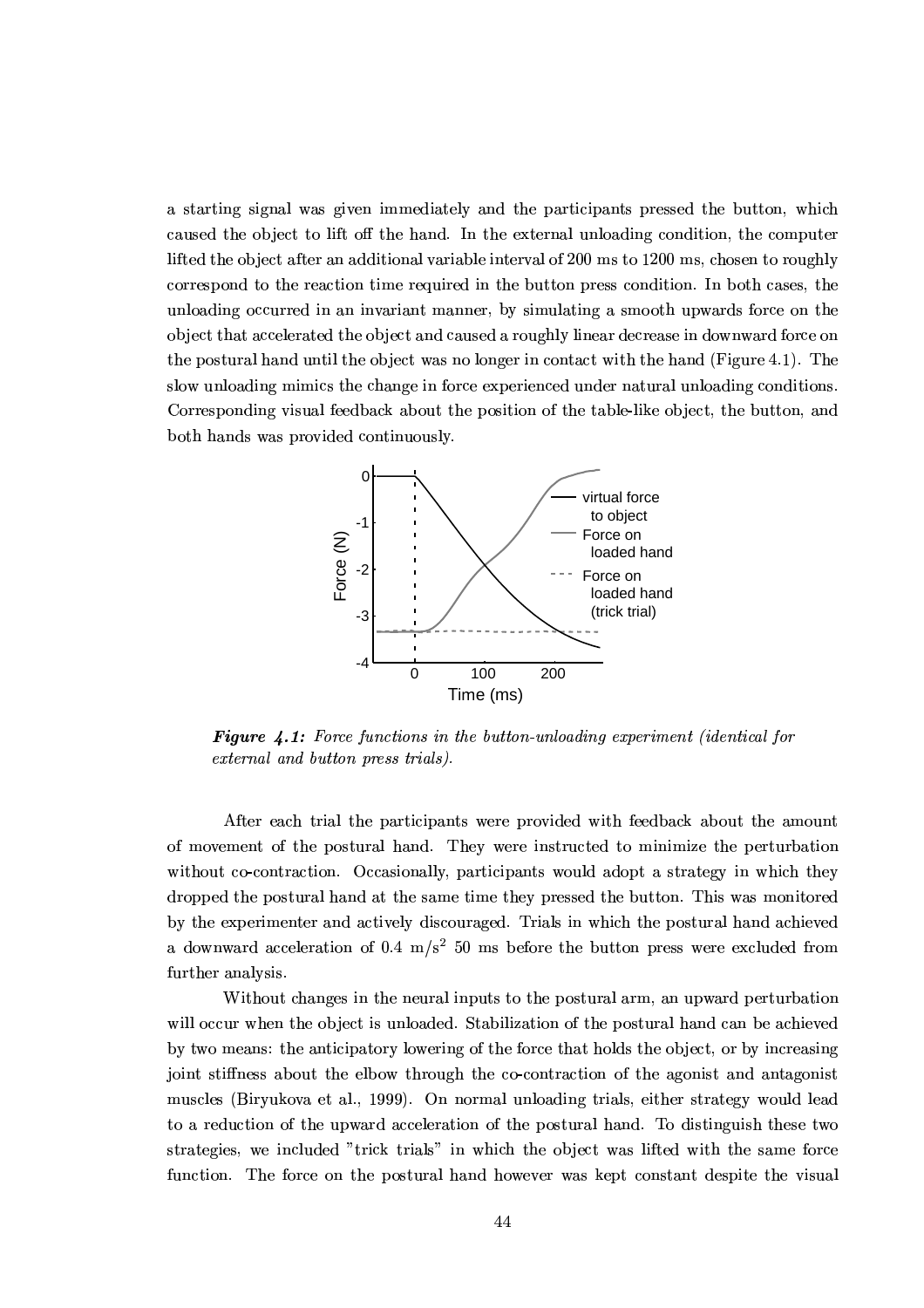depiction of the object moving upwards and losing contact with the hand. An anticipatory lowering of the force on the postural arm would produce a downward perturbation of the hand on trick trials. In contrast, increases in joint stiffness would not result in kinematic changes on these trials. The response on these trick trials provides a pure measure of the feedforward command to the postural hand (Lum, Reinkensmeyer, Lehman, Li, & Stark, 1992). Once the object reached the ceiling of the workspace (500-600 ms after the start of unloading), the "trick" force applied to the postural hand was removed smoothly. Many participants remained unaware of the inclusion of trick trials.

The experiment consisted of five phases. In the first two blocks each hand was tested on 15 external unloading trials each. These trials provided a baseline measurement of the perturbation of the postural hand when the unloading is not anticipated. In the pre-test phase, the participant elicited the unloading with a button press. Each hand was tested on two blocks consisting of 15 trials, with hands alternating block by block. The learning phase consisted of 8 blocks with 24 button-press trials with only the trained hand holding the object. The post-training test phase was identical with the pre-training test phase. The experiment ended with a baseline measurement on each hand with 15 external unloading trials. In the pre- and post-test blocks, and in the external baseline block, four out of 15 trials were randomly selected to be trick trials. The learning phase did not contain tricktrials, because pilot work indicated that the presence of trick-trials significantly slowed the acquisition of an APA.

The split-brain and all bilateral degeneration patients were trained so that the dominant hand played the postural role. All unilateral patients were trained with the ipsilesional hand serving as the postural hand. The ipsilesional hand was the dominant hand for three of the unilateral patients and the non-domianant hand for the other four. Because of this, three of the controls were also tested with their non-dominant hand used as the postural hand.

#### $4.4$ **Results**

The main dependent variable was the acceleration of the postural hand on trick and normal trials. Acceleration traces were computed by numerical differentiation, filtered with a Gaussian kernel of 1.7 ms FWHM (full width at half maximum) and aligned to the moment of the start of unloading. The average acceleration traces for the trained and untrained hand of the control participants is shown in Figure 4.2. Even in the pretest there was a tendency for the age-matched controls to show a smaller perturbation on button press trials than on the external trials, and a slight downward deflection on trick trials was observed. However, the perturbation is further reduced during the post-test phase for the trained hand. Performance on trick trials makes clear that this reduction was achieved by an anticipatory deactivation of the flexor muscles rather than by co-contraction. For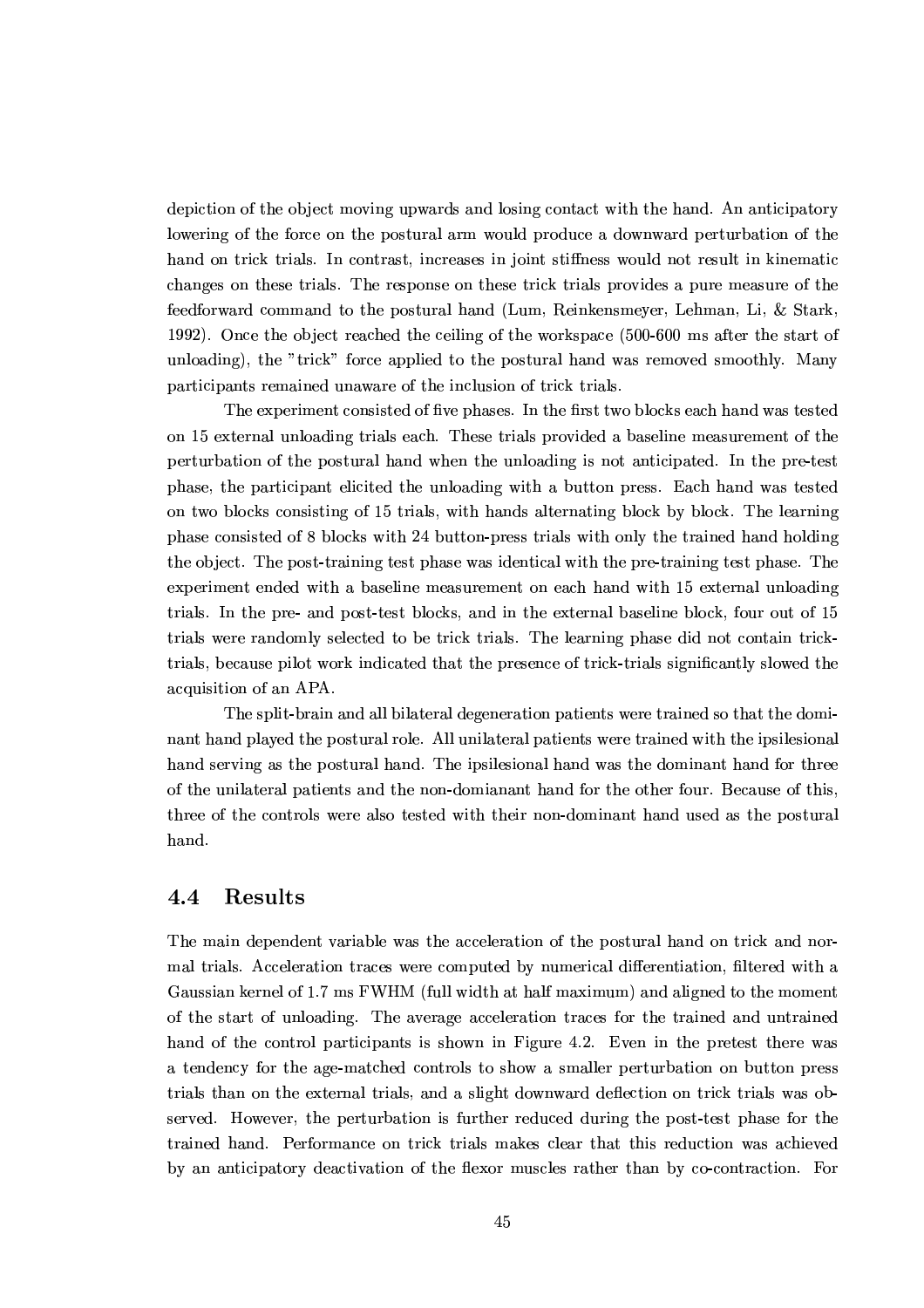statistical analysis I averaged the acceleration in the time window from -25 ms to 125 ms. These data were submitted to a repeated measures ANOVA with the within-subject factors phase (pre- vs. post-test) and hand (trained vs. untrained). For normal trials, the effects of phase,  $F(1,10) = 71.98$ ,  $p < .001$  and the Hand x Phase interaction were significant  $F(1, 10) = 10.61$ ,  $p = .009$ . The same was true for the Hand x Phase interaction for the trick trials,  $F(1, 10) = 7.56$ ,  $p = .020$ , indicating a "true" APA of the postural hand.



**Figure 4.2:** Average acceleration traces for the trained  $(A)$  and untrained  $(B)$ hand for the age-matched controls during the pre- and post-test phases in the button press condition and in the external unloading condition.

There were no differences between the three control participants who were trained on their non-dominant hand and those that who were trained on the dominant hand with the average reduction of upward perturbation being 0.22 m/s<sup>2</sup> vs. 0.2 m/s<sup>2</sup> (SD 0.086) respectively. We thus compared both unilateral and bilateral patients to the combined control group, irrespective whether the dominant or non-dominant hand was trained.

#### 4.4.1 Cerebellar patients

Figure 4.3a shows the average acceleration traces of the trained hand for the patients with bilateral cerebellar damage. Immediately apparent is the lack of learning on both normal and trick trials. Indeed, the extent of the perturbation in the pre- and post- test phases of the button-press condition appeared to be equivalent to the external condition. Figure 4.4 shows the average acceleration measures for pre-test, post-test and learning phase for the three groups<sup>2</sup>. Again, the patients failed to exhibit any evidence of learning. They showed no differences between pre- and post-test phases and no change over the course of the learning trials. For statistical comparison between the controls and bilateral cerebellar

<sup>&</sup>lt;sup>2</sup>In the pre-test phase, one bilateral patient showed a substantially larger perturbation on button-press than on external trials (135%). I replaced the pre-test values for this patient with the perturbation value obtained on external trials, under the assumption that the latter value provides an estimate of the upper bound. For all other participants the perturbation in the button-press condition was equivalent or lower than in the external condition.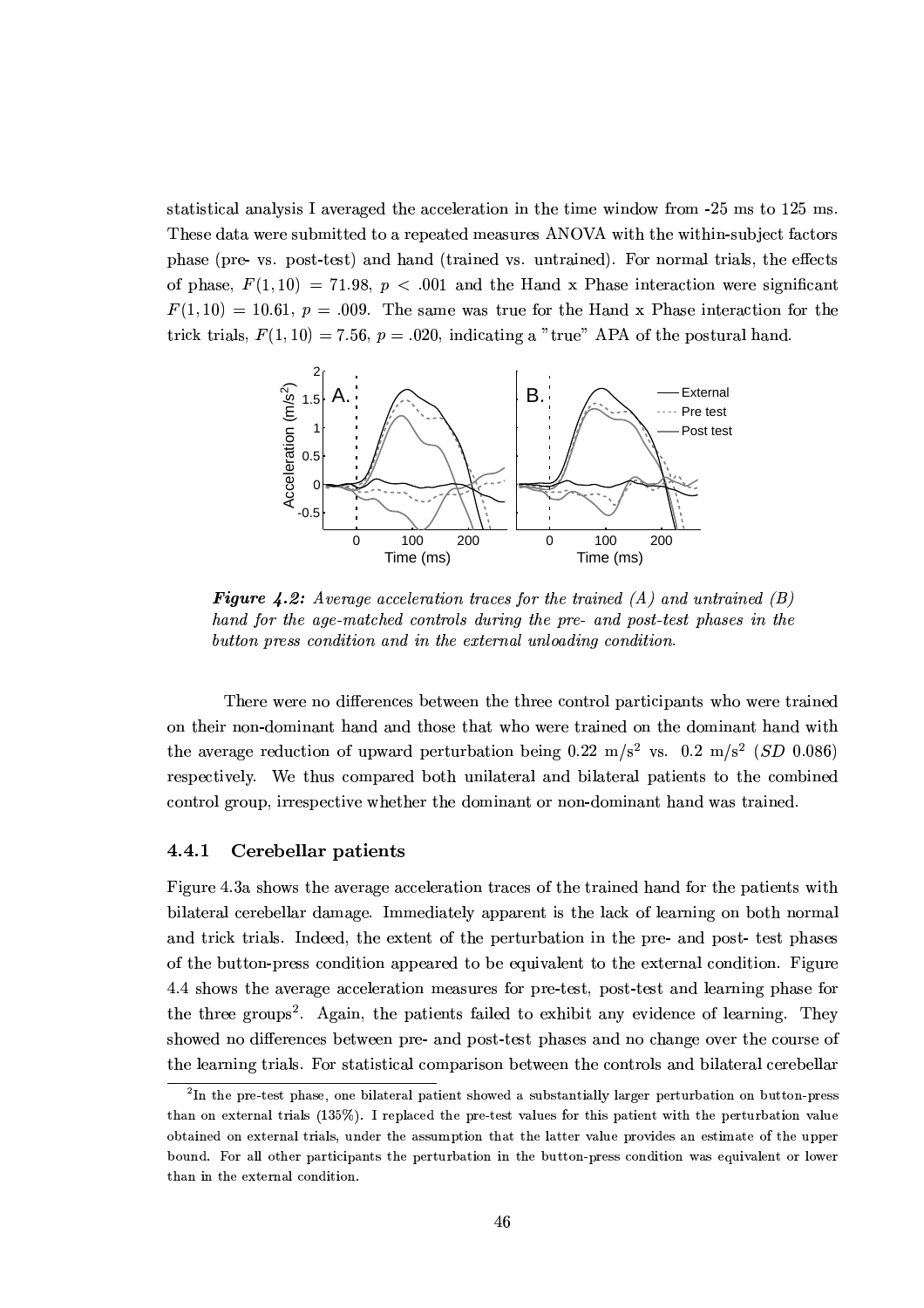group, I conducted a repeated-measures ANOVA with the within-subject factor phase. The Phase x Group interaction was significant for normal trials,  $F(1, 15) = 15.44$ ,  $p = .001$ , and trick trials,  $F(1, 15) = 12.85$ ,  $p = .003$ . As a group, the bilateral cerebellar patients did not show a change from pre- to post-test on either the normal,  $t(5) = 1.09$ ,  $p = 0.325$  or the trick trials  $t(5) = 1.62$ ,  $p = .164$ . Thus, the results indicate that the patients with bilateral cerebellar degeneration were unable to learn this bimanual coordination task.



**Figure 4.3:** Average acceleration traces for the trained hand of the bilateral degeneration patients  $(A)$ , the unilateral patients  $(B)$  and the split-brain patient  $(C).$ 

The results for the unilateral cerebellar group (Figure 4.3b, Figure 4.4) are in accord with this hypothesis. The Phase x Group interaction was significant for normal trials,  $F(1,6) = 13.53$ ,  $p = .002$ , and trick trials,  $F(1,16) = 15.81$ ,  $p = .001$ , indicating that the patients differed statistically in their learning ability from the controls. The performance on trick trials confirms that this deficit cannot be attributed to altered reflex responses elicited by the perturbation on normal trials. As a group the unilateral cerebellar patients did not show significant differences in average acceleration between the pre- and post-test phases. both for normal and trick trials (both  $t(6)$  < 1). To access the amount of learning for each patient individually, I averaged the difference between pre- and post-test values across normal and trick trials. While the range the learning scores for control participants was -0.10 to  $-0.40$ m/s, all patients showed values of  $-0.05$  or larger. Only patient EC demonstrated levels of learning that were comparable to the controls:  $-0.20 \text{ m/s}^2$ . His lession involved a small infarct to the right anterior lobe and lobus simplex, and he was nearly asymptomatic in the neurological evaluation.

#### 4.4.2 Callosotomy patient

Before considering the learning effects, two points should be noted about the performance of the split-brain patient. First, the perturbations resulting from the unloading of the object were somewhat larger for the split-brain patient than that observed in the control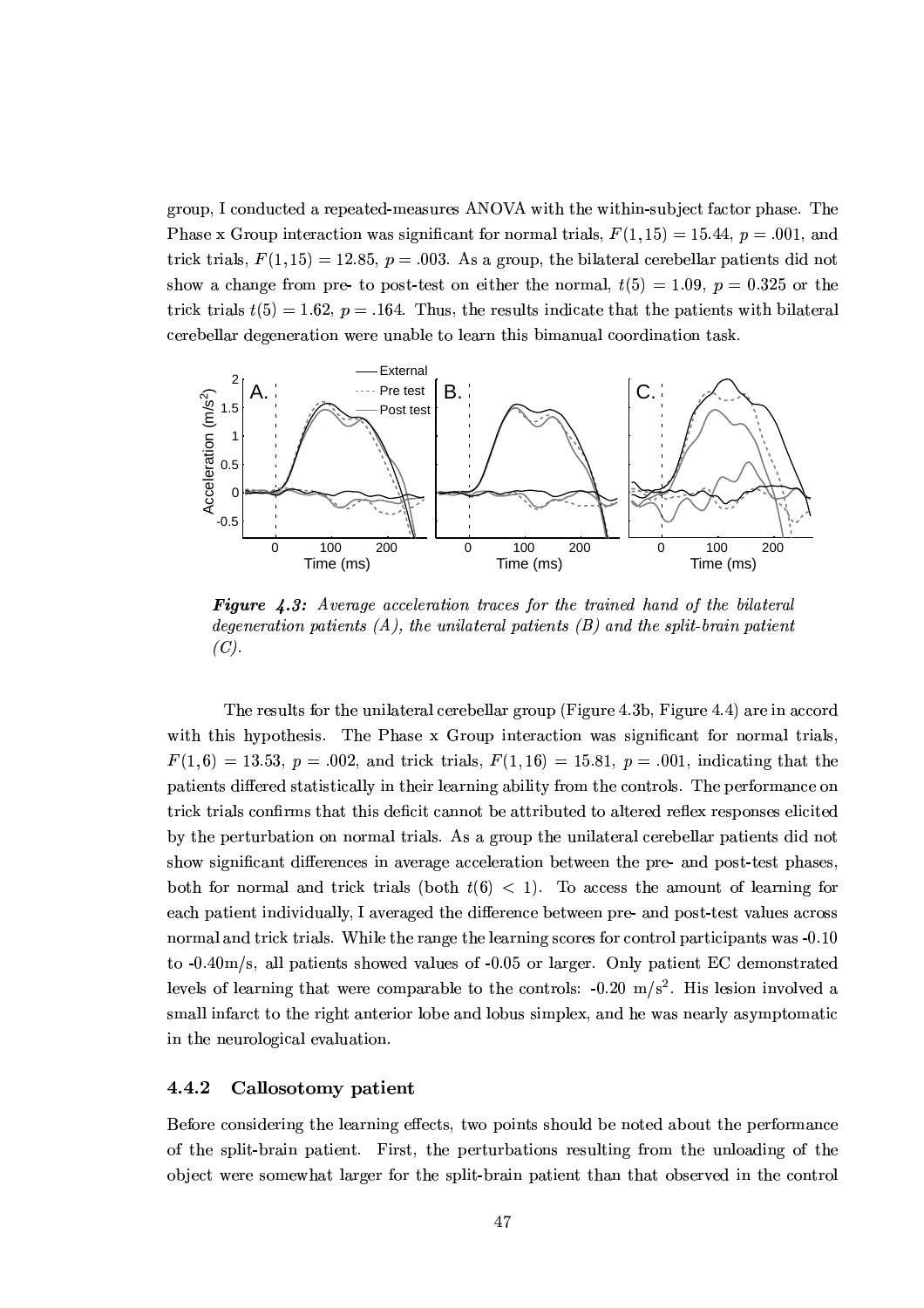participants (compare Figure 4.2a and Figure 4.3c). This patient is quite slender and the stiffness and inertia of her arm are quite low. Similar acceleration traces were found for a female control participant of comparable build. Second, despite the instructions, the splitbrain patient frequently dropped her postural hand around the time of the button press. This problem was especially present at the beginning and end of the testing session, leading to the exclusion of 30% of her trials (see Procedure for criterion).



**Figure 4.4:** Average acceleration in the time window from  $-25$  to 125 ms on normal trials  $(A)$  and trick trials  $(B)$  for control and cerebellar patient groups. For the learning phase, each block of  $24$  trials is shown separately.

Nonetheless, from the remaining data, it is evident that the callosotomy patient showed considerable learning (Figure 4.3c). There was a significant reduction in the size of the perturbation in the post-test phase,  $t(25) = 3.485$ ,  $p = .002$ . She also exhibited a downward deflection on trick trials after training, although the size of this trick response was somewhat smaller than the response of the control participants,  $(-0.16 \text{ m/s}^2 \text{ vs. } -0.41)$  $m/s^2$ ;  $SD = 0.18$ ).

In the training phase, the split brain patient showed a reduction from 0.94 m/s<sup>2</sup> to  $0.73 \text{ m/s}^2$ . The fit of a linear trend to the data in the learning phase revealed a significant downward slope  $F(1,125) = 4.72$ ,  $p = .032$ . The regression coefficient of -0.019 was comparable to that found in the control participants (Mean = -0.021,  $SD = 0.013$ ).

#### 4.5 Discussion

Consistent with previous reports (see Chapter 3, also Paulignan et al., 1989), the control participants in the current study were able to learn to make an anticipatory postural adjustment based on an arbitrary eliciting action. The most striking finding in the current study is the failure of the patients with cerebellar lesions to learn the anticipatory adjustment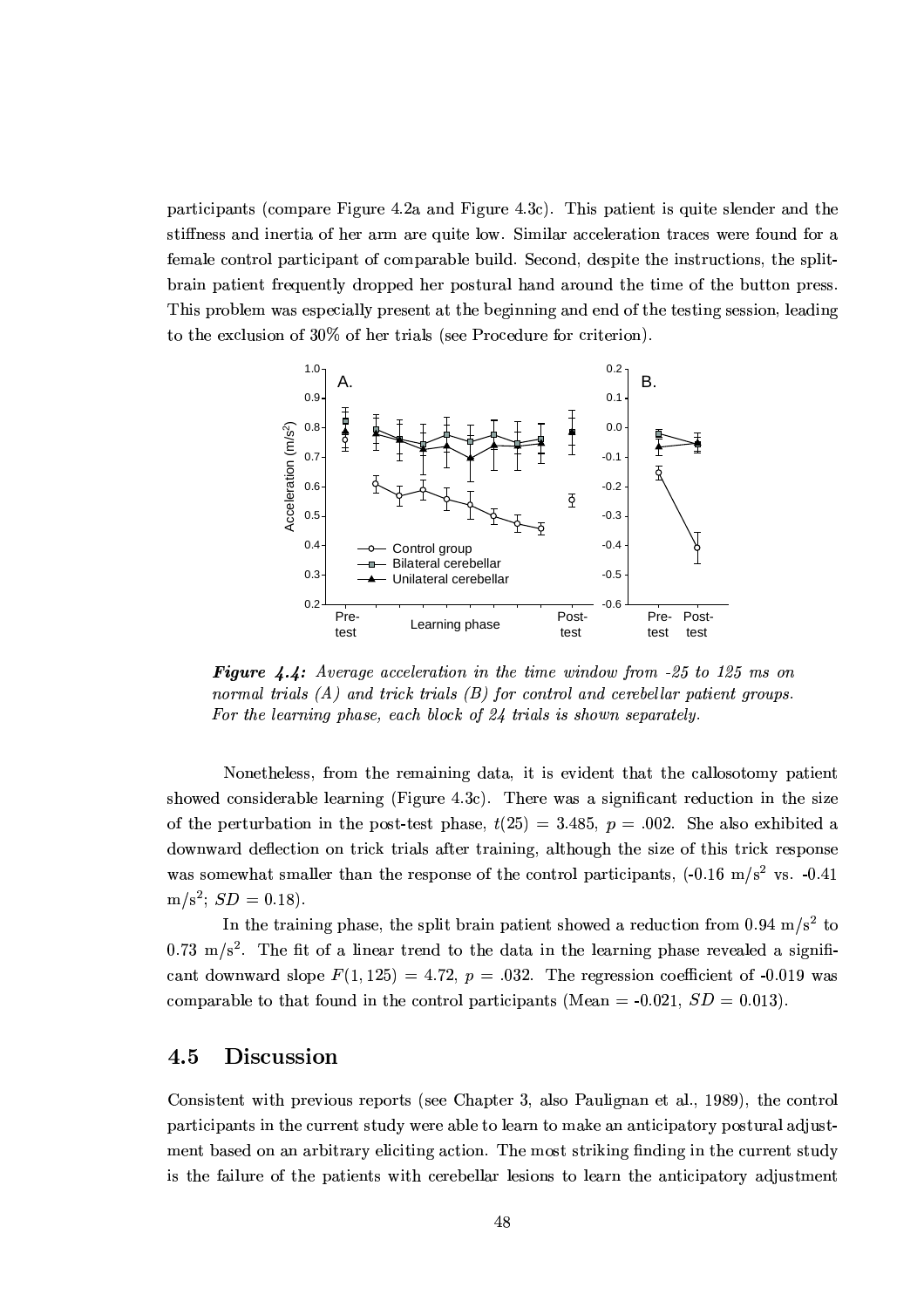linked to a volitional, arbitrary movement. With the exception of one unilateral patient, none of the patients showed evidence of an improvement during the learning phase or a downward deflection during the trick-trials, which is the cleanest indication of an APA in the control participants.

Could the learning deficit be related to the demands of the button pressing action rather than an inability to coordinate the volitional and postural movements? It is possible that the button pressing task was not sufficiently automatized in cerebellar patients (Lang & Bastian, 2002), and thus required the patients to direct more attention to this movement rather than to its effects on the stability of the postural hand. Several arguments make this hypothesis unlikely. First, the button-press task only required a finger flexion; the hand of the participant was supported on the leg, stabilizing the finger right above the button. While the bilateral cerebellar group took longer time to depress the button (209 ms from contact to full depression) than healthy controls (121 ms) and also showed an increased variability (SD: 122 ms vs. 70 ms), neither of these differences was significant  $(t(15) = 1.37, p = 0.19,$ for the mean, and  $t(15) < 1$ , for the SD). Secondly, the characteristics of the button press action varied considerably among healthy controls, but did not correlated strongly with the size of the postural perturbation in the post-test  $(r = 0.11)$  for mean button press time and  $r = 0.25$  for the variability). Third, and most importantly, the unilateral participants pressed the button with the contralesional, unimpaired hand. Nonetheless, they showed a similar learning deficit as found with the bilateral degeneration patients.

Despite some difficulties in performing the task, the callosotomy patient clearly demonstrated the ability to acquire a new APA in a bimanual task. This finding might seem at odds with previous studies that stress the importance of the corpus callosum in the acquisition of new bimanual motor behaviors (Andres et al., 1999; Franz et al., 2000; Preilowski, 1972). These studies, however, involved tasks that required the coordination of active movements of both hands. In the current study, the effects of learning are measured in the postural response of one hand, a behavior that may rely more strongly on subcortical mechanisms.

#### A neural network for postural adjustments during bimanual actions  $4.5.1$

Based on the current results the functional architecture underlying anticipatory postural adjustments in the unloading task (Massion et al., 1999; Viallet et al., 1992) can be further specified (Figure 4.5). The core points of the proposed system are the involvement of cortical motor areas contralateral to the postural hand, as well as a subcortical system, through which information can be exchanged without reliance on the corpus callosum.

What inferences can be made concerning the neural network involved in learning an anticipatory postural adjustment during indirect unloading? For learning to occur in the indirect unloading task, information associated with the button press must be available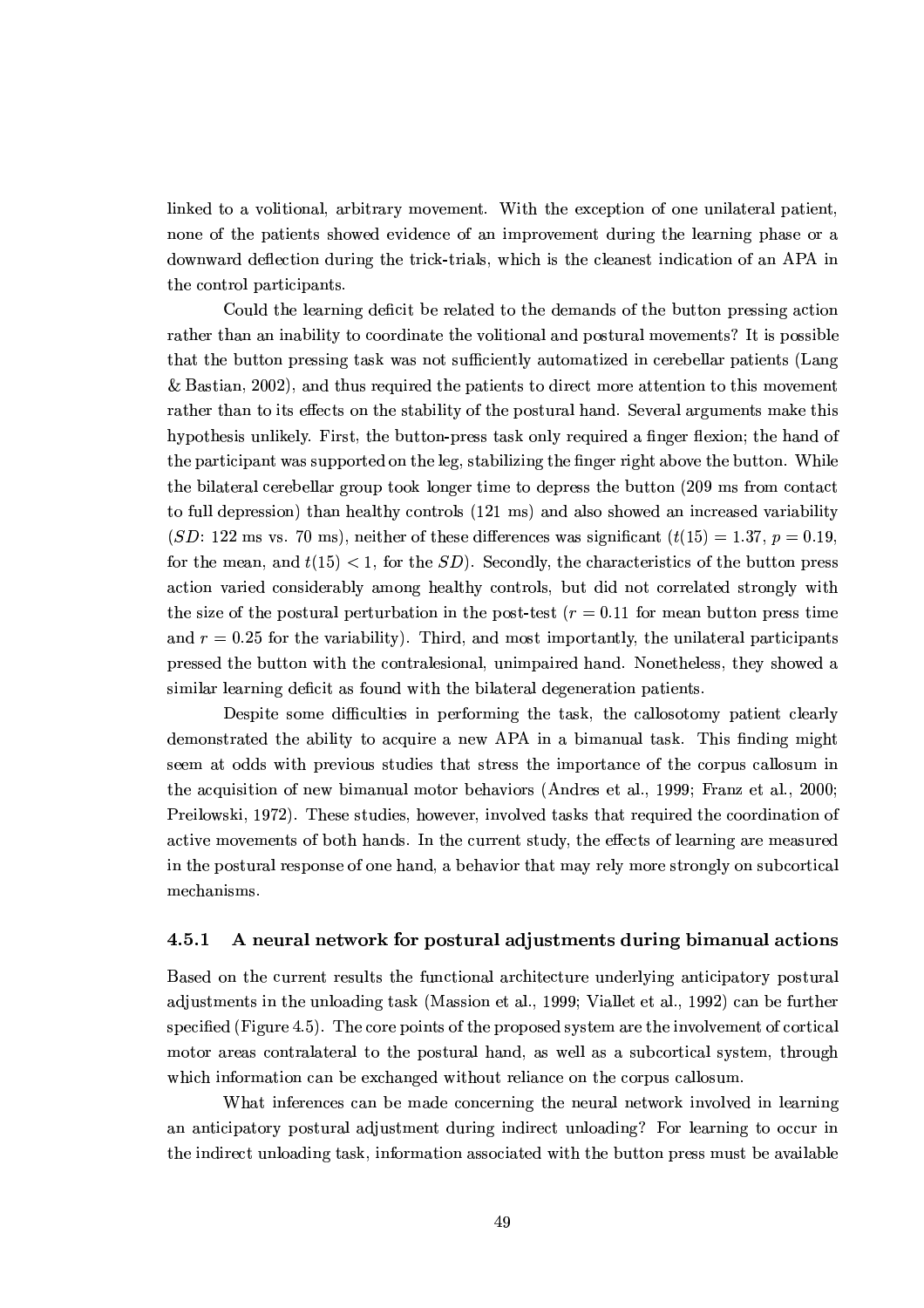

**Figure 4.5:** Proposed functional architecture for the acquisition and control of anticipatory postural adjustments during bimanual coordination. The left motor cortex controls the prime mover, the right hand. An efference copy is sent via cortico-pontine fibers to the cerebellar cortex and deep nuclei. The induced perturbation leads to an error signal transmitted over the climbing fiber system to the cerebellum. The convergence of these signals in the cerebellar cortex, and perhaps also in the deep nuclei (not shown) provides the inputs for synaptic plasticity. Parallel fibers spanning the midline of the cerebellum might provide one possible mechanism in which information from the left and right side of the body are integrated (dotted line, see text for alternative possibilities). Cerebellarthalamo-cortical projections to the right motor cortex lead to the expression of an APA. The contralateral basal ganglia and SMA are included in the original model proposed by Maisson (1999), but are not shown here, given that their contribution is not addressed in the current study.

to neural areas involved in control of the APA. The current results show that learning is present in a split-brain patient. This suggests that the transmission of the button press information can occur over non-callosal fibers. Since I did not control for fixation in this task, in principle it is possible for visual information about the button press to reach the hemisphere contralateral to the postural hand. It is unlikely, however, that this information would have been sufficient to support learning. A previous study with the same paradigm (Chapter 3) showed that young, neurologically normal individuals fail to acquire an APA based on visual or proprioceptive information alone.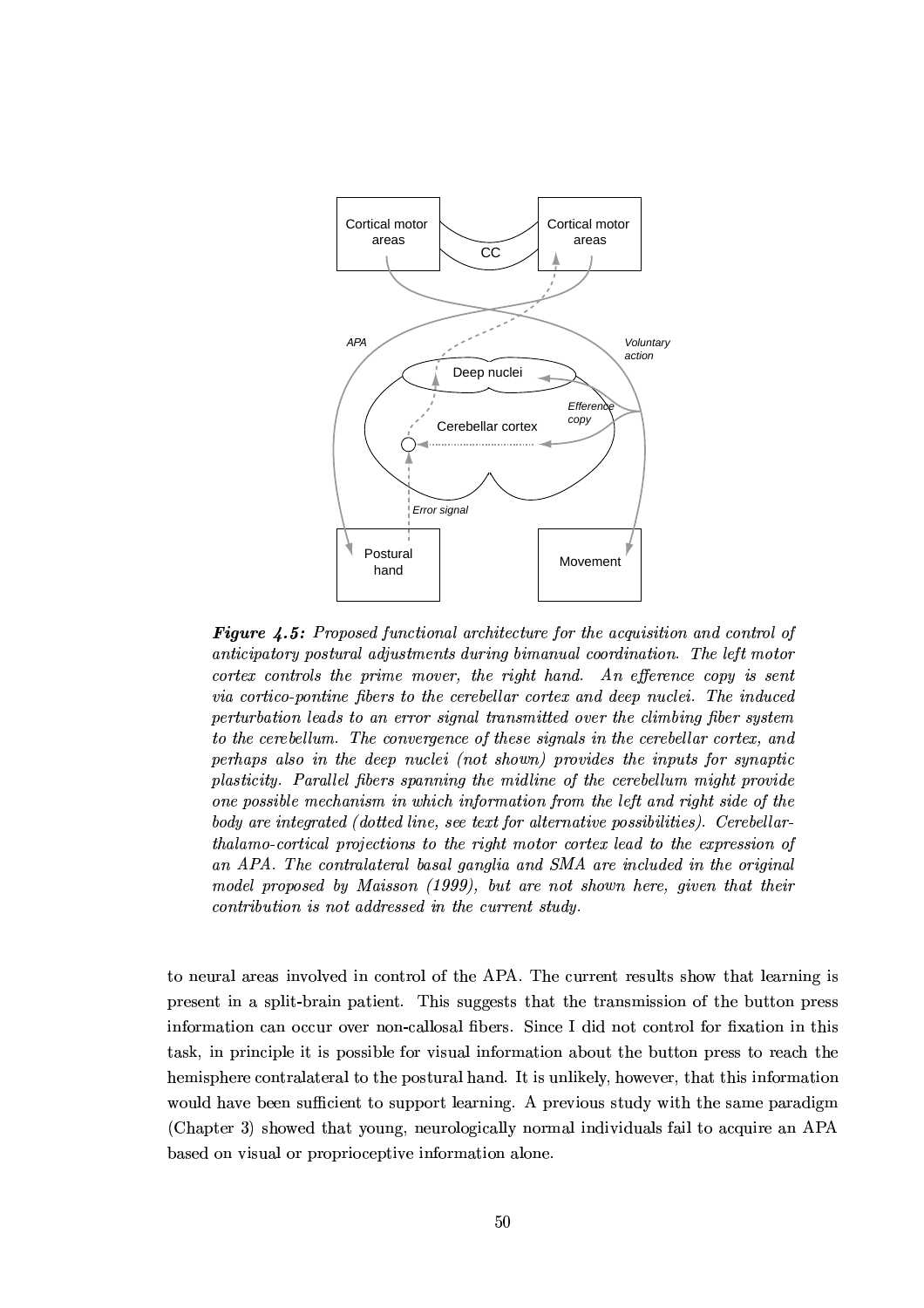The results also indicate a critical role for the cerebellum in the learning process. The cerebellum has been shown to be involved in many aspects of motor learning, for example in sequence learning (Hallett & Grafman, 1997; Seitz, Roland, Bohm, Greitz, & Stone-Elander, 1990), tracking of a pursuit rotor (Grafton, Mazziotta, Presty, Friston, & et al., 1992), and the adaptation to a new visual (Gauthier, Hofferer, Hoyt, & Stark, 1979; Martin, Keating, Goodkin, Bastian, & Thach, 1996) or dynamic context (Shadmehr & Holcomb, 1997). This study extends the domain of cerebellar learning, providing the first demonstration that the integrity of the cerebellum is necessary for the acquisition of a new intermanual coordination task.

How could intermanual coordination be supported by the cerebellum? It is likely that the perturbation to the postural hand after unloading sends an error signal over climbing fibers into the ipsilateral cerebellum, akin to the neural signals observed during retinal slip (Simpson & Alley, 1974) or unexpected or aversive sensory information (Horn, Van Kan, & Gibson, 1996; Sears & Steinmetz, 1991). This error signal must be associated with information about the voluntary action. I assume that the signals led to plastisity in the hemisphere of the cerebellum ipsilateral to the postural hand. Such lateralization of learning is consistent with the fact the acquisition of an APA is hand-specific and the transfer to the other hand is limited (Chapter 3, Ioffe, Massion, Gantchev, Dufosse, & Kulikov, 1996).

The ipsilateral cerebellum thus needs access to the information about the buttonpress action from the other hemisphere. Two possibilities for this transfer exit. First, descending cortical signals may project, via cortico-pontine fibers, not only to the contralateral cerebellar hemisphere, but also to the ipsilateral cerebellar hemisphere. While the prefrontal, motor and parietal origins of cerebellar inputs have been recently mapped (Middleton & Strick, 2000), no information to my knowledge is available about degree of lateralization of these inputs (with the exception of visual inputs that show some ipsilateral projections, see Mower, Gibson, Robinson, Stein, & Glickstein, 1980).

Alternatively, the information about the upcoming action may be transmitted by the parallel fiber system within the cerebellum. Although the functional connectivity provided by parallel fiber beams is still a matter of debate (e.g. Bower, 2002), the beams could potentially transmit information across the midline of the cerebellum to connect the innermost cerebellar nuclei (Thach, Goodkin, & Keating, 1992). One way to evaluate these hypotheses would be to test the unilateral patients with their unimpaired, contralesional hand as the postural hand. While the ipsilateral input idea would predict that the acquisition of an APA should be possible, the parallel fiber hypothesis would predict an impairment since the damaged, ipsilesional side would be involved in trans-cerebellar transmission. Computational theories on cerebellar learning (e.g. Mauk & Donegan, 1997), based on the Marr-Albus hypothesis (Albus, 1971; Marr, 1969), would hold that learning mechanisms operate within both the cerebellar cortex and deep cerebellar nuclei.

Through ascending fibers, the output of the nuclei could shape the motor response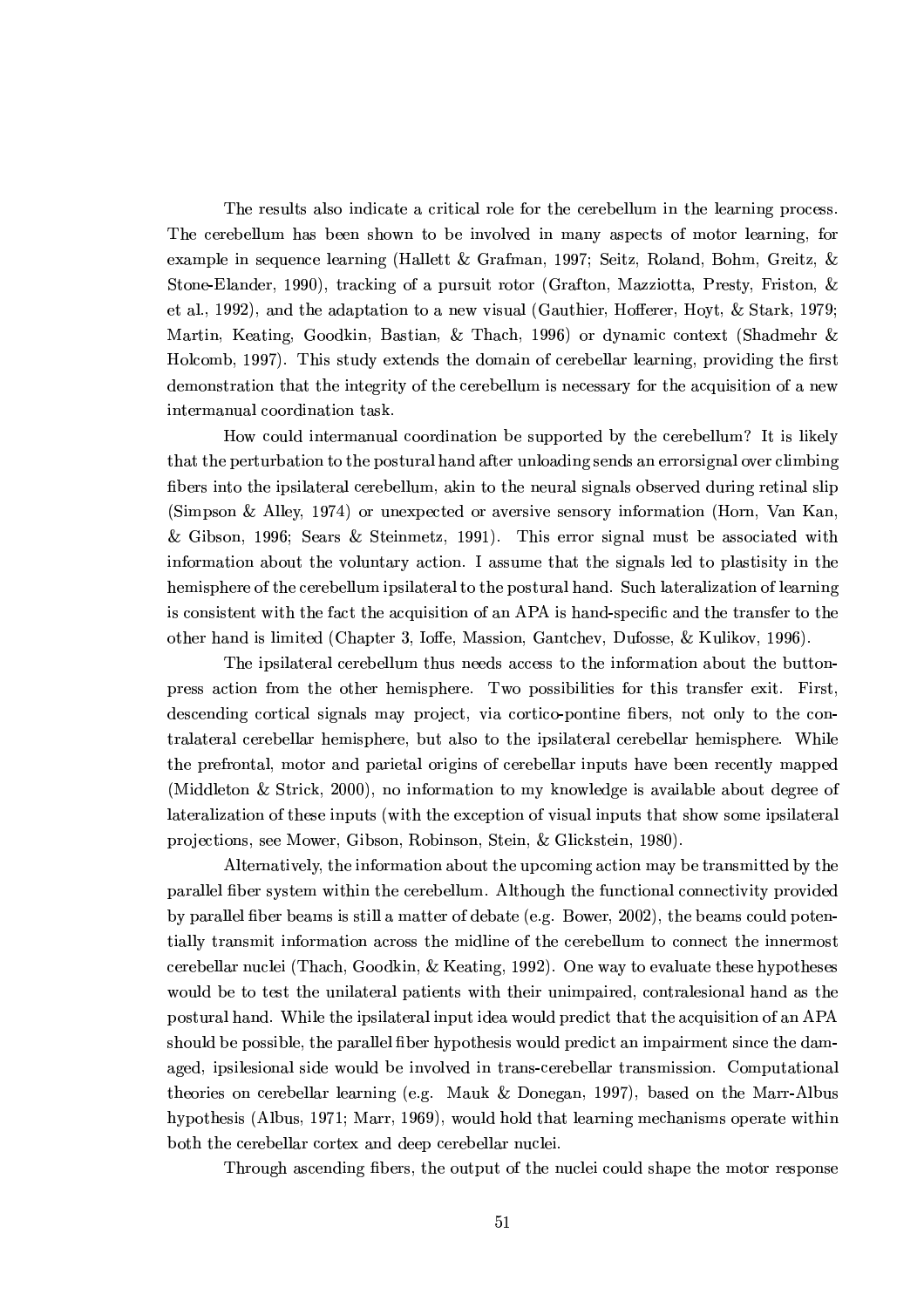generated in the contralateral cerebral hemisphere. In the case of the unloading task, information on the scaling and timing of the APA would be conveyed. The cerebellar output could also, however, influence the postural hand by way of descending fibers or through its influence on subcortical structures that are part of the extrapyramidal system (not shown in Figure 4.5).

It is likely that plastic changes also occur outside the cerebellum after extended practice. Lesions to the cerebellum did not reduce the size of the APA for natural unloading (see Chapter 2), a response acquired during childhood. However, even for overlearned behaviors, the cerebellum still may have a role in flexibly adjusting the responses to changes in the environment. This is congruent with the idea that the cerebellum provides a internal model of body-environment interaction (Haruno, Wolpert, & Kawato, 2001; Miall & Wolpert, 1996; Wolpert & Kawato, 1998; Wolpert, Miall, & Kawato, 1998).

The proposed model makes a number of critical predictions. One regards the activity of the cerebellar cortex during the learning of a new postural response in the bimanual context. The cerebellar cortex should be very active early in learning and slowly decrease, congruent with the idea that the error signal and resulting synaptic changes in the cerebellar cortex are the main physiological events for learning. This activity is expected to primarily occur in the cerebellar hemisphere ipsilateral to the postural hand. In contrast, the output signal from the cerebellum should increase during learning. This signal should carry information about the onset and size of the APA. Specifically, similar actions that do not elicit an APA should not lead to comparable activity. Thus, the output of the cerebellum would reflect the learned association between the action and expected perturbation. It should reflect the state of the body and the world, and would help the motor cortical areas to deal flexibly with new motor tasks and to integrate actions across different parts of the body.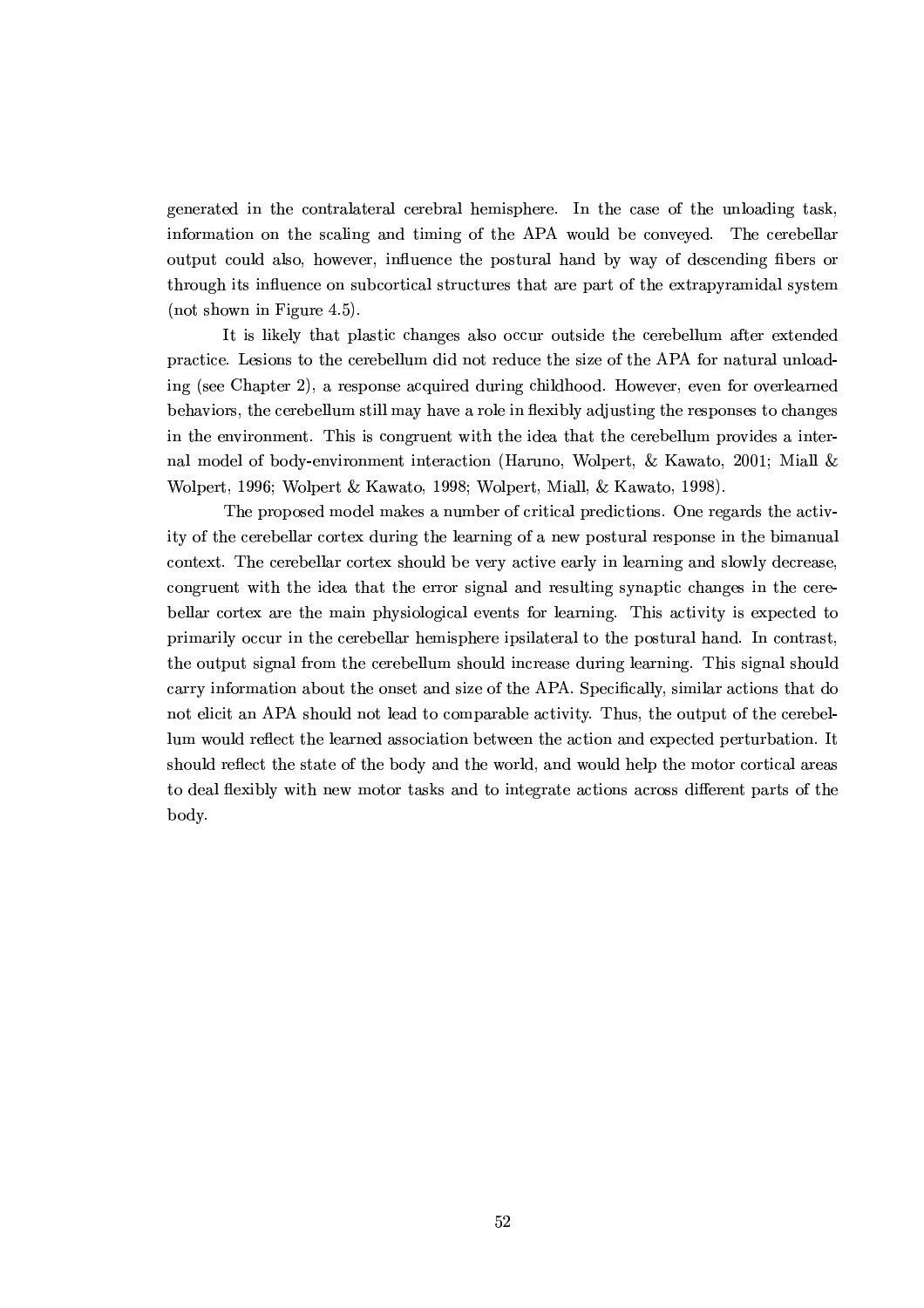## Appendix A

# References

- Ackermann, H., Graeber, S., Hentrich, I., & Daum, I. (1997). Categorical speech perception in cerebellar disorder. Brain and Language, 60, 323-331.
- Albus, J. S. (1971). A theory of cerebellar function. *Mathematical Bioscience*, 10, 25-61.
- Andres, F. G., Mima, T., Schulman, A. E., Dichgans, J., Hallett, M., & Gerloff, C. (1999). Functional coupling of human cortical sensorimotor areas during bimanual skill acquisition. Brain, 122, 855-870.
- Aruin, A. S., Forrest, W. R., & Latash, M. L. (1998). Anticipatory postural adjustments in conditions of postural instability. Electroencephalography and Clinical Neurophys $iology, 109(4), 350-359.$
- Aruin, A. S., & Latash, M. L. (1995). The role of motor action in anticipatory postural adjustments studied with self-induced and externally triggered perturbations. *Exper*imental Brain Research,  $106(2)$ , 291-300.
- Aruin, A. S., Neyman, I., Nicholas, J. J., & Latash, M. L. (1996). Are there deficits in anticipatory postural adjustments in Parkinson's disease? Neuroreport,  $\gamma(11)$ , 1794-1796.
- Attwell, P. J., Ivarsson, M., Millar, L., & Yeo, C. H. (2002). Cerebellar mechanisms in eyeblink conditioning. Annals of the New York Academy of Sciences, 978, 79-92.
- Bastian, A. J., Martin, T. A., Keating, J. G., & Thach, W. T. (1996). Cerebellar ataxia: abnormal control of interaction torques across multiple joints. Journal of Neurophysiology,  $76(1)$ , 492-509.
- Belenkiy, V. Y., Gurfinkel, V. S., & Paltsev, E. I. (1967). On elements of control of voluntary movements. *Biofizica*, 12, 135-141.
- Bennis, N., Roby-Brami, A., Dufosse, M., & Bussel, B. (1996). Anticipatory responses to a self-applied load in normal subjects and hemiparetic patients. Journal de Phusiologie  $(Paris), 90(1), 27-42.$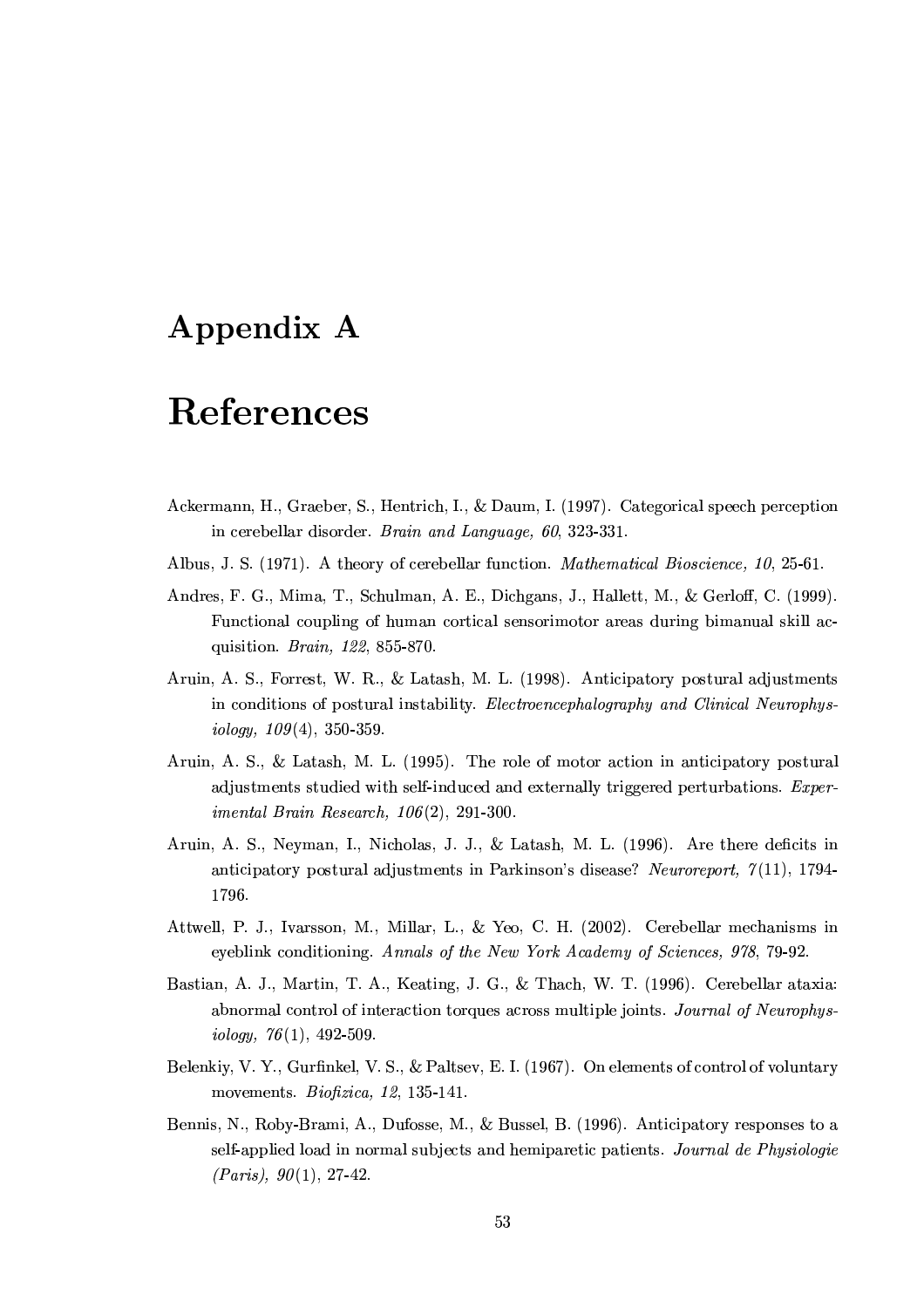- Berkson, J. (1950). Are there two regressions? Journal of the American Statistical Associ*ation*,  $\frac{15(250)}{164-180}$ .
- Bernstein, N. A. (1967). The co-ordination and regulation of movement. Oxford: Pergamon.
- Biryukova, E. V., Roschin, V. Y., Frolov, A. A., Ioffe, M. E., Massion, J., & Dufosse, M. (1999). Forearm postural control during unloading: anticipatory changes in elbow stiffness. Experimental Brain Research,  $124(1)$ , 107-117.
- Blakemore, S. J., Goodbody, S. J., & Wolpert, D. M. (1998). Predicting the consequences of our own actions: the role of sensorimotor context estimation. Journal of Neuroscience,  $18(18), 7511-7518.$
- Bouisset, S., & Zattara, M. (1987). Biomechanical study of the programming of anticipatory postural adjustments associated with voluntary movement. Journal of Biomechanics,  $20(8)$ , 735-742.
- Bower, J. M. (2002). The organization of cerebellar cortical circuitry revisited: implications for function. Annals of the New York Academy of Sciences, 978, 135-155.
- Bracha, V., Zhao, L., Wunderlich, D. A., Morrissy, S. J., & Bloedel, J. R. (1997). Patients with cerebellar lesions cannot acquire but are able to retain conditioned eyeblink reflexes. *Brain*,  $120(8)$ , 1401-1413.
- Dick, J. P., Rothwell, J. C., Berardelli, A., Thompson, P. D., Gioux, M., Benecke, R., Day, B. L., & Marsden, C. D. (1986). Associated postural adjustments in Parkinson's disease. Journal of Neurology, Neurosurgery and Psychiatry,  $49(12)$ , 1378-1385.
- Diedrichsen, J., Hazeltine, E., Kennerley, S., & Ivry, R. B. (2001). Moving to directly cued locations abolishes spatial interference during bimanual actions. *Psychological* Science,  $12(6)$ , 493-498.
- Diedrichsen, J., Hazeltine, E., Nurss, W., & Ivry, R. B. (under review). The Role of the Corpus Callosum in the Coupling of Bimanual Isometric Force Pulses. Journal of Neurophysiology.
- Diedrichsen, J., Ivry, R. B., Hazeltine, E., Kennerley, S., & Cohen, A. (2003). Bimanual interference associated with the selection of target locations. Journal of Experimental *Psychology: Human Perception & Performance, 29(1), 64-77.*
- Diedrichsen, J., Verstynen, T., Hon, A., Lehman, S. L., & Ivry, R. B. (2003). Anticipatory adjustments in the unloading task: Is an efference copy necessary for learning? Experimental Brain Research,  $148(2)$ , 272-276.
- Diener, H. C., Dichgans, J., Guschlbauer, B., Bacher, M., & Langenbach, P. (1989). Disturbances of motor preparation in basal ganglia and cerebellar disorders. Progress in Brain Research, 80, 481-488.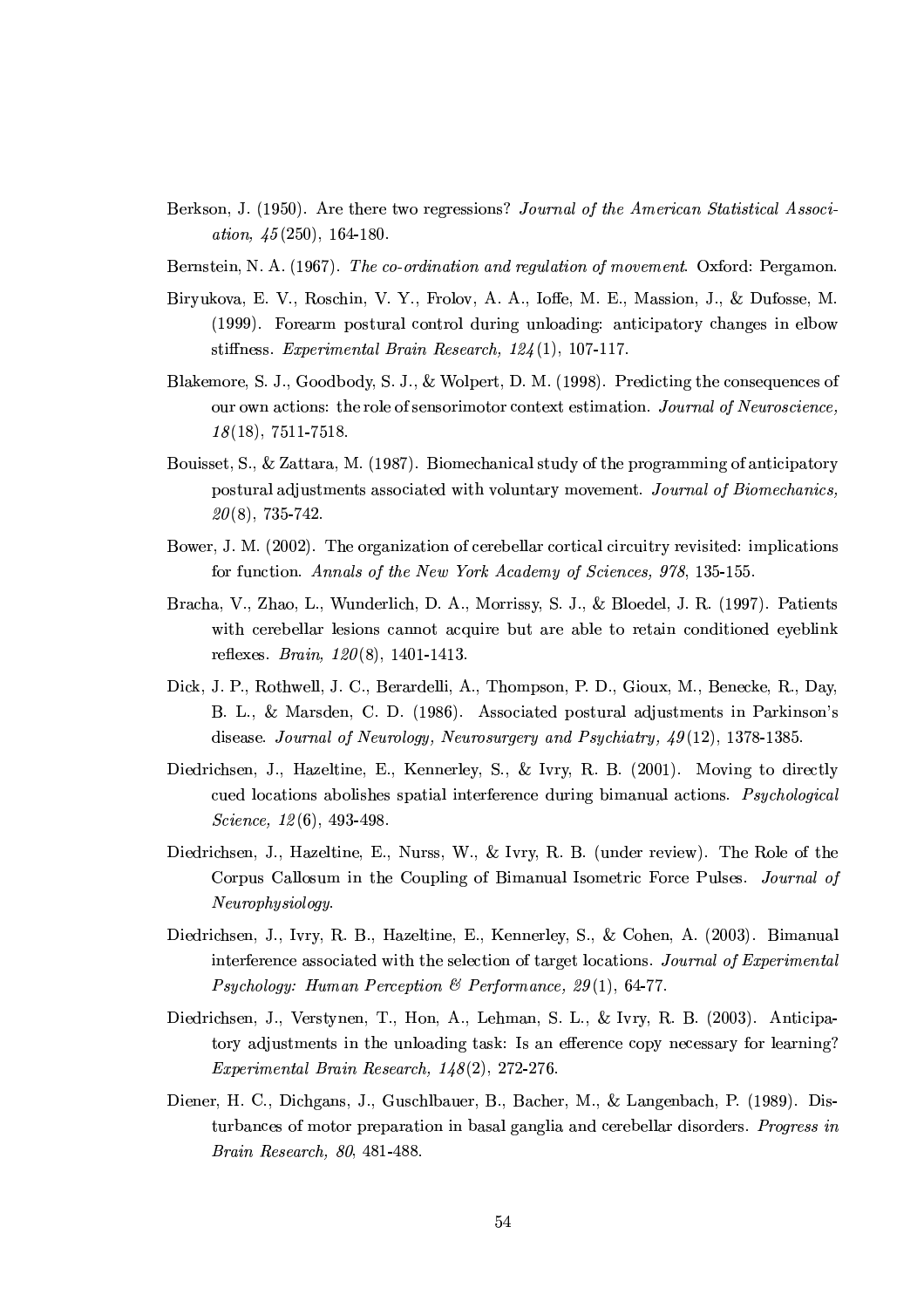- Diener, H. C., Horak, F., Stelmach, G., Guschlbauer, B., & Dichgans, J. (1991). Direction and amplitude precuing has no effect on automatic posture responses. Experimental *Brain Research, 84*(1), 219-223.
- Dufossae, M., Hugon, M., & Massion, J. (1985). Postural forearm changes induced by predictable in time or voluntary triggered unloading in man. Experimental Brain *Research*,  $60(2)$ , 330-334.
- Eliasson, A. C., Forssberg, H., Ikuta, K., Apel, I., Westling, G., & Johansson, R. (1995). Development of human precision grip. V. anticipatory and triggered grip actions during sudden loading. Experimental Brain Research,  $106(3)$ , 425-433.
- Flanagan, J. R., King, S., Wolpert, D. M., & Johansson, R. S. (2001). Sensorimotor prediction and memory in object manipulation. Candian Journal of Experimental  $Psychology, 55(2), 87-95.$
- Forssberg, H., Jucaite, A., & Hadders-Algra, M. (1999). Shared memory representations for programming of lifting movements and associated whole body postural adjustments in humans. Neuroscience Letters,  $273(1)$ , 9-12.
- Forssberg, H., Kinoshita, H., Eliasson, A. C., Johansson, R. S., Westling, G., & Gordon, A. M. (1992). Development of human precision grip. II. Anticipatory control of isometric forces targeted for object's weight. Experimental Brain Research,  $90(2)$ , 393-398.
- Franz, E. A., Eliassen, J. C., Ivry, R. B., & Gazzaniga, M. S. (1996). Dissociation of spatial and temporal coupling in the bimanual movements of callosotomy patients.  $Psychological Science, 7(5), 306-310.$
- Franz, E. A., Waldie, K. E., & Smith, M. J. (2000). The effect of callosotomy on novel versus familiar bimanual actions: A neural dissociation between controlled and automatic processes? *Psychological Science*,  $11(1)$ , 82-85.
- Gauthier, G. M., Hofferer, J. M., Hoyt, W. F., & Stark, L. (1979). Visual-motor adaptation. Quantitative demonstration in patients with posterior fossa involvement. Archives of *Neurology*,  $36(3)$ , 155-160.
- Gauthier, J., Bourbonnais, D., Filiatrault, J., Gravel, D., & Arsenault, A. B. (1992). Characterization of contralateral torques during static hip efforts in healthy subjects and subjects with hemiparesis. *Brain*,  $115(Pt 4)$ , 1193-1207.
- Gordon, A. M., Forssberg, H., & Iwasaki, N. (1994). Formation and lateralization of internal representations underlying motor commands during precision grip. Neuropsychologia,  $32(5), 555-568.$
- Gordon, A. M., Ingvarsson, P. E., & Forssberg, H. (1997). Anticipatory control of manipulative forces in Parkinson's disease. Experimental Neurology, 145(2 Pt 1), 477-488.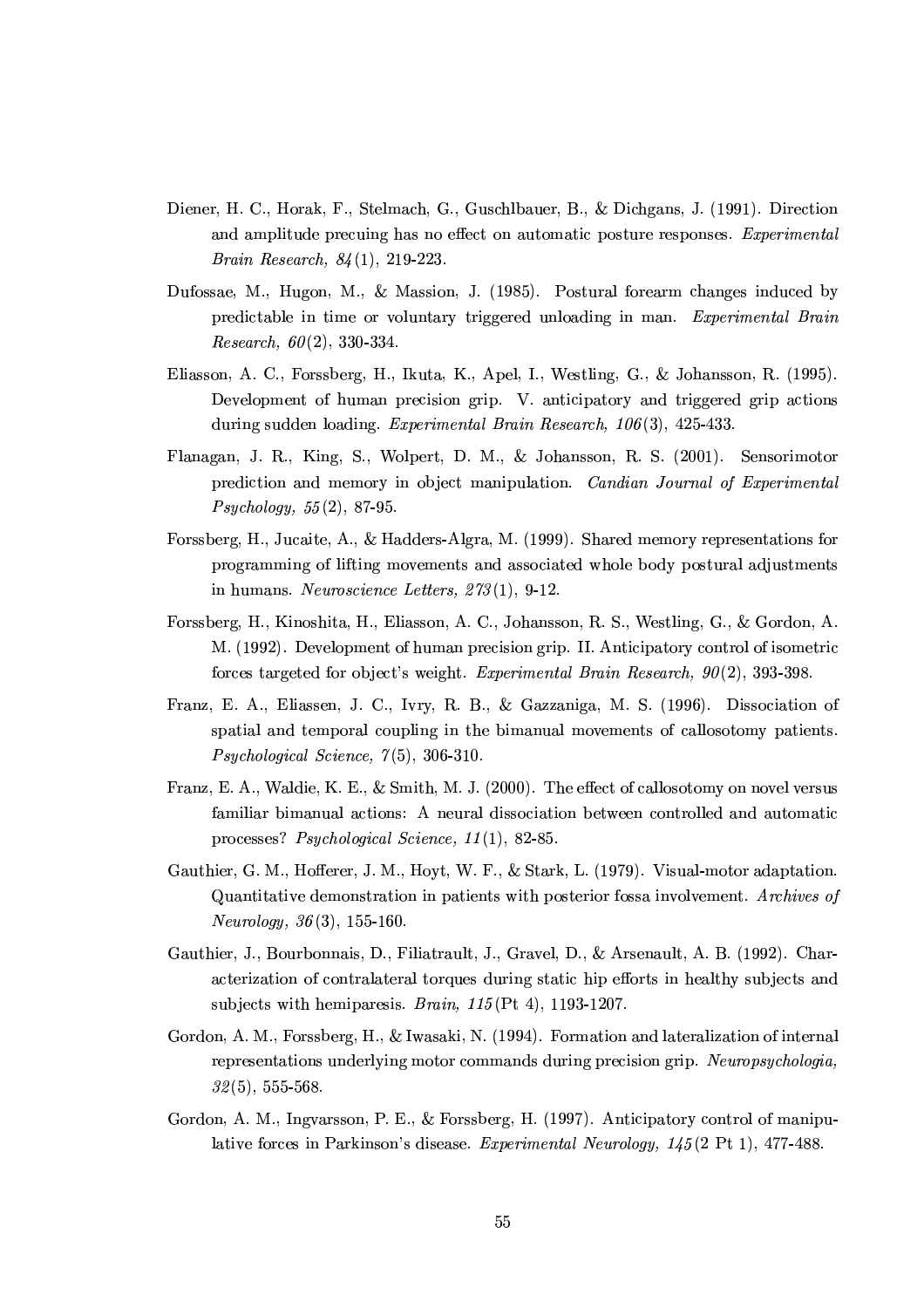- Gordon, A. M., Westling, G., Cole, K. J., & Johansson, R. S. (1993). Memory representations underlying motor commands used during manipulation of common and novel objects. Journal of Neurophysiology,  $69(6)$ , 1789-1796.
- Grafton, S. T., Mazziotta, J. C., Presty, S., Friston, K. J., & et al. (1992). Functional anatomy of human procedural learning determined with regional cerebral blood flow and PET. Journal of Neuroscience, 12(7), 2542-2548.
- Hallett, M., & Grafman, J. (1997). Executive function and motor skill learning. In J. D. Schahmann (Ed.), The cerebellum and cognition (Vol. 41, pp. 297-323). San Diego, CA: Academic Press.
- Haruno, M., Wolpert, D. M., & Kawato, M. (2001). Mosaic model for sensorimotor learning and control. Neural Computation,  $13(10)$ , 2201-2220.
- Hay, L., & Redon, C. (1999). Feedforward versus feedback control in children and adults subjected to a postural disturbance. Experimental Brain Research,  $125(2)$ , 153-162.
- Hay, L., & Redon, C. (2001). Development of postural adaptation to arm raising. Experimental Brain Research,  $139(2)$ , 224-232.
- Hazeltine, E., Diedrichsen, J., Kennerley, S. W., & Ivry, R. B. (2003). Bimanual crosstalk during reaching movements is primarily related to response selection, not the specification of motor parameters. *Psychological Research*,  $67(1)$ , 56-70.
- Hemminger, S. E., Donchin, O., Ariff, G. D., Young, E. D., & Shadmehr, R. (2001). Intermanual generalization of arm dynamics in extrinsic coordinates. Society of Neuroscience Abstracts, 27: 302.1.
- Horak, F. B., & Diener, H. C. (1994). Cerebellar control of postural scaling and central set in stance. Journal of Neurophysiology,  $72(2)$ , 479-493.
- Horak, F. B., Diener, H. C., & Nashner, L. M. (1989). Influence of central set on human postural responses. Journal of Neurophysiology,  $62(4)$ , 841-853.
- Horak, F. B., Esselman, P., Anderson, M. E., & Lynch, M. K. (1984). The effects of movement velocity, mass displaced, and task certainty on associated postural adjustments made by normal and hemiplegic individuals. Journal of Neurology, Neurosurgery and *Psychiatry, 47(9), 1020-1028.*
- Hore, J., Watts, S., Martin, J., & Miller, B. (1995). Timing of finger opening and ball release in fast and accurate overarm throws. Experimental Brain Research,  $103(2)$ , 277-286.
- Horn, K. M., Van Kan, P. L., & Gibson, A. R. (1996). Reduction of rostral dorsal accessory olive responses during reaching. Journal of Neurophysiology,  $76(6)$ , 4140-4151.
- Huber, P. J. (1981). Robust statistics. New York: Wiley.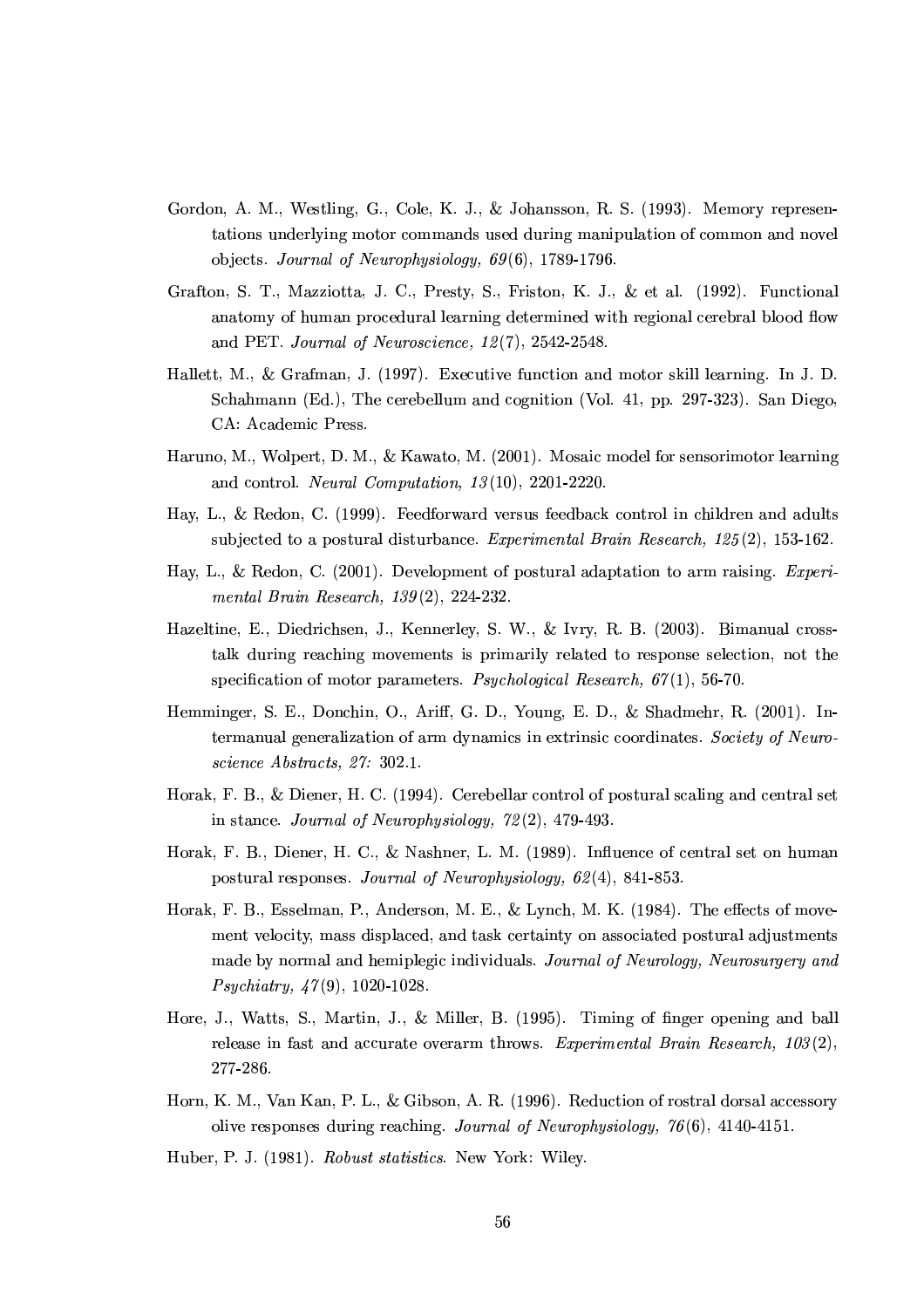- Hugon, M., Massion, J., & Wiesendanger, M. (1982). Anticipatory postural changes induced by active unloading and comparison with passive unloading in man. Pflugers Archiv. European Journal of Physiology, 393(4), 292-296.
- Ioffe, M., Massion, J., Gantchev, N., Dufosse, M., & Kulikov, M. A. (1996). Coordination between posture and movement in a bimanual load-lifting task: is there a transfer? Experimental Brain Research,  $109(3)$ , 450-456.
- Ivry, R. (1997). Cerebellar timing systems. International Review of Neurobiology, 41, 555-573.
- Ivry, R. B. (1996). The representation of temporal information in perception and motor control. Current Opinion in Neurobiology,  $6(6)$ , 851-857.
- Ivry, R. B., Diedrichsen, J., Spencer, R. M., Hazeline, E., & Semjen, A. (in press). A cognitive neuroscience perspective on bimanual coordination and interference. In S. Swinnen & J. Duysens (Eds.), Interlimb Coordination.
- Ivry, R. B., & Hazeltine, R. E. (1995). Perception and production of temporal intervals across a range of durations: Evidence for a common timing mechanism. Journal of *Experimental Psychology: Human Perception & Performance, 21(1), 3-18.*
- Ivry, R. B., & Keele, S. W. (1989). Timing functions of the cerebellum. Journal of Cognitive *Neuroscience*,  $1(2)$ , 136-152.
- Ivry, R. B., Keele, S. W., & Diener, H. C. (1988). Dissociation of the lateral and medial cerebellum in movement timing and movement execution. *Experimental Brain* Research, 73, 167-180.
- Ivry, R. B., Spencer, R. M., Zelaznik, H. N., & Diedrichsen, J. (2002). The cerebellum and event timing. Annals of the New York Academy of Sciences, 978, 302-317.
- Johansson, R. S., & Westling, G. (1984). Roles of glabrous skin receptors and sensorimotor memory in automatic control of precision grip when lifting rougher or more slippery objects. Experimental Brain Research,  $56(3)$ , 550-564.
- Johansson, R. S., & Westling, G. (1988). Programmed and triggered actions to rapid load changes during precision grip. Experimental Brain Research,  $71(1)$ , 72-86.
- Kennerley, S., Diedrichsen, J., Hazeltine, E., Semjen, A., & Ivry, R. B. (2002). Callosotomy patients exhibit temporal and spatial uncoupling during continuous bimanual movements. Nature Neuroscience,  $5(4)$ , 376-381.
- Lacquaniti, F., & Maioli, C. (1989a). Adaptation to suppression of visual information during catching. Journal of Neuroscience,  $9(1)$ , 149-159.
- Lacquaniti, F., & Maioli, C. (1989b). The role of preparation in tuning anticipatory and reflex responses during catching. Journal of Neuroscience,  $9(1)$ , 134-148.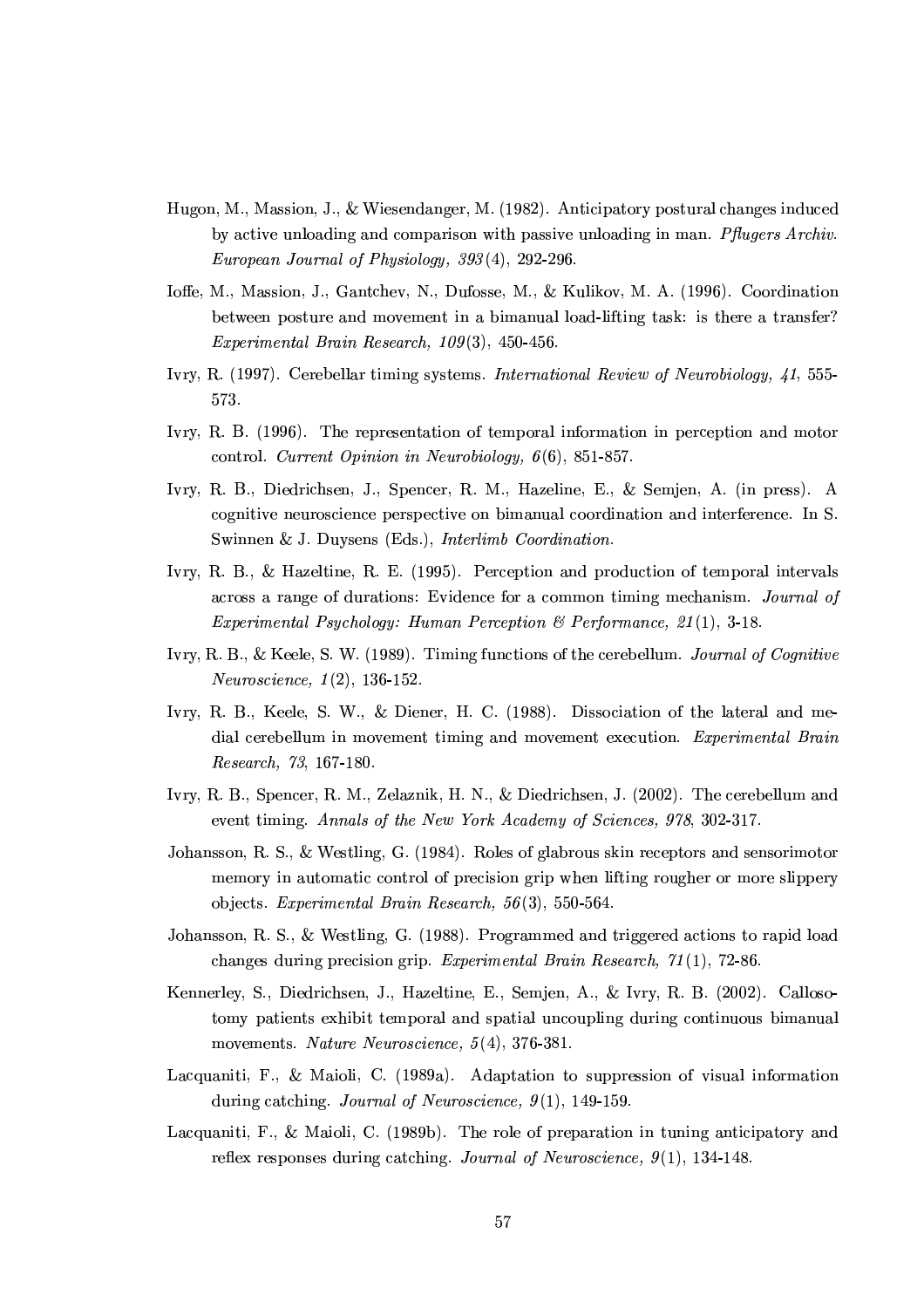- Lang, C. E., & Bastian, A. J. (1999). Cerebellar subjects show impaired adaptation of anticipatory EMG during catching. Journal of Neurophysiology, 82(5), 2108-2119.
- Lang, C. E., & Bastian, A. J. (2001). Additional somatosensory information does not improve cerebellar adaptation during catching. Clinical Neurophysiology,  $112(5)$ , 895-907.
- Lang, C. E., & Bastian, A. J. (2002). Cerebellar damage impairs automaticity of a recently practiced movement. Journal of Neurophysiology,  $87(3)$ , 1336-1347.
- Latash, M. L., & Gottlieb, G. L. (1991). Reconstruction of shifting elbow joint compliant characteristics during fast and slow movements. Neuroscience,  $43(2-3)$ , 697-712.
- Lum, P. S., Reinkensmeyer, D. J., Lehman, S. L., Li, P. Y., & Stark, L. W. (1992). Feedforward stabilization in a bimanual unloading task. Experimental Brain Research, 89, 172-180.
- Mangels, J. A., Ivry, R. B., & Shimizu, N. (1998). Dissociable contributions of the prefrontal and neocerebellar cortex to time perception. Cognitive Brain Research,  $\gamma(1)$ , 15-39.
- Marr, D. (1969). A theory of cerebellar cortex. Journal of Physiology, 202, 437-470.
- Martin, T. A., Keating, J. G., Goodkin, H. P., Bastian, A. J., & Thach, W. T. (1996). Throwing while looking through prisms: I. Focal olivocerebellar lesions impair adaptation. Brain,  $119(4)$ .
- Massion, J. (1984). Postural changes accompanying voluntary movements. Normal and pathological aspects. Human Neurobiology,  $2(4)$ , 261-267.
- Massion, J. (1998). Postural control systems in developmental perspective. Neurosci Biobehav Rev,  $22(4)$ , 465-472.
- Massion, J., Ioffe, M., Schmitz, C., Viallet, F., & Gantcheva, R. (1999). Acquisition of anticipatory postural adjustments in a bimanual load-lifting task: normal and pathological aspects. Experimental Brain Research, 128, 229-235.
- Mauk, M. D., & Donegan, N. H. (1997). A model of paylovian eyelid conditioning based on the synpatic organization of the cerebellum. Learning  $\mathcal B$  Memory, 3, 130-158.
- Mechsner, F., Kerzel, D., Knoblich, G., & Prinz, W. (2001). Perceptual basis of bimanual coordination. *Nature*,  $414(6859)$ , 69-73.
- Miall, R. C., & Wolpert, D. M. (1996). Forward models for physiological motor control. *Neural Networks*,  $9(8)$ , 1265-1279.
- Middleton, F. A., & Strick, P. L. (2000). Basal ganglia and cerebellar loops: motor and cognitive circuits. Brain Research. Brain Research Reviews, 31(2-3), 236-250.
- Morton, S. M., Lang, C. E., & Bastian, A. J. (2001). Inter- and intra-limb generalization of adaptation during catching. Experimental Brain Research,  $141(4)$ , 438-445.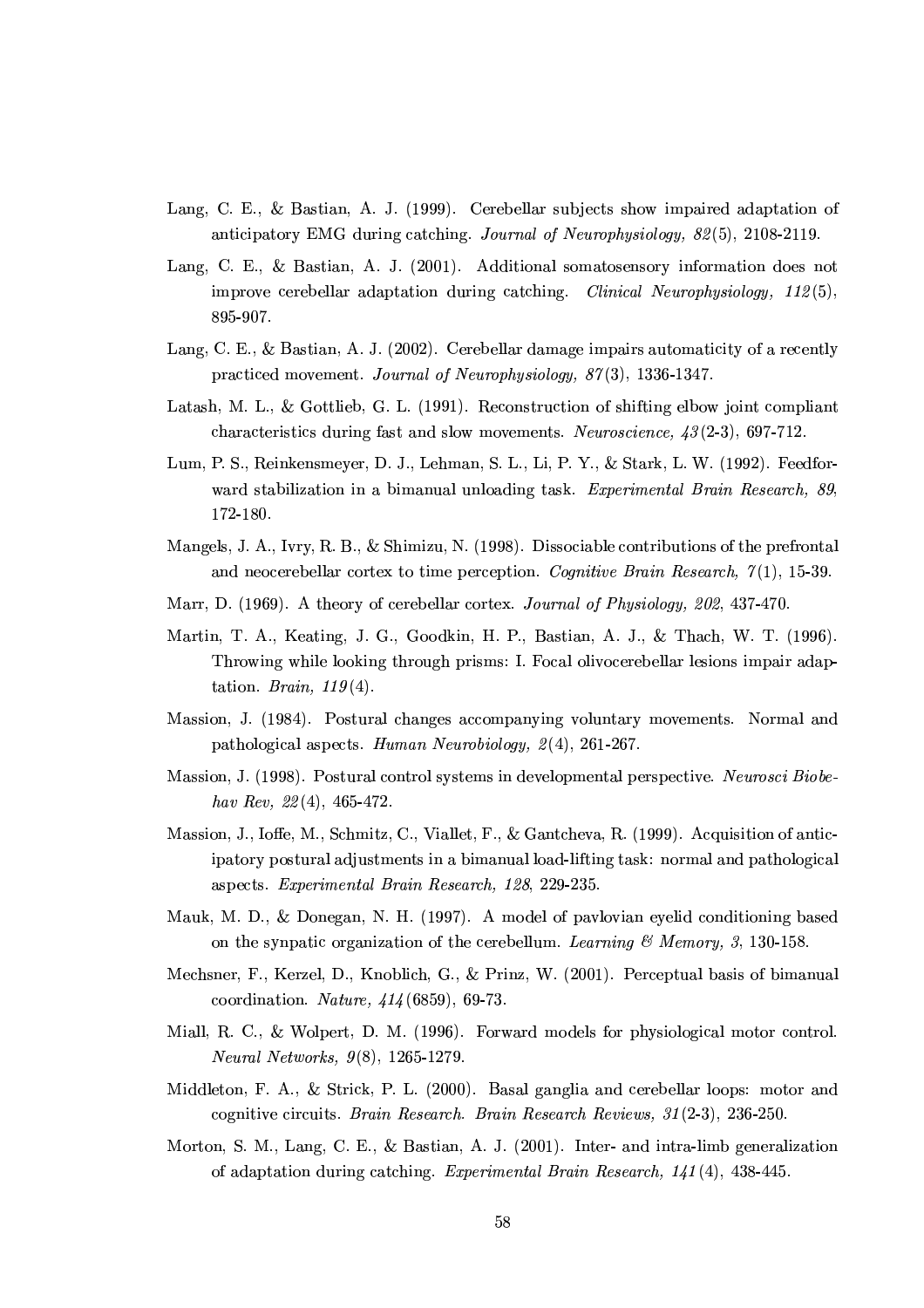- Mower, G., Gibson, A., Robinson, F., Stein, J., & Glickstein, M. (1980). Visual pontocerebellar projections in the cat. Journal of Neurophysiology,  $43(2)$ , 355-366.
- Nougier, V., Teasdale, N., Bard, C., & Fleury, M. (1999). Modulation of anticipatory postural adjustments in a reactive and a self-triggered mode in humans. Neuroscience Letters.  $260(2)$ , 109-112.
- Paulignan, Y., Dufosse, M., Hugon, M., & Massion, J. (1989). Acquisition of co-ordination between posture and movement in a bimanual task. Experimental Brain Research,  $77(2), 337-348.$
- Penfield, W., & Jaspers, H. (1954). Epilepsy and the functional anatomy of the human brain. Boston: Little and Brown.
- Perrett, S. P., Ruiz, B. P., & Mauk, M. D. (1993). Cerebellar cortex lesions disrupt learningdependent timing of conditioned evelid responses. Journal of Neuroscience,  $13(4)$ , 1708-1718.
- Perrig, S., Kazennikov, O., & Wiesendanger, M. (1999). Time structure of a goal-directed bimanual skill and its dependence on task constraints. Behavioral Brain Research,  $103(1), 95-104.$
- Preilowski, B. F. (1972). Possible Contribution of the Anterior Forebrain Commissures To Bilateral Motor Coordination. Neuropsychologia, Vol. 10(3), 267-277.
- Prentice, S. D., & Drew, T. (2001). Contributions of the reticulospinal system to the postural adjustments occurring during voluntary gait modifications. Journal of Neurophysiology,  $85(2)$ , 679-698.
- Rispal-Padel, L., Cicirata, F., & Pons, C. (1981). Contribution of the dentato-thalamocortical system to control of motor synergy. Neuroscience Letters,  $22(2)$ , 137-144.
- Rispal-Padel, L., Cicirata, F., & Pons, C. (1982). Cerebellar nuclear topography of simple and synergistic movements in the alert baboon (Papio papio). Experimental Brain *Research*,  $47(3)$ , 365-380.
- Schmitz, C., Martin, N., & Assaiante, C. (2002). Building anticipatory postural adjustment during childhood: a kinematic and electromyographic analysis of unloading in children from 4 to 8 years of age. Experimental Brain Research,  $142(3)$ , 354-364.
- Scholz, J. P., & Latash, M. L. (1998). A study of a bimanual synergy associated with holding an object. Human Movement Science, 17(6), 753-779.
- Sears, L. L., & Steinmetz, J. E. (1991). Dorsal accessory inferior olive activity diminishes during acquisition of the rabbit classically conditioned eyelid response. Brain *Research*,  $545(1-2)$ , 114-122.
- Seitz, R. J., Roland, E., Bohm, C., Greitz, T., & Stone-Elander, S. (1990). Motor learning in man: a positron emission tomographic study. Neuroreport,  $1(1)$ , 57-60.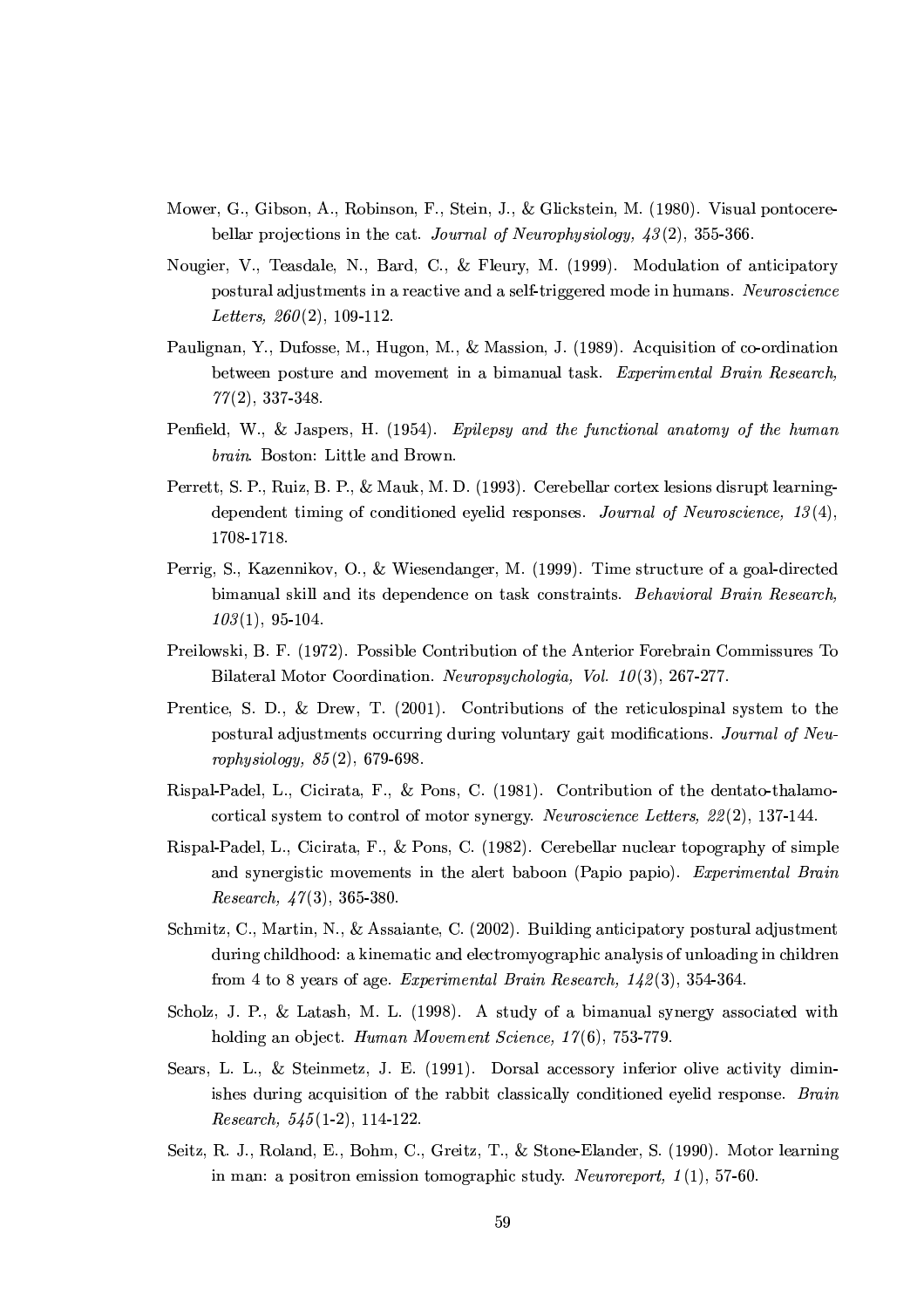- Serrien, D. J., & Wiesendanger, M. (2000). Temporal control of a bimanual task in patients with cerebellar dysfunction. Neuropsychologia,  $38(5)$ , 558-565.
- Shadmehr, R., & Holcomb, H. H. (1997). Neural correlates of motor memory consolidation. Science,  $277(5327)$ , 821-825.
- Shadmehr, R., & Mussa-Ivaldi, F. A. (1994). Adaptive representation of dynamics during learning of a motor task. Journal of Neuroscience,  $14(5 \text{ Pt } 2), 3208-3224.$
- Shiratori, T., & Latash, M. L. (2001). Anticipatory postural adjustments during load catching by standing subjects. *Clinical Neurophysiology*,  $112(7)$ , 1250-1265.
- Simpson, J. I., & Alley, K. E.  $(1974)$ . Visual climbing fiber input to rabbit vestibulocerebellum: a source of direction-specific information. *Brain Research*,  $82(2)$ , 302-308.
- Slijper, H., Latash, M. L., & Mordkoff, J. T. (2002). Anticipatory postural adjustments under simple and choice reaction time conditions. Brain Research,  $924(2)$ , 184-197.
- Slijper, H., Latash, M. L., Rao, N., & Aruin, A. S. (2002). Task-specific modulation of anticipatory postural adjustments in individuals with hemiparesis. Clinical Neurophysiology,  $113(5)$ , 642-655.
- Spencer, R. M., Zelaznik, H. N., Diedrichsen, J., & Ivry, R. (in press). Disrupted Timing of Discontinuous but not Continuous Movements by Cerebellar Lesions. Science.
- Struppler, A., Gerilovsky, L., & Jakob, C. (1993). Self-generated rapid taps directed to the opposite forearm in man: anticipatory reduction in the muscle activity of the target arm. *Neuroscience Letters*,  $159(1-2)$ , 115-118.
- Thach, W. T. (1996). On the specific role of the cerebellum in motor learning and cognition: Clues from PET activation and lesion studies in man. Behavioral & Brain Sciences.  $19(3)$ , 411-431, 503-527.
- Thach, W. T., Goodkin, H. P., & Keating, J. G. (1992). The cerebellum and the adaptive coordination of movement. Annual Review of Neuroscience, 15, 403-442.
- Thoroughman, K. A., & Shadmehr, R.  $(2000)$ . Learning of action through adaptive combination of motor primitives. Nature,  $407(6805)$ , 742-747.
- Timmann, D., & Horak, F. B. (1997). Prediction and set-dependent scaling of early postural responses in cerebellar patients. *Brain*,  $120$ (Pt 2), 327-337.
- Timmann, D., Watts, S., & Hore, J. (1999). Failure of cerebellar patients to time finger opening precisely causes ball high-low inaccuracy in overarm throws. Journal of  $Neurophysiology, 82(1), 103-114.$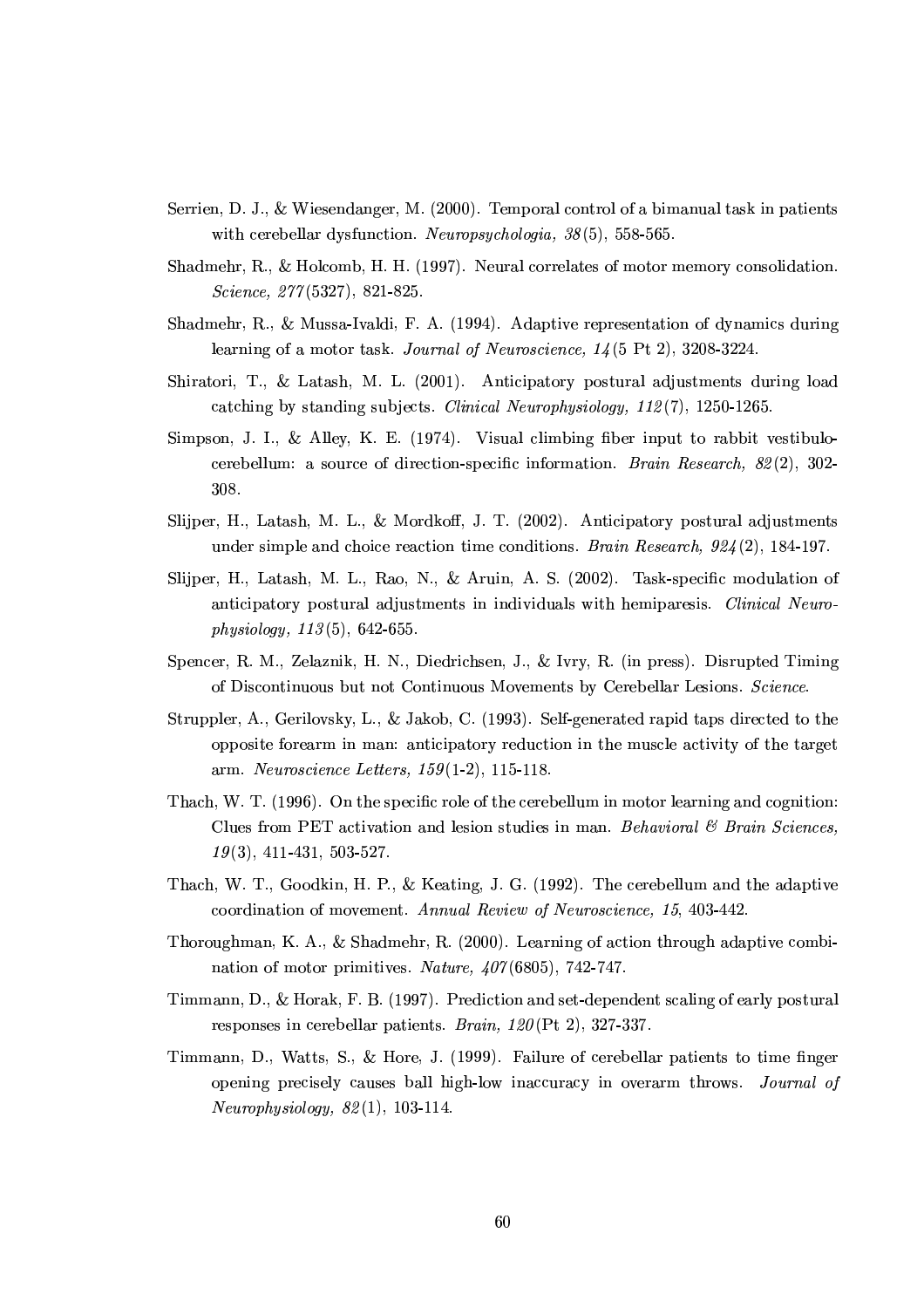- Trouillas, P., Takayanagi, T., Hallett, M., Currier, R. D., Subramony, S. H., Wessel, K., Bryer, A., Diener, H. C., Massaquoi, S., Gomez, C. M., Coutinho, P., Ben Hamida, M., Campanella, G., Filla, A., Schut, L., Timann, D., Honnorat, J., Nighoghossian, N., & Manyam, B. (1997). International Cooperative Ataxia Rating Scale for pharmacological assessment of the cerebellar syndrome. The Ataxia Neuropharmacology Committee of the World Federation of Neurology. Journal of the Neurological Sciences,  $145(2)$ , 205-211.
- Viallet, F., Massion, J., Massarino, R., & Khalil, R. (1987). Performance of a bimanual load-lifting task by parkinsonian patients. Journal of Neurology, Neurosurgery and  $Psychiatry, 50(10), 1274-1283.$
- Viallet, F., Massion, J., Massarino, R., & Khalil, R. (1992). Coordination between posture and movement in a bimanual load lifting task: putative role of a medial frontal region including the supplementary motor area. Experimental Brain Research,  $88(3)$ , 674-684.
- Wing, A. M., Flanagan, J. R., & Richardson, J. (1997). Anticipatory postural adjustments in stance and grip. Experimental Brain Research,  $116(1)$ , 122-130.
- Witney, A. G., Goodbody, S. J., & Wolpert, D. M. (1999). Predictive motor learning of temporal delays. Journal of Neurophysiology, 82(5), 2039-2048.
- Witney, A. G., Goodbody, S. J., & Wolpert, D. M. (2000). Learning and decay of prediction in object manipulation. Journal of Neurophysiology,  $84(1)$ , 334-343.
- Wolpert, D. M., & Kawato, M. (1998). Mutiple paired forward and inverse models for motor control. Neural Networks, 11, 1317-1329.
- Wolpert, D. M., Miall, R. C., & Kawato, M. (1998). Internal models in the cerebellum. Trends in Cognitive Science, 2(9), 313-321.
- Woodruff-Pak, D. S., Lavond, D. G., & Thompson, R. F. (1985). Trace conditioning: abolished by cerebellar nuclear lesions but not lateral cerebellar cortex aspirations. *Brain Research,*  $348(2)$ *, 249-260.*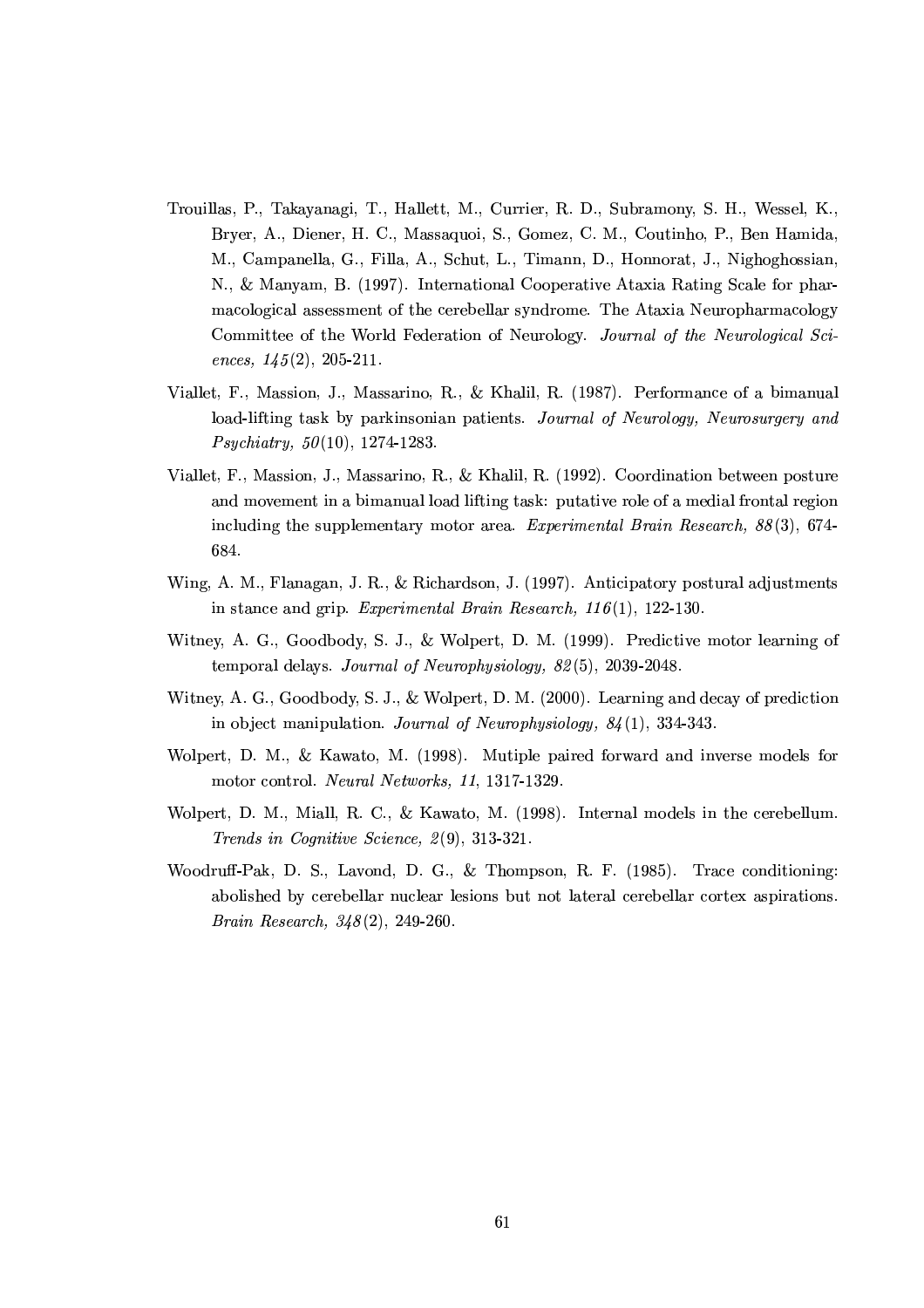## **Appendix B**

# Inverse dynamics with the Phantom 3.0 system

#### $B.1$ Motivation

In a series of experiments, we test the properties of the human motor system. In particular, we are interested in how humans respond to expected or unexpected perturbation of the elbow joint. We apply forces in the vertical direction to the hand of a human subject, using a Phantom 3.0 (SensAble Technologies) system. A splint constrains the movement to the elbow joint, preventing any wrist- or finger movement.

The Phantom system provides measures of the force applied to the hand  $(F_{ex})$  and the acceleration  $(\ddot{x})$  of the hand of the human subject. From this we should be able to compute the force generated by the subject itself  $(F_{in})$ . In particular:

$$
F_{in} = m\ddot{x} - F_{ex} \tag{B.1}
$$

Inverse dynamics is a simple and powerful method to compare the output of the motor system under different perturbation conditions. It is important to find a way to estimate the inertia  $(m)$  of the imaginary point mass at the pivot-point, the connection between the phantom arm and the hand of the human subject. The inertia is likely to be a function of the phantom arm itself, the direction of the perturbation and the properties of the forearm attached to it.

Before estimating the inertia of the forearm and the forces generated by the participants, I decided to test Equation B.1 in the phantom system alone. If one attaches a weight to the phantom arm, the observed acceleration should be proportional to the force applied to the endpoint of the arm. The following experiment is targeted at investigating this question with a perturbation that is relatively similar to the perturbation used in the experiments involving human subjects.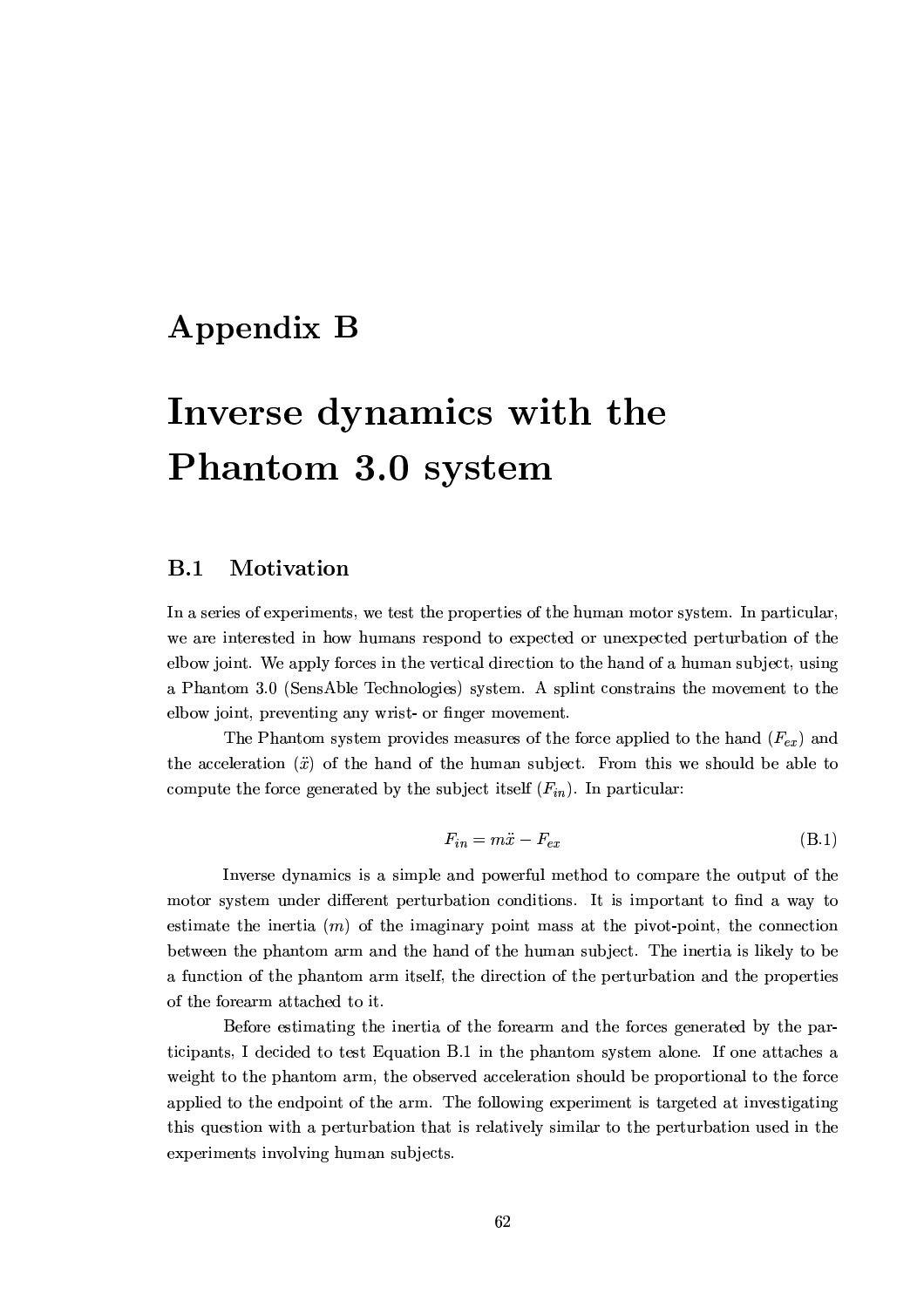#### $B.2$ Method

I attached a weight of known mass to the end of the arm of a Phantom 3.0. A program then simulated an elastic spring with a spring constant of  $90 N/m$ . Given a certain position x and an equilibrium point p of the phantom arm at time t, the output was

$$
F_{spring} = -(x - p) 90 \frac{N}{m} \tag{B.2}
$$

When attaching a certain mass to the arm of the phantom, the system held the mass, applying the opposite of the gravitational force. After this equilibrium state is reached, the phantom provides a measurement of the equilibrium force  $(F_{equi})$ . A perturbation was then applied to the weight. The force was applied in vertical direction, and added to the force generated by the simulated spring following Equation B.2. The perturbation was composed of a half-period of a sinusoidal force pulse.

$$
F_{perturb}(t) = 8 N \sin(2\pi t\omega); \quad 0 < t < \frac{1}{2\omega} \tag{B.3}
$$

I tested different weights at 5 different speed of perturbation  $\omega = \{7, 6, 5, 4, 3 \ Hz\}$ . Each weight and perturbation speed was repeated 10 times. The average resultant force applied to the object  $(F_{ex} = F_{spring} + F_{perturb})$  can be seen in Figure B.1. Position and force traces were recorded at a sampling rate at 500 Hz. I differentiated the position-trace numerically and the resultant acceleration trace was slightly smoothed with a Gaussian kernel of 1 ms SD (more on how the calculation of the acceleration might influence the results in the following section).

#### $\mathbf{B.3}$ Results

Examples of an average force and acceleration trace with a weight of 200 g can be seen in Figure B.1. The measured acceleration profiles show some peculiarities. First, the acceleration begins before a force is applied. This is indeed an artifact of filtering; this effect is not present in unfiltered data. Second, the acceleration shows an initial spike in the first 10 ms. Whether this spike is an artifact of the way position is measured or if it is related to initial slack in the system, is unknown. Most worrisome for the inverse dynamics, however, is the fact that the peak of acceleration seems to be time-shifted forward, such that it precedes the peak of the force trace. This time shift can be seen more clearly, when force and acceleration are plotted against each other (Figure B.2). The time-shifted acceleration trace manifests itself in the ellipsoid shape of the curve. Formula 1 would have resulted in a single line.

The reason for this time shift is currently unclear. The artifact does not depend on sampling rate: I replicated the same results with sampling rates of 1000 Hz and 200 Hz. which leaves the results qualitatively unchanged. Filtering of the acceleration curves is not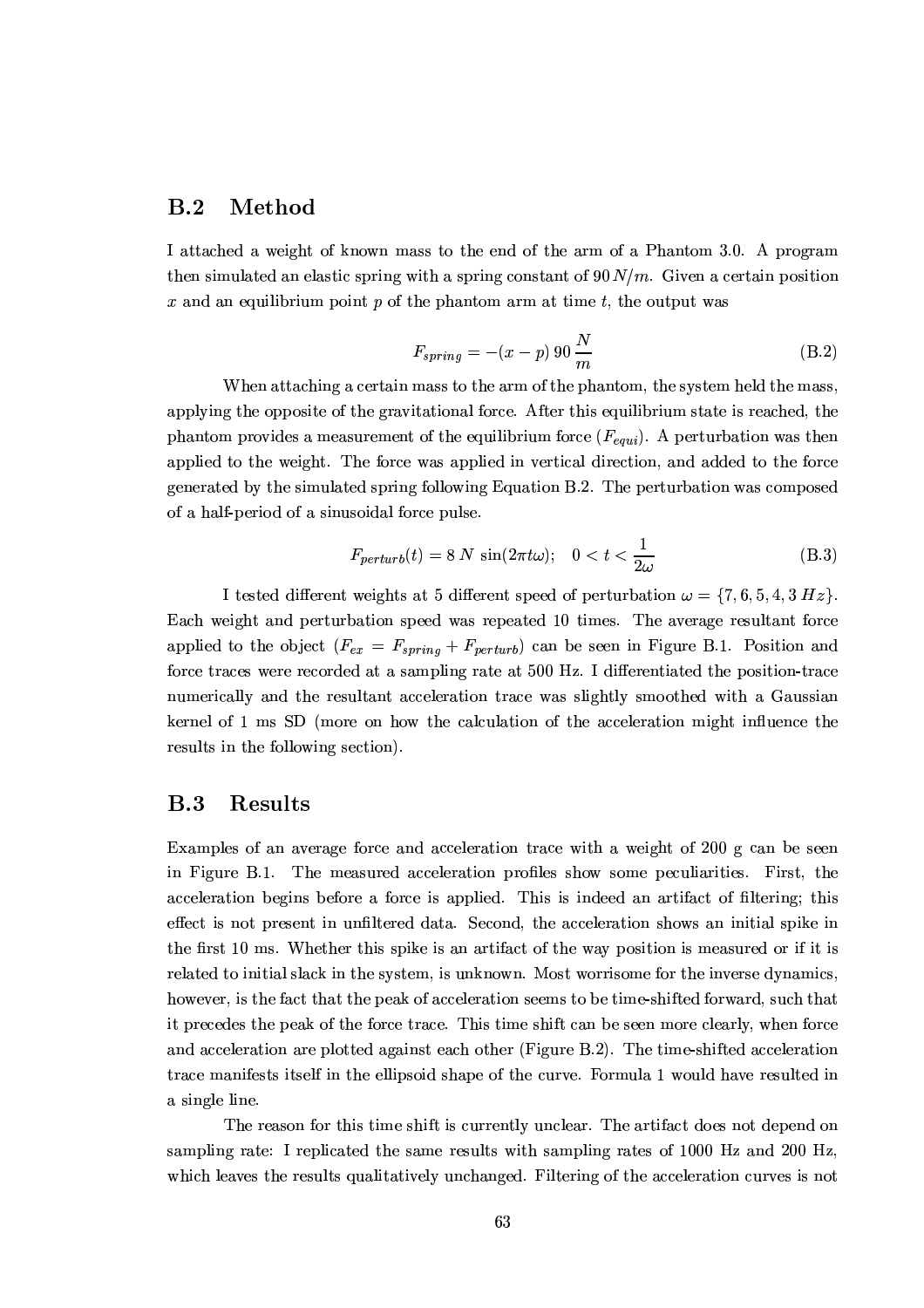

**Figure B.1:** Average force (upper panel) and acceleration traces (lower panel) measured by the Phantom with a weight of 200 g attached to the endpoint of the  $arm.$  The perturbation started at  $0$  ms. Shaded areas around the traces indicate  $\pm 1$  SD of 10 repetitions.

the reason for the miss-alignment either, because the filter did not induce a time shift. The same miss-alignment can be seen in unfiltered data.

It turns out that for most weights and perturbation the force and acceleration curves can be realigned by shifting the acceleration back by 10 ms. With the present example this led to a satisfactory linear relationship between force and acceleration (see Figure B.3). The amount of time shift necessary to account for the artifacts might differ with differing weight and might be smaller with lower weights. This, however is difficult to access quantitatively from the current data set.

With the time-shifted acceleration trace, I can calculate the inertia of the phantom arm and the attached weight. Because both the force and acceleration were measured with noise, a linear regression would give different results for  $m$ , depending on whether force or acceleration is used as the regressor. I therefor calculated the first principal component  $(\vec{v})$ of the force-acceleration data for each trial for the duration of the perturbation.

$$
m_{intertia} = v_1/v_2; \t\t(B.4)
$$

This estimate can be compared to the actual weight of the attached object. Furthermore, the Phantom device provided another estimate of the weight of the object: the force the phantom measured when the object was held at equilibrium before the start of the perturbation. Figure B.4 shows both measures. The weight inferred from the force at equilibrium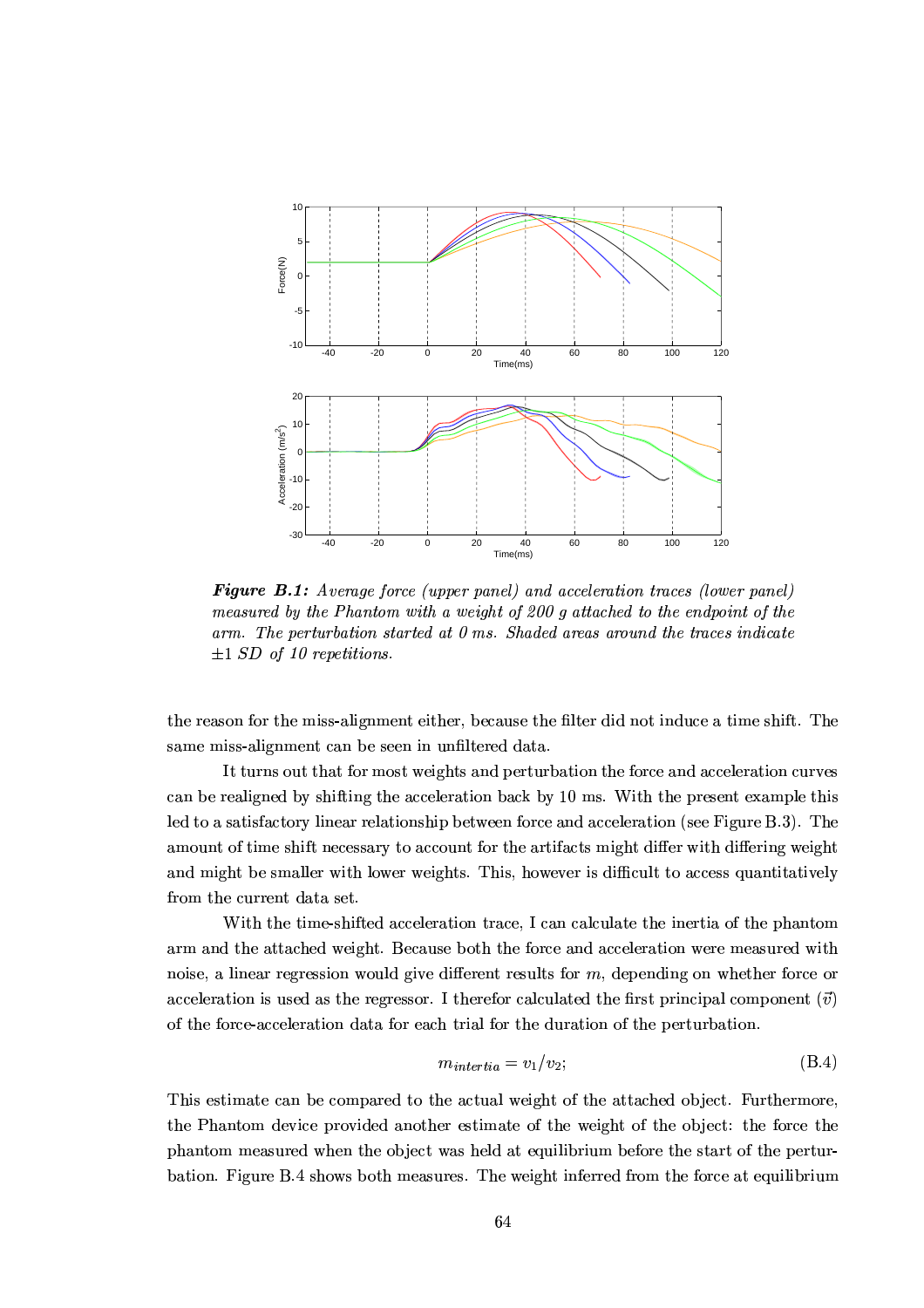

Figure B.2: Force-acceleration plot of the data in Figure B.1.

 $(F_{\text{equi}})$  is rather reliable and an accurate representation of the actual weight.

While the inertia increases linearly with weight, it is on average 275 g higher than the weight of the object. The distance between the two curves seems to increase slightly with increasing weight. Also, there were some irregularities in the estimate of the inertia. Across the 10 trials and 5 speeds I achieved very consistent measures, the SD was very small. I suspect that the the way the weight was attached to the phantom arm may have played a major role here. The weights were not attached to the thimble, but taped on the side of the lower arm. This might have resulted in some cases in an unbalanced weight-distribution. which likely influenced the inertia of the arm. In more rigorous tests, the weight should be attached to the endpoint of the arm.

## Conclusions  $B.4$

The current experiment with dead weights indicates that great care has to be taken when one wants to infer the inverse dynamics of a joint attached to a Phantom arm. The inertia attributable to the Phantom arm itself may exceed the value given in the technical documentation (150 g). However, the biggest problem seems to be a forward time-shift in the position signal from the phantom arm. This shift seems to occur whenever the position of the phantom arm is changing rapidly. When taking second derivatives it manifests itself in a peak of the acceleration in the first 10 ms and in a forward-shifted peak and zero crossing (see Figure  $B.1$ ).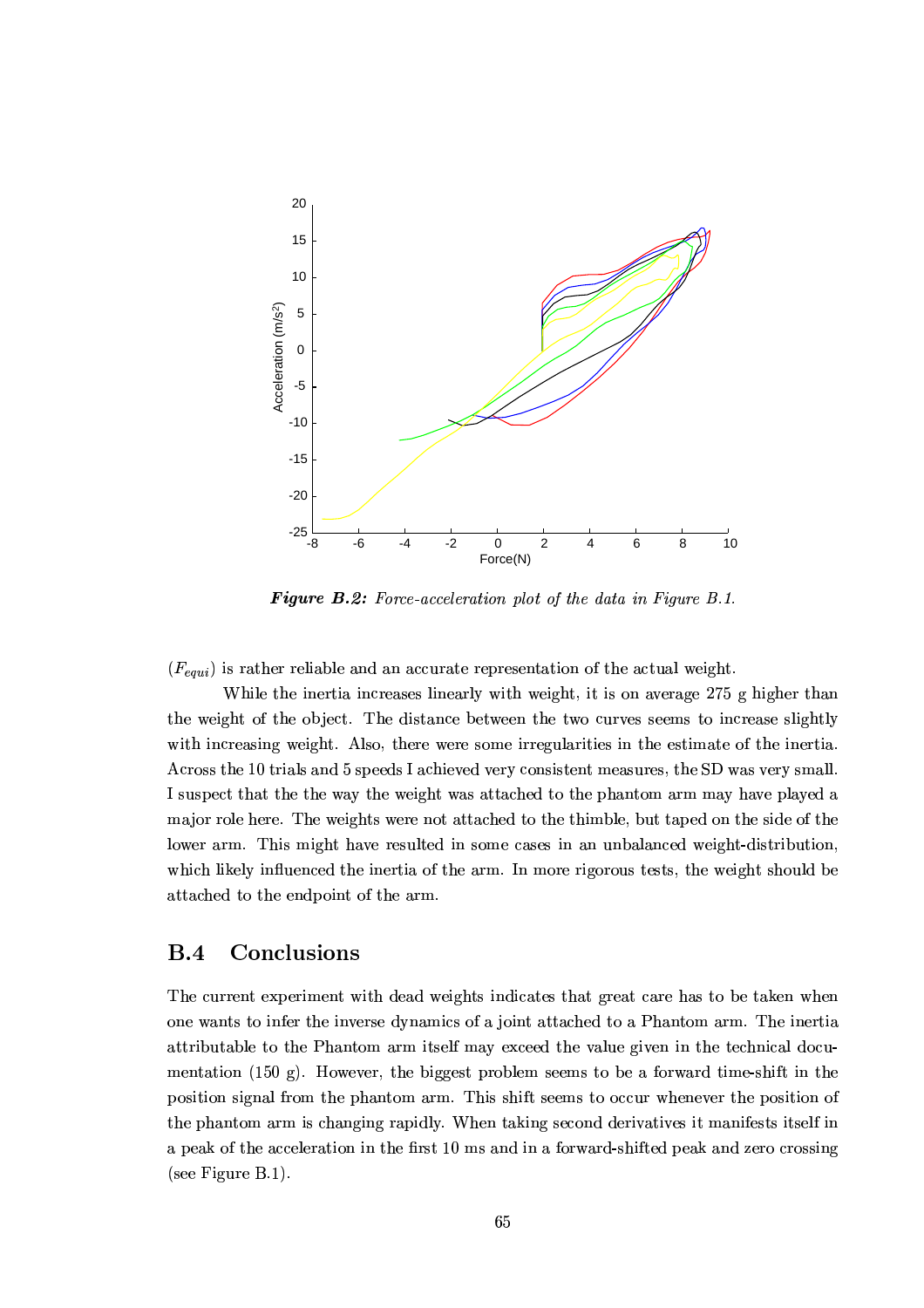

**Figure B.3:** Force-acceleration plot of the data in Figure B.1. In this case the acceleration function was shifted 10 ms backwards in time.

The reasons for this time-shift are unclear. One possibility is that slack in the system is acting like a spring between the arm and the weight. This allows the arm to accelerate, while the weight at the endpoint is not moving yet. I attached to weights directly to the phantom arm, so slack in the thimble itself could not have contributed to the result. However, slack in the internal mechanics of the system might be responsible.

The results are limited to the particular class of perturbations. It is very likely that perturbations in other directions, involving other joints of the phantom system, would yield different results. Before trying to infer the inverse dynamics of the human motor system from force and acceleration measures from the Phantom 3.0, it seems to be indicated to run a study with a similar perturbation with dead weights. Without knowing the behavior of the phantom system to the perturbation in question, any conclusions about human joint dynamics will likely be invalid.